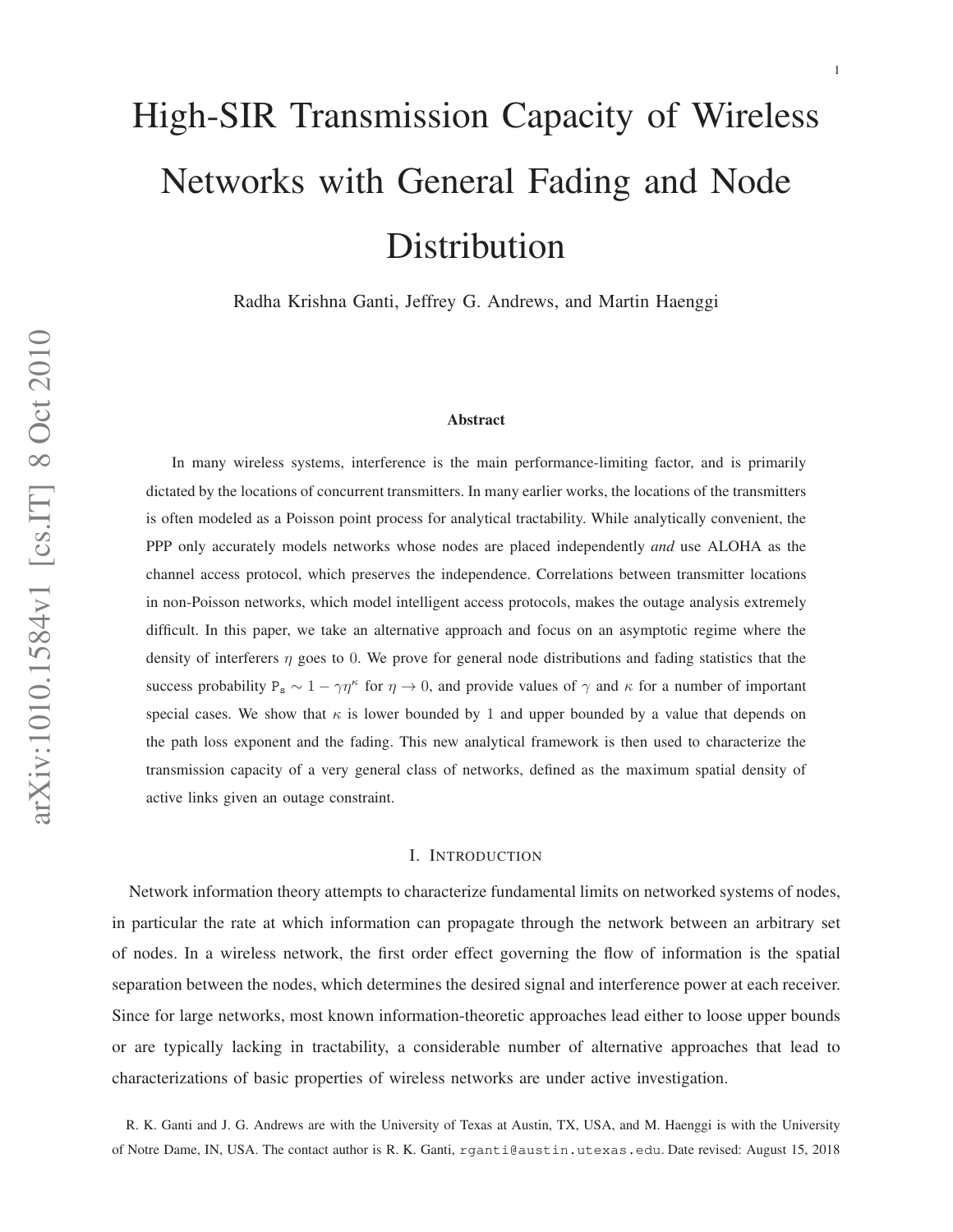Considerable recent interest has been paid to the impact that the user geometry  $-$  i.e., the locations of the transmitters and receivers – has on fundamental metrics of wireless network performance [1], [2]. Since it is impractical (and in most cases, impossible) to enumerate all such locations, it is typical to model their coordinates as drawn from a random two-dimensional point process. The most commonly used spatial random process is the homogeneous Poisson point process (PPP), which is by far the most tractable and well understood, as it presumes independence between each and every node location, as well as a homogeneous distribution over space. Even if the node locations are in fact independent and uniformly scattered in space, most "good" scheduling algorithms induce correlations in the transmitter locations to avoid collisions. This has led to a sharp tradeoff between tractability – requiring essentially an interference-agnostic ALOHA multiple access control (MAC) protocol that preserves the independence – and optimality/generality, whereby more intelligent MAC protocols can be characterized despite introducing dependence and therefore requiring a more general point process.

The objective of this paper is to provide a new mathematical framework for analyzing a very general class of wireless networks. In particular, this paper provides novel tools for modeling interference, computing outage and transmission capacity for a general spatial distribution of transmitters, and under a general fading model.

# *A. Background and Related Work*

Among the first papers to use a PPP to model the node locations in a wireless network is [3] where the outage probability of *n* users uniformly distributed in a bounded area  $A \subset \mathbb{R}^2$  was found with no channel fading, by scaling  $A$  and  $n$  appropriately. The interference distribution in a Poisson network was shown [4] to be a stable distribution with parameter  $2/\alpha$ , where  $\alpha$  is the path loss exponent. Both these results as well as subsequent analysis of Poisson networks hinge mainly on two mathematical tools: the probability generating functional (PGFL) and the Palm characterization. Both of these are fairly simple for a PPP because of the independence between the node locations. The conditional PGFL is known only for a PPP (and a few variants), and this has made it extremely difficult to extend the rich set of results on PPPs to other more general spatial node distributions.

In the domain of PPP-modeled networks, significant recent work has developed sophisticated mathematical models on the interference experienced in such networks [5]–[13]. In such cases it is then possible to compute the probability that a typical receiver has a signal-to-noise-interference ratio below some threshold θ, which is termed the *outage probability* [14], [15]. A final related metric is the *transmission capacity* (TC), which is the maximum number of successful transmissions per unit area at a specified target outage probability [16], [17]. In many of these early works, interference is typically treated as noise, but this assumption can be relaxed. Transmit/receive approaches that are known to be optimal in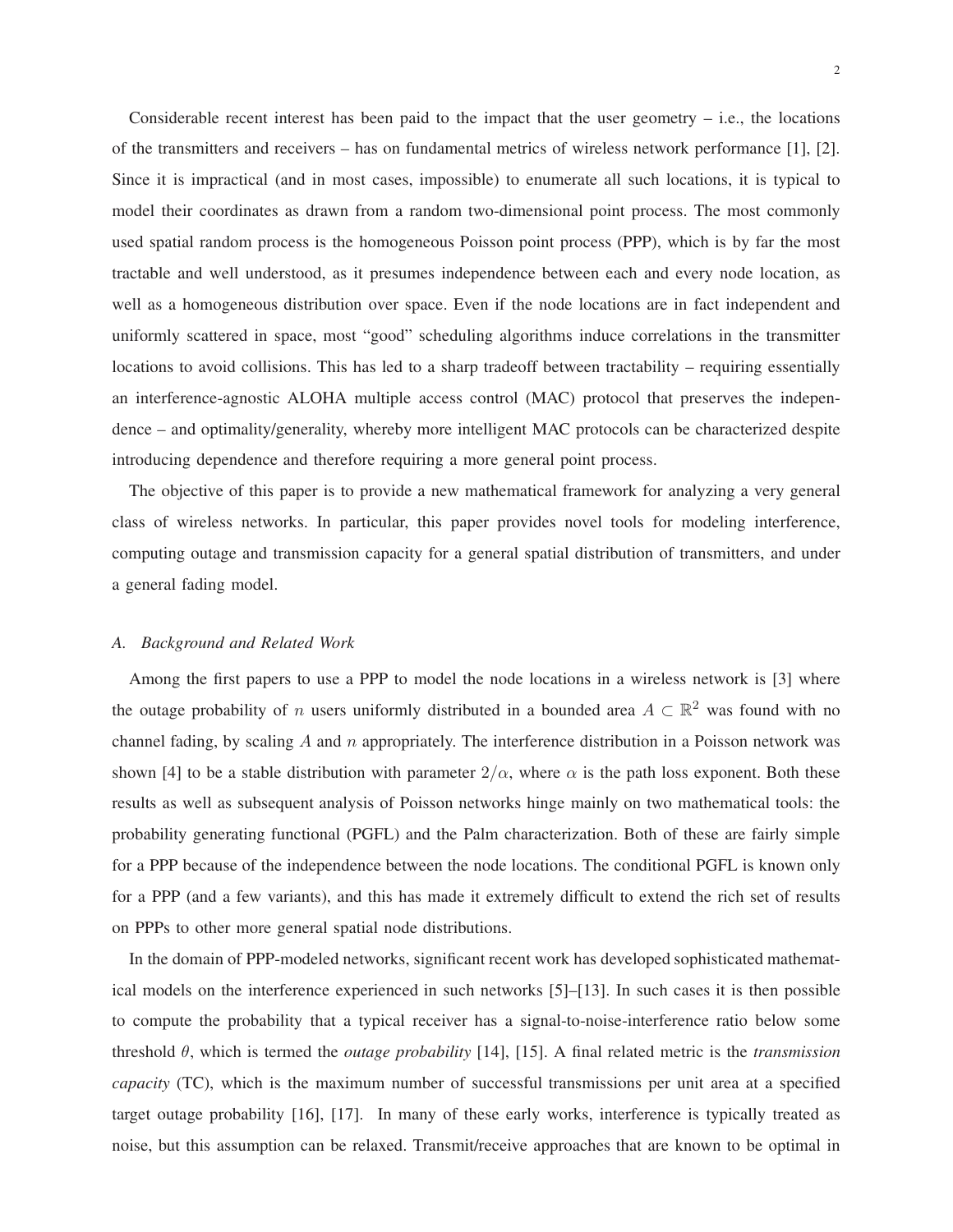some multiuser settings, such as dirty-paper coding [18] or successive interference cancellation [19]–[21], can be considered. In this paper, however, interference is treated as noise.

There has been significant interest in moving beyond the Poisson process, but progress has been slow, and is limited to either a deterministic arrangement of nodes (degenerate point processes) or variants of a Poisson point process. In [22], the outage and TC are obtained when the nodes are distributed as a Poisson cluster process, which results from independent clustering applied to a Poisson point process. Carrier sense multiple access (CSMA) MAC protocol results in networks, where the concurrent transmitters have a minimum distance, and this precludes PPP as a model for transmitter locations. Lattice networks are commonly used to model CSMA networks [23], and the outage probability was analyzed in [24]– [27]. Analyzing CSMA protocol with a random node distribution is extremely difficult and usually the interfering transmitters are approximated by a Poisson point process. In [2], the outage probability was obtained by approximating interferer locations in a CSMA protocol, with a non-homogeneous Poisson point process and in [28]–[30] by excluding interferers in guard zone around the typical transmitter in a Poisson model.

# *B. Overview of Contributions and Organization*

Since obtaining outage probability (or TC) for a general class of node distributions is extremely difficult, we concentrate on the low-interference regime, which corresponds to a low-density of concurrent transmitters. For any spatial distribution of the transmitters, we show how to obtain two constants  $\gamma$  and  $\kappa$ , so that we can characterize the success probability as

$$
P_s \sim 1 - \gamma \eta^{\kappa}, \quad \eta \to 0,
$$
\n(1)

where  $1 - P_s$  is the outage probability of a typical link with the SIR model and  $\eta$  is the density of concurrent transmitters<sup>1</sup>. If the two constants  $\gamma$  and  $\kappa$  can be calculated, then the TC defined in (6) is asymptotically

$$
TC(\epsilon) \sim \left(\frac{\epsilon}{\gamma}\right)^{1/\kappa} (1-\epsilon), \quad \epsilon \to 0,
$$
 (2)

where  $\epsilon$  represents the constraint on the outage probability. By the continuity of P<sub>s</sub>, the above approximation will be accurate for  $\eta$  close to zero.

Unlike the exact characterization of the outage probability, obtaining  $\gamma$  and  $\kappa$  turns out to be possible for a wide range of MAC protocols and node distributions. In [31]–[33], the outage probability was also approximated in a similar spirit but only for Rayleigh fading, where it was shown that  $\kappa = 1$  for any ALOHA network and  $\kappa = \alpha/2$  for CSMA, where  $\alpha$  is the path loss exponent. This paper however proves

<sup>1</sup>By  $f(x) \sim g(x)$ ,  $x \to 0$  we mean that  $\lim_{x \to 0} \frac{f(x)}{g(x)} = 1$ .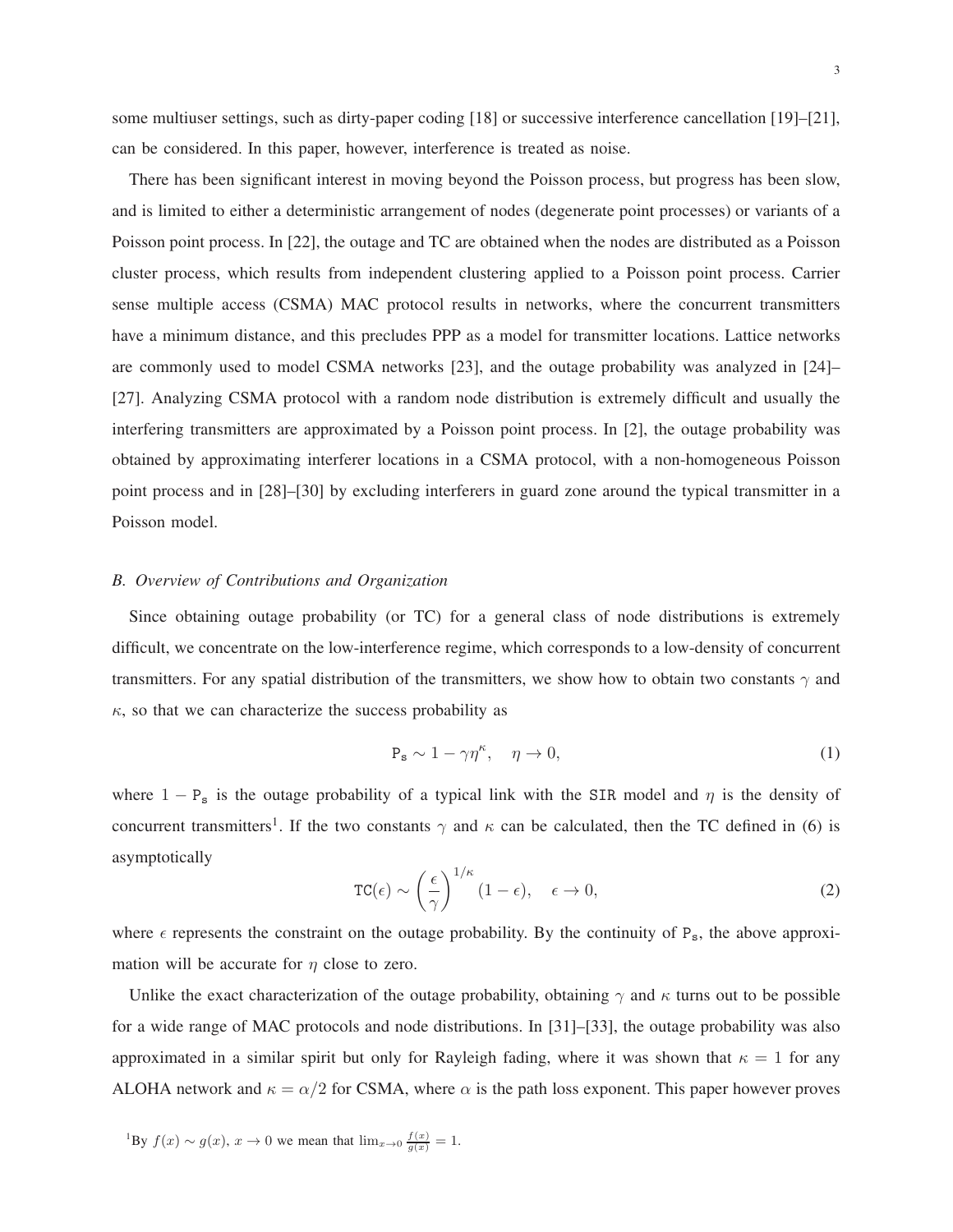such a result under a general fading model, and provides much more general tools for future non-Poisson network analysis. The transmission capacity is also derived, and compared to prior results, which are nearly exclusively for a PPP. More precisely, this paper makes the following four primary contributions.

- 1) For any plausible MAC protocol, the interference scaling exponent  $\kappa$  is shown to be between 1 and  $\alpha \nu/2$ , where  $\alpha$  is the path loss exponent, and  $\nu \ge 1$  depends only on the fading distribution of a typical link.
- 2) For any general fading and underlying node distribution with ALOHA, it is shown that  $\kappa = 1$ , and  $\gamma$  is shown to depend only on the second-order product density of the spatial distribution of nodes. The TC is then calculated, and is shown to linearly scale with the outage constraint  $\epsilon$ .
- 3) The asymptotic outage and the TC for a CSMA network modeled by a Matern hard-core point process with a general fading distribution is obtained, in which  $\kappa = \alpha \nu/2$ . From (2), the TC of the CSMA network is observed to be  $\Theta(\epsilon^{\frac{2}{\alpha \nu}})$  which is a significant improvement compared over ALOHA networks whose TC is  $\Theta(\epsilon)$ .
- 4) The asymptotic TC of any spatial distribution of transmitting nodes with Rayleigh fading is obtained and shown to depend only on the second-order product density of the transmit point process.

Finally, we note that although the focus here is on outage and transmission capacity, the techniques are general and can be extended to other SINR-related metrics like expected forward progress [14].

The paper is organized as follows. In Section II, we introduce the system model, the assumptions on the source-destination distribution and the transmitter point process. In Section III, we obtain the bounds on κ. ALOHA networks are analyzed in Section IV where we show that  $\kappa = 1$  and provide the exact value of  $\gamma$ ; CSMA networks are studied in Section V. In Section VI, we consider the asymptotic outage results of ALOHA and CSMA networks with thermal noise. In Section VII, we derive the transmission capacity for ALOHA, CSMA networks, and a general class of networks with Rayleigh fading. The notation and symbols used are summarized in Table I.

# II. SYSTEM MODEL AND METRICS

We model the location of the potential transmitters by a stationary and isotropic [34], [35] point process  $\Phi \subset \mathbb{R}^2$  of unit density on the plane. We assume that the MAC protocol schedules a transmitter set  $\Phi_t \subset \Phi$  with the following properties:

- 1) The transmitter set  $\Phi_t$  is stationary and isotropic.
- 2) The density of the transmitter set is  $\eta \leq 1$ , and the MAC protocol can reduce the density  $\eta$  to zero.

The large scale path loss model is denoted by  $\ell(x): \mathbb{R}^2 \to [0, \infty]$  and is assumed to have the following properties:

1)  $\ell(x)$  is a non-increasing function of  $||x||$ .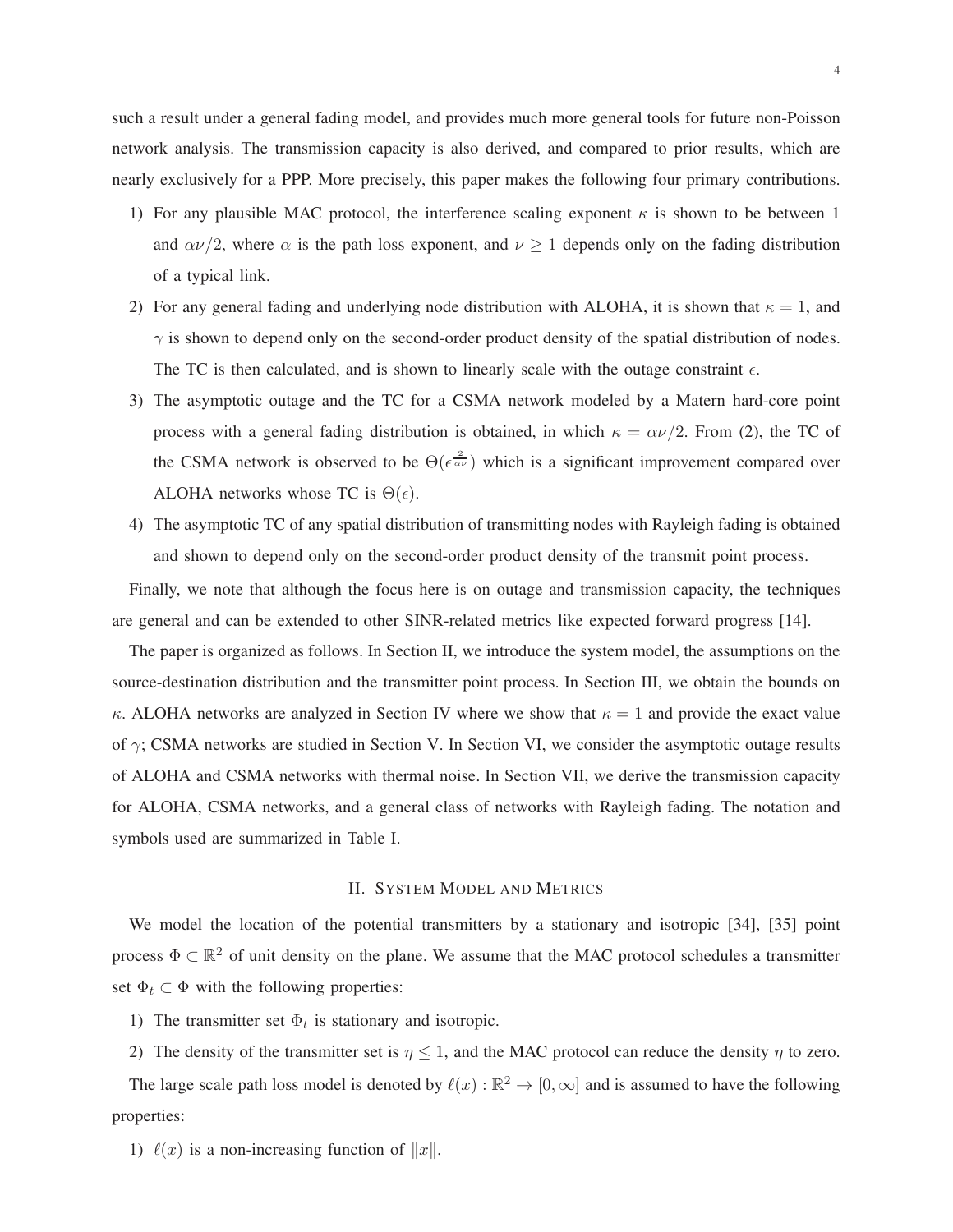| Symbol                                  | Description                                                                               |
|-----------------------------------------|-------------------------------------------------------------------------------------------|
| Φ                                       | point process representing potential transmitters                                         |
| $\Phi_t \subset \Phi$                   | transmitters selected by the MAC protocol                                                 |
| $\eta$                                  | density of transmitters $\Phi_t$                                                          |
| $\rho^{(2)}(x)$                         | second-order product density of $\Phi$                                                    |
| $\rho_{\eta}^{(k)}(x_1,\ldots,x_{k-1})$ | k-th order product density of $\Phi_t$                                                    |
| $\mathbb{P}^{!o}(A)$                    | reduced Palm measure of an event A                                                        |
| $\mathbb{E}^{\cdot o}$                  | expectation w.r.t. reduced Palm measure                                                   |
| $\theta$                                | SIR threshold                                                                             |
| $P_{\rm s}$                             | success probability, <i>i.e.</i> , $\mathbb{P}^{\text{lo}}(\text{SIR}(o, r(o)) > \theta)$ |
| $\ell(x)$                               | large-scale path loss function                                                            |
| $\alpha$                                | path loss exponent                                                                        |
| R.                                      | source-destination (link) distance                                                        |
| $W_{sd}$                                | (power) fading between source and destination                                             |
| $F_{sd}(x)$                             | CCDF of $W_{sd}$ , <i>i.e.</i> , $\mathbb{P}(W_{sd} > x)$                                 |
|                                         | Exponent of $x$ of the first term                                                         |
| $\nu$                                   | of the Taylor series of $1 - F_{sd}(x)$                                                   |
| h                                       | (power) fading between an interferer and the receiver                                     |
| I                                       | interference                                                                              |
| x                                       | norm of $x$                                                                               |
| $\mathcal{L}_X(s)$                      | Laplace transform of the random variable $X$                                              |
| $\overline{O}$                          | origin                                                                                    |
| B(x,y)                                  | ball of radius $y$ centered around $x$                                                    |

# TABLE I

NOTATION AND SYMBOLS USED IN THIS PAPER

2)  $\int_{B(o,\epsilon)^c} \ell(x) dx < \infty$ , for all  $\epsilon > 0$ ,

where  $B(o, \epsilon)$  denotes the ball of radius  $\epsilon$  around the origin. In this paper we concentrate on the following two models, but the analysis can be easily extended to other path loss models:

- 1) Bounded path loss model:  $\ell(x) = (1 + ||x||^{\alpha})^{-1}, \alpha > 2.$
- 2) Non-bounded path loss model:  $\ell(x) = ||x||^{-\alpha}, \alpha > 2$ .

For many proofs, the exact form of the path loss model does not matter as long as  $\ell(x) = \Theta(\|x\|^{-\alpha})$ ,  $||x|| \to \infty$ .

# *A. Success Probability*

We pick a typical transmitter from  $\Phi_t$  and add a new receiver (a test probe to measure interference and outage) in a random direction at a distance R. Since the process  $\Phi_t$  is stationary, we can move the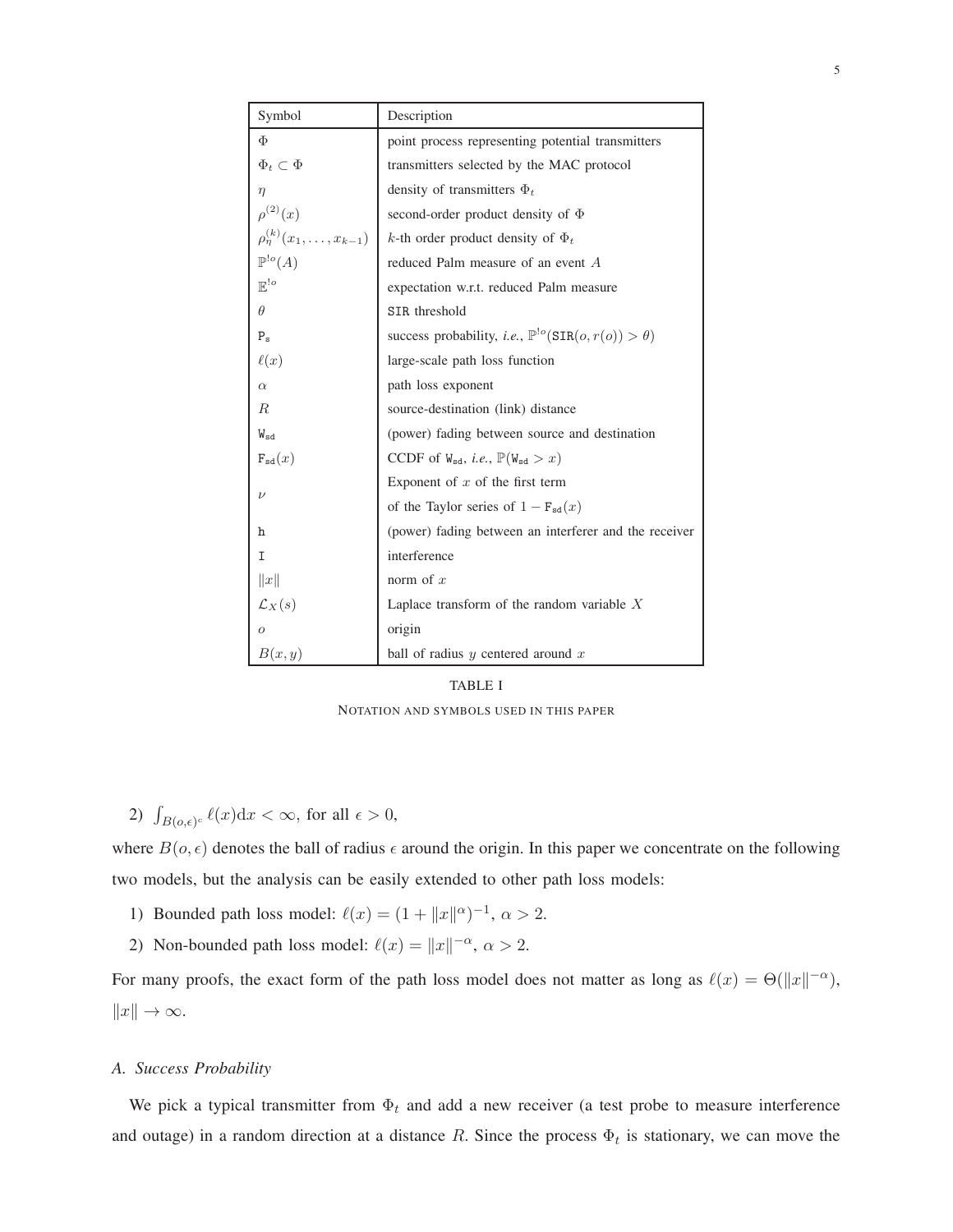typical transmitter to the origin, and we denote its receiver by  $r(o)$ . The success probability of a typical link is given by

$$
P_s = \mathbb{P}^{!o}(\text{SIR}(o, r(o)) > \theta),\tag{3}
$$

where

$$
SIR(o, r(o)) = \frac{W_{sd}\ell(R)}{\sum_{z \in \Phi_t} h_{zr(o)}\ell(z - r(o))}.
$$

 $\mathbb{P}^{\cdot|o}$  represents the reduced Palm probability [34] of  $\Phi_t$ , and is equivalent to conditional probability of real-valued random variables. Essentially,  $\mathbb{P}^{lo}$  is the conditional probability measure of the point process given that there is a point at the origin, but disregarding that point in all calculations. For the stationary process  $\Phi_t$ , the Palm probability of an event A can be interpreted as

$$
\mathbb{P}^{\cdot}(\mathcal{A}) = \frac{1}{\eta \pi R^2} \mathbb{E} \sum_{x \in \Phi_t \cap B(o, R)} \mathbf{1}((\Phi_t + x) \setminus \{x\} \in \mathcal{A}),
$$

where  $\Phi_t + x$  denotes the translation of  $\Phi_t$  by x. We require the reduced Palm measure since we are considering the point process distribution from the point of view of the typical point at the origin. The received power (after appropriate signal processing) normalized by the path loss  $\ell(R)$  is denoted by  $W_{sd}$ , and  $h_{zr(o)}$  represents the interference power (normalized by the path loss  $\ell(z - r(o))$ ) of a transmitter z at the receiver  $r(o)$  after signal processing. We assume that the random variables  $h_{zr(o)}$  are i.i.d., and independent of  $W_{sd}$ . In this paper, the major emphasis is on SIR rather than SINR, since interference is a major debilitating factor in wireless networks, while noise can be combated by increasing the transmit power to the maximum permissible value. As we shall see in Section VI, it turns out that the results for outage considering noise can easily be obtained using the SIR based outage results.

The success probability can be rewritten as

$$
P_{s} = \mathbb{P}^{lo} \left( W_{sd} > \frac{\theta}{\ell(R)} \sum_{z \in \Phi_{t}} h_{zr(o)} \ell(z - r(o)) \right)
$$
  

$$
= \mathbb{E}^{lo} F_{sd} \left( \frac{\theta I}{\ell(R)} \right), \qquad (4)
$$

where

$$
\mathtt{I} = \sum_{\mathtt{z} \in \Phi_t} \mathtt{h}_{\mathtt{z} r(o)} \ell(\mathtt{z} - r(o)),
$$

denotes the interference and  $F_{sd}(x)$  the CCDF of  $W_{sd}$ . Evaluating  $\mathbb{E}^{\log}F_{sd}\left(\frac{\theta F_{sd}}{\ell(B)}\right)$  $\ell(R)$ ) is extremely hard and may not be possible in most cases. For a general  $F_{sd}$ , evaluating  $\mathbb{E}^{\text{log}}F_{sd}$   $\left(\frac{\theta F_{sd}}{\ell(R)}\right)$  $\ell(R)$  $\int$  is not easy even when  $\Phi_t$  is a Poisson point process. To gain insight about the system performance for general MAC protocols and physical layer technologies, we consider the asymptotic regime  $\eta \to 0$ . More precisely, we try to find two constants, the *interference scaling exponent*  $\kappa$  and the *spatial contention parameter*  $\gamma$ , such that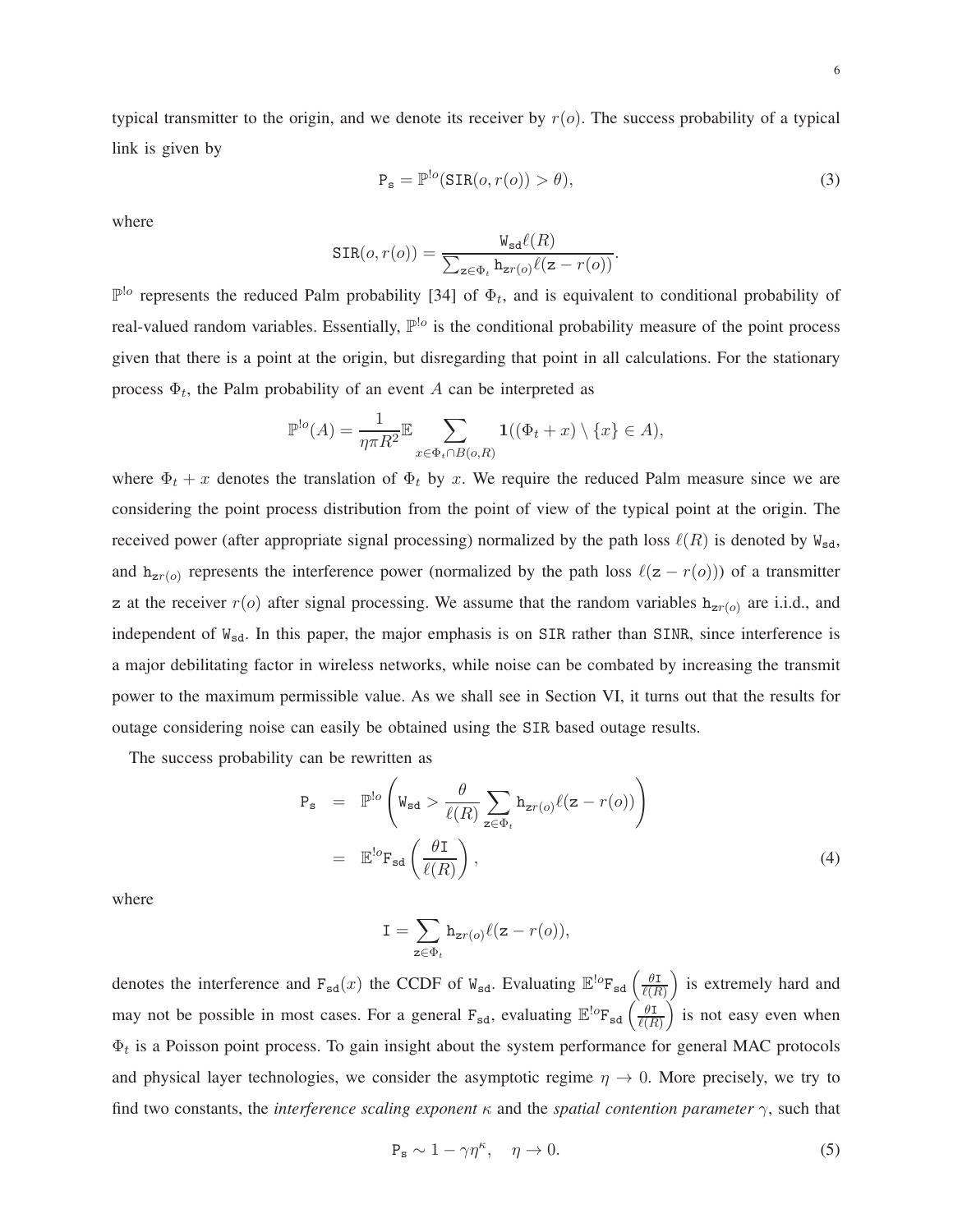# *B. Transmission Capacity*

The transmission capacity (TC) metric was introduced in [16] to quantify the maximum spatial density of simultaneous transmissions possible for a given outage constraint, and it is given by

$$
TC(\epsilon) = (1 - \epsilon) \sup \{ \eta : P_s > 1 - \epsilon \}. \tag{6}
$$

In this paper we analyze the transmission capacity in the high-SIR regime when

- 1)  $F_{sd}(x) = \exp(-x)$ , corresponding to Rayleigh fading, for any MAC protocol or any point process  $\Phi_t$ .
- 2)  $F_{sd}(x)$  is not exponential. Here we restrict the MAC protocol to ALOHA and CSMA.

# *C. Received Power Distribution*

The received power W<sub>sd</sub> depends on the small-scale fading, the diversity order of the channel, the transmit power and the signal processing at the receiver. Its complimentary cumulative distribution function (CCDF) is denoted by  $F_{sd}(x)$ . A few illustrative examples of  $W_{sd}$  are:

- If suppose all the nodes transmit at a constant power, then  $W_{sd} = h_{or(0)}$  and corresponds to the small-scale fading. If the fading is Rayleigh,  $W_{sd}$  is exponentially distributed and when the fading is Nakagami-m,  $W_{sd}$  is gamma distributed.
- The nodes in the system may use multiple antennas for communication, in which case the distribution of  $W_{sd}$  depends on the specific space-time technique used. If suppose the typical receiver  $r(o)$  has  $M_r$  receive antennas and uses receive beamforming, then  $W_{sd}$  is  $\chi^2$  distributed with  $2M_r$  degrees of freedom and mean  $M_r$ .

To facilitate the analysis, we assume that the CCDF  $F_{sd}(x)$  satisfies the following conditions.

A.1 The CCDF is analytic over the entire real line, and has a Taylor series expansion given by

$$
\mathbf{F}_{sd}(x) = 1 - c_0 x^{\nu} + \sum_{k=1}^{\infty} \frac{c_k}{k!} x^{k+\nu}, \quad c_0 \neq 0,
$$
 (7)

where  $\nu \in \mathbb{N}$ . The coefficients  $c_k$  should satisfy

$$
\sum_{k} |c_k| b^{-k} < \infty,
$$

for some  $b > 1$ .

A.2 The CCDF is Lipschitz, *i.e.*, there exists a  $C > 0$  such that for  $x, y > 0$ 

$$
|\mathbf{F}_{\mathbf{sd}}(x) - \mathbf{F}_{\mathbf{sd}}(y)| < C|x - y|.
$$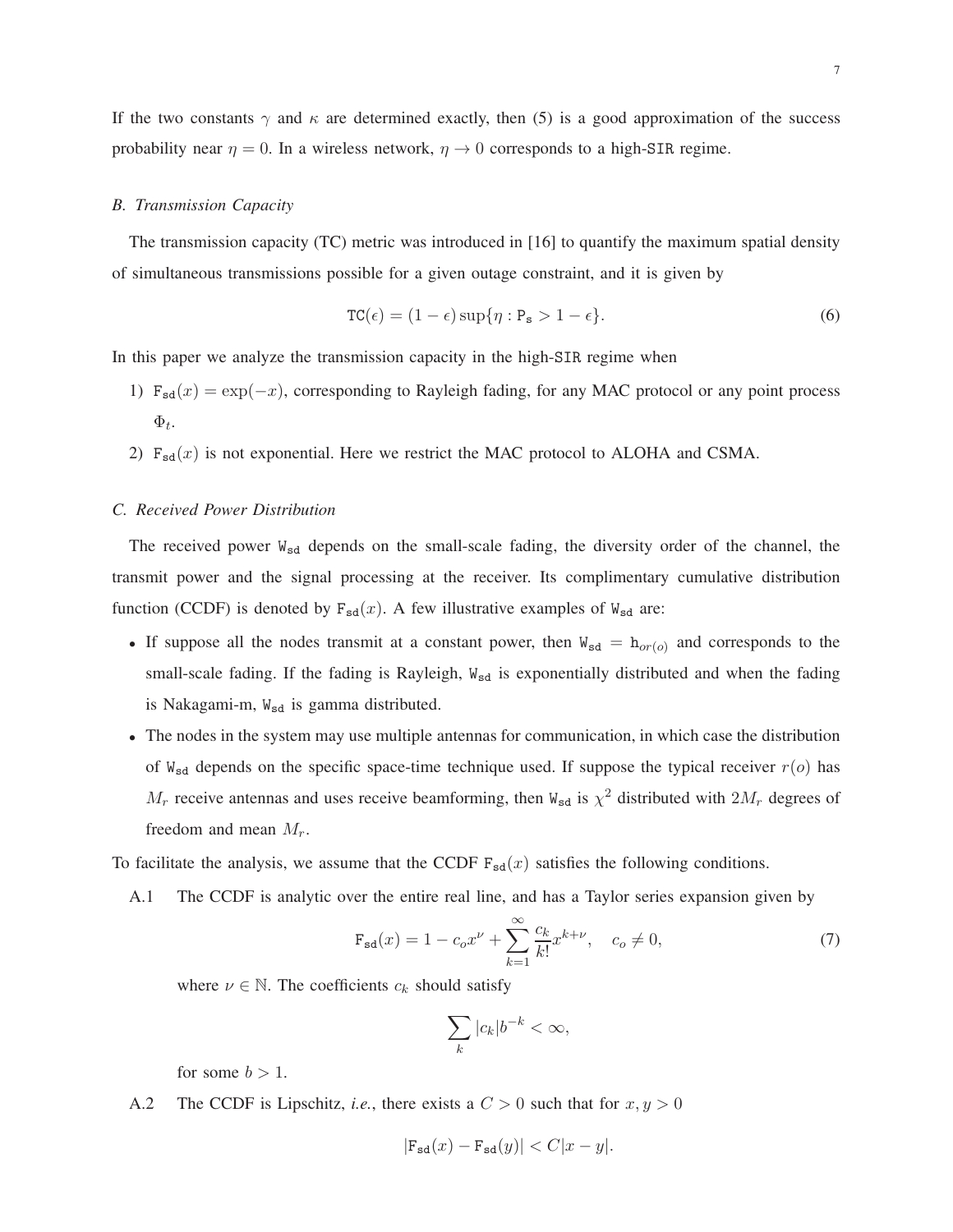The above conditions are satisfied by many distributions of interest. For example, if the source-destination fading is Nakagami-m distributed, then

$$
\mathbf{F}_{\mathbf{sd}}(x) = \frac{\Gamma(m, mx)}{\Gamma(m)} = 1 - \frac{1}{\Gamma(m)} \sum_{k=0}^{\infty} \frac{(-1)^k}{k!} \frac{x^{m+k}}{m+k}.
$$

In this case  $\nu = m$  and  $c_k = (-1)^{k+1}/(m+k)$ , which satisfies Condition A.1, for any  $b \ge 1$ . For Rayleigh fading,  $F_{sd}(x) = \exp(-x)$  and  $c_k = (-1)^{k+1}$ . In all the above examples, the derivative of  $F_{sd}(x)$  is bounded and continuous, *i.e.*, sup  $\frac{dF_{sd}(x)}{dx}$  $\frac{sd(\mathcal{L})}{dx}$  is bounded and hence  $F_{sd}(x)$  is Lipschitz with a constant  $\|\frac{dF_{sd}(x)}{dx}$  $\frac{\mathbf{S} \mathbf{d}(x)}{\mathbf{d}x}$   $\|$  $\infty$ .

# *D. Power Distribution of an Interferer*

The power (after normalizing by the path loss) from the interferenc  $z \in \Phi_t$  to the receiver  $r(o)$  is denoted by  $h_{zr(o)}$ . We assume that the random variables  $h_{zr(o)}$  are i.i.d. and independent of  $W_{sd}$ , and we use h to denote a generic random variable with the distribution of any  $h_{zr(o)}$ . We also assume

A.4 The moments of h satisfy  $\mathbb{E}[\mathbf{h}^n] = O(b^n n!)$ ,  $n \to \infty$ , for some  $b > 0$ .

For example, in the case of a single-antenna system without power control, h is distributed as the fading (power) coefficient. In the case of Nakagami-m fading we have  $\mathbb{E}[\mathbf{h}^n] = m^{-n}\Gamma(n+m)$ , which satisfies Condition A.4.

#### *E. Point Processes*

In this subsection, we briefly introduce the notation and definitions related to point processes that we will be using throughout the paper. A detailed treatment can be found in [34]–[37].

**Definition 1** (Second-order product density). *For a stationary and isotropic point process*  $\Phi_t$  *of density*  $\eta$ , the second-order product density  $\rho_{\eta}^{(2)}(x)$  is defined by the following relation:

$$
\mathbb{E}^{!o} \sum_{\mathbf{x} \in \Phi_t} \mathbf{1}(\mathbf{x} \in B) = \eta^{-1} \int_B \rho_{\eta}^{(2)}(x) \mathrm{d}x,
$$

where  $B$  is any Borel subset of  $\mathbb{R}^2$ .

Intuitively the second-order product density  $\rho_{\eta}^{(2)}(x)$  denotes the probability of finding a pair of points of  $\Phi_t$  separated exactly by a distance  $||x||$ . For a homogeneous PPP of density  $\eta$ , the second order product density is  $\rho_{\eta}^{(2)}(x) = \eta^2$ .

**Definition 2** (Second-order reduced moment measure). For a stationary and isotropic point process  $\Phi_t$ *of density*  $\eta$ , the second-order reduced moment measure, denoted by  $\mathcal{K}_{\eta}(B)$ ,  $B \subset \mathbb{R}^2$ , is defined as

$$
\mathcal{K}_{\eta}(B) = \eta^{-1} \mathbb{E}^{\mathsf{!o}} \sum_{\mathbf{x} \in \Phi_t} \mathbf{1}(\mathbf{x} \in B).
$$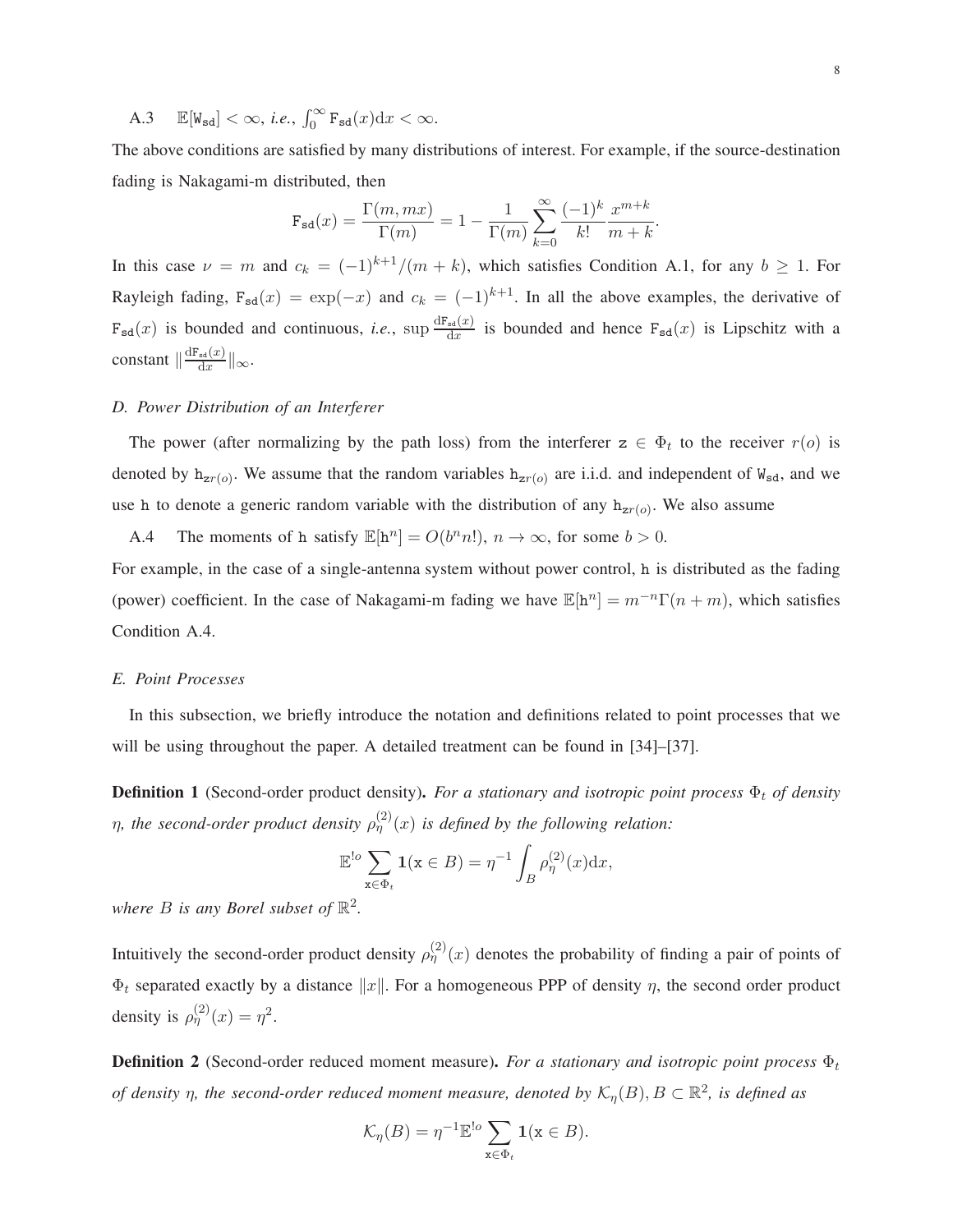From the definitions of  $\mathcal{K}_{\eta}(B)$  and  $\rho_{\eta}^{(2)}(x)$ , it follows that

$$
\mathcal{K}_{\eta}(B) = \eta^{-2} \int_{B} \rho_{\eta}^{(2)}(x) \mathrm{d}x. \tag{8}
$$

The second-order reduced moment measure is a positive and positive-definite measure [35]. Hence for any compact set  $B \subset \mathbb{R}^2$ , there exists a constant  $C_B$  such that

$$
\mathcal{K}_{\eta}(B+x) < C_B, \quad \forall x \in \mathbb{R}^2. \tag{9}
$$

The Rippley's K-function [34] is a special case of the second-order reduced moment measure, and is defined as  $K_n(r) = \mathcal{K}_n(B(o, R))$ . We now begin with the analysis of the exponent  $\kappa$ .

# III. BOUNDS ON THE INTERFERENCE SCALING EXPONENT

At low transmitter density, it is mainly the interference scaling exponent that determines the outage, and a higher exponent  $\kappa$  implies better outage performance. From (4) and (5) it follows that

$$
\frac{\mathbb{E}^{!\mathit{o}}[\mathbf{F}_{\mathbf{s}\mathbf{d}}(0)-\mathbf{F}_{\mathbf{s}\mathbf{d}}(\mathtt{I})]}{\eta}=\eta^{\kappa-1}\gamma+o(\eta^{\kappa-1}).
$$

As  $\eta \to 0$ , it is intuitive that the interference I *becomes small*, and hence we can observe that  $\kappa$  is related to the derivative of  $F_{sd}(x)$  at zero. Since  $\frac{dF_{sd}(x)}{dx}|_{x=0}$  is the value of the PDF of  $W_{sd}$  at zero and finite, it follows that  $\kappa \ge 1$ . We also have an upper bound on  $\kappa$ , since  $F_{sd}(x)$  is monotonically decreasing and its derivatives are bounded by Assumptions A.1 to A.4. It is intuitive that a good MAC protocol should spread out the transmissions, and not cluster them in order to avoid collisions. If the MAC protocol is such that the minimum distance between the transmitters does not increase with decreasing density  $\eta$ , then the resulting transmitting set will have high interference, and hence poor outage performance. The first theorem makes the notion of *spreading*<sup>2</sup> transmissions as  $\eta \to 0$  more precise.

**Theorem 1.** *If the transmitting set*  $\Phi_t$  *of density*  $\eta$  *is such that* 

$$
B.1: \lim_{\eta \to 0} \sup_{x \in \mathbb{R}^2} \mathcal{K}_{\eta}(S_1 + x) < \infty,
$$

*where*  $S_1 = [0, 1]^2$ *, then*  $\kappa \ge 1$ *.* 

*Proof:* See Appendix A.

Let  $C_{\eta} = \sup_{x \in \mathbb{R}^2} \mathcal{K}_{\eta}(x + S_1)$  where  $S_1 = [0, 1]^2$ . Then from a similar argument as in the proof, it is easy to observe that

$$
\mathbb{E}^{!o}[\Phi_t(B(o,b))] = \lambda \eta \mathcal{K}_\eta(B(o,b)) < \lambda \eta [\pi b^2] C_\eta.
$$

<sup>2</sup>This is different from the MAC induced clustering in CDMA systems [38], [39], where the MAC protocol is optimized for a fixed density of transmissions.

T.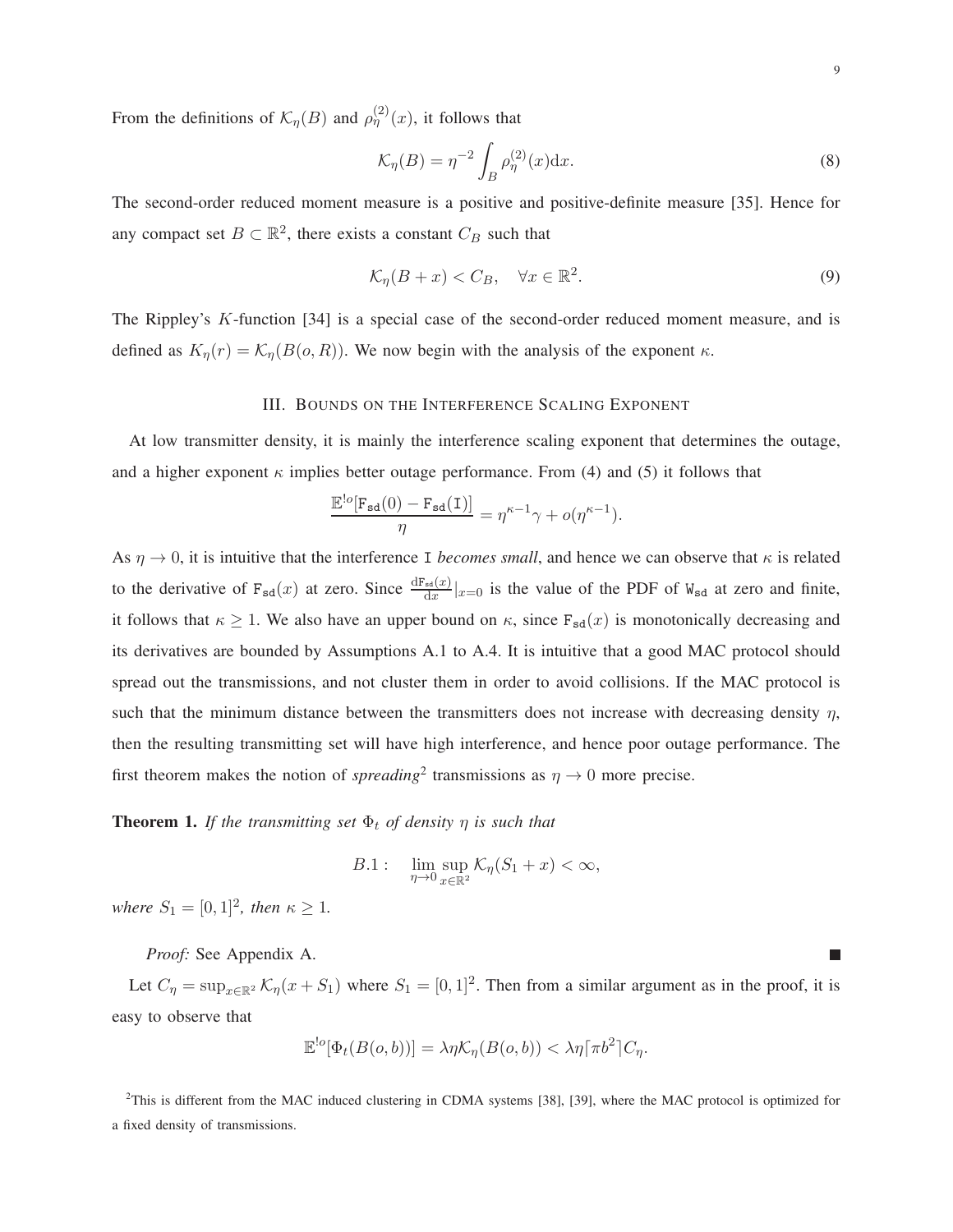Condition A.1 states that  $\lim_{\eta \to 0} C_{\eta} < \infty$ , which implies

$$
\mathbb{E}^{!o}[\Phi_t(B(o, \eta^{-a})] \to 0 \quad \text{for } a < 1/2.
$$

So A.1 implies that the average number of points in a ball of radius  $b_{\eta} = \eta^{-a}$ ,  $a < \frac{1}{2}$ , goes to zero as the density tends to zero. This condition is violated when the average nearest-interferer distance remains constant with decreasing density  $\eta$ . See Figure 1 and [31] for examples that violate Condition B.1. If B.1 is violated,  $P_s$  is not equal to 1 when  $\eta \to 0$ .



Fig. 1. Illustration of MAC scheme which violates Condition B.1. Left: A network Φ modeled by a cluster process with a unit density parent process and cluster density 15. Right: The MAC protocol selects a cluster (not individual nodes) to transmit with probability  $1/n$ , *i.e.*,  $n = 15$  resulting in a cluster process  $\Phi_t$  of density 1/15. We observe that even for  $n \to \infty$ , the success probability never approaches one because of intra-cluster interference.

**Theorem 2.** If the transmit point process  $\Phi_t$  is such that there exists a  $R_1 > 0$  such that

$$
B.2: \qquad \lim_{\eta \to 0} \eta K_{\eta} (R_1 \eta^{-1/2}) > 0, \tag{10}
$$

*then*  $\kappa \leq \frac{\nu \alpha}{2}$  $\frac{2}{2}$ .

*Proof:* See Appendix B.

From Definition 2,  $\eta K_{\eta} (R_1 \eta^{-1/2})$  is equal to the average number of points in a ball of radius  $R_1 \eta^{-1/2}$ and hence Condition A.2 requires the number of points inside a ball of radius  $R_1\eta^{-1/2}$  to be greater than zero. Except for pathological cases, this condition is generally valid since the nearest-neighbor distance scales like  $\eta^{-1/2}$  when the point process has density  $\eta$ . Essentially any MAC which schedules the nearest interferer only at an average distance  $\Theta(\eta^{-1/2})$  satisfies these two Conditions B.1 and B.2,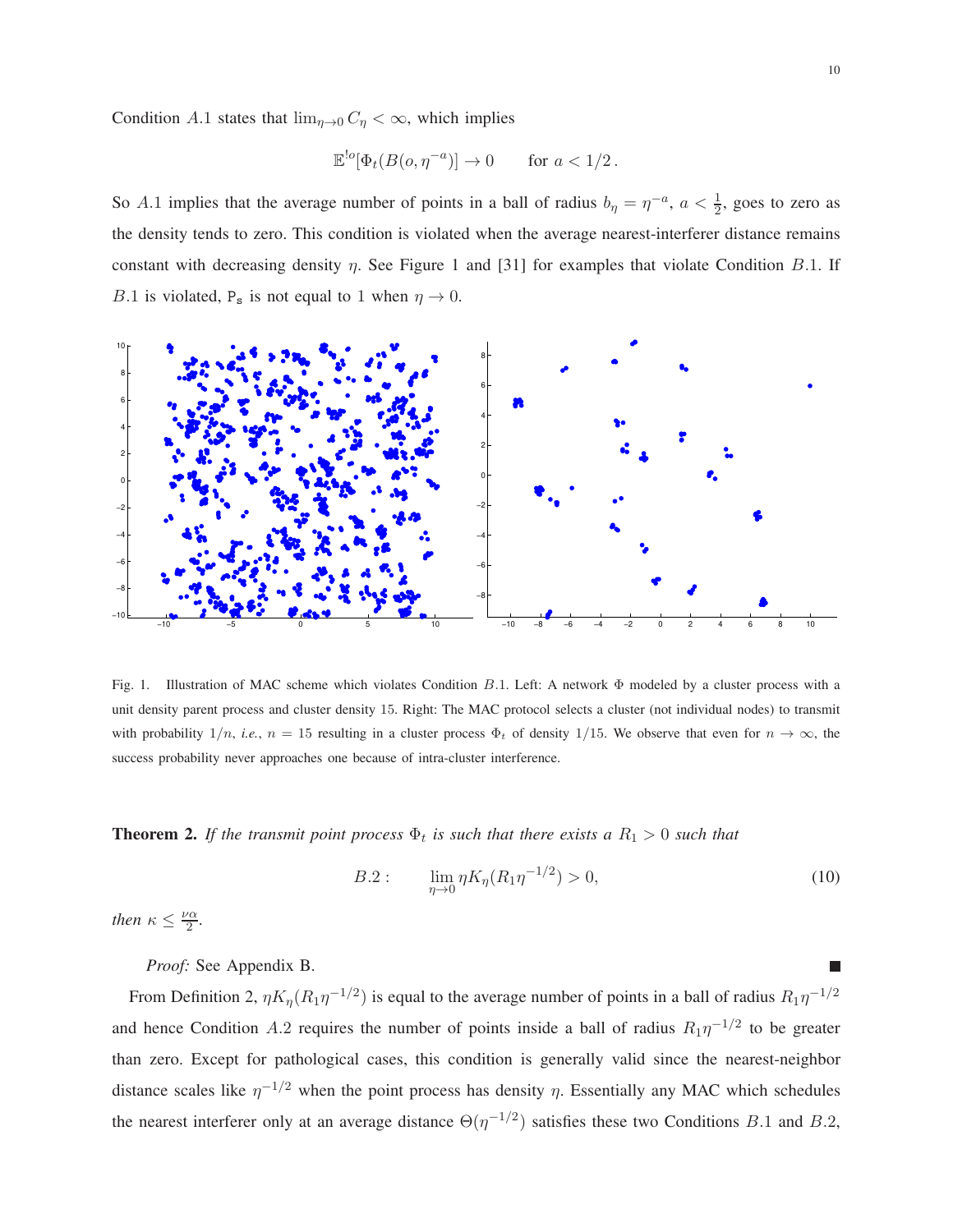as most common MAC schemes do. *Henceforth we consider only MAC schemes which satisfy Conditions* B.1 *and* B.2*.*

We now investigate the scaling behavior of some common protocols, and the interference exponent  $\kappa$ and  $\gamma$  values they achieve. The average interference is

$$
\mathbb{E}^{!o}[\mathbf{I}] = \mathbb{E}^{!o} \sum_{\mathbf{z} \in \Phi_t} \mathbf{h}_{\mathbf{z}r(o)} \ell(\mathbf{z} - r(o)))
$$
  
\n
$$
\stackrel{(a)}{=} \mathbb{E}[\mathbf{h}]\eta^{-1} \int_{\mathbb{R}^2} \rho_{\eta}^{(2)}(x)\ell(x - r(o)) \mathrm{d}x,
$$
\n(11)

where  $(a)$  follows from the definition of the second-order product density. The analysis of the scaling behavior of P<sub>s</sub> depends on whether the average interference is finite or not. The success probability is  $\mathbb{E}^{\log}F_{sd}(\theta I/\ell(r))$ , and if I is finite almost surely, then the Taylor series expansion of  $F_{sd}(x)$  can be used to obtain the asymptotics. On the other hand, when  $\mathbb{E}^{!o}[\mathbf{I}] = \infty$ , then the Taylor series expansion cannot be used. For example consider an ALOHA Poisson network with a path loss model  $\ell(x) = ||x||^{-\alpha}$  and Rayleigh fading. As  $\rho_{\eta}^{(2)}(x) = \eta^2$  for a PPP, the average interference from (11) is

$$
\mathbb{E}^{!o}[\mathbf{I}] = \eta \mathbb{E}[\mathbf{h}] \int_{\mathbb{R}^2} ||x||^{-\alpha} \mathrm{d}x = \infty.
$$

Hence, the Taylor series expansion of  $F_{sd}(x)$  cannot be used. But nevertheless, in this case [14]

$$
P_s = \exp(-\eta R^2 \theta^{2/\alpha} C(\alpha)) \sim 1 - \eta R^2 \theta^{2/\alpha} C(\alpha), \quad \eta \to 0,
$$

where  $C(\alpha) = \pi \Gamma(1 - 2/\alpha)\Gamma(1 + 2/\alpha)$ , which shows that  $\kappa = 1$ . In the next two sections, we analyze the outage probability when the transmitting set  $\Phi_t$  is selected from  $\Phi$  using ALOHA and CSMA, respectively. As we shall see, these two MAC protocols achieve the extremes of the interference scaling exponent, with ALOHA resulting in  $\kappa = 1$  and CSMA in  $\kappa = \alpha \nu/2$ .

# IV. ALOHA NETWORKS

The completely decentralized nature of the ALOHA protocol makes it appealing for a wireless network and particularly suitable for an ad hoc network. The independent scheduling of the ALOHA process also makes its analysis much easier than other plausible MAC protocols like CSMA that introduce correlations between the transmit node locations. ALOHA is a natural model when the underlying node distribution is a PPP, since independently thinning a PPP results in a PPP of lower density. Not surprisingly, this combination of PPP with the ALOHA MAC protocol has been extensively analyzed, and closed-form expressions for outage have been obtained for both SISO and MIMO systems [14], [40].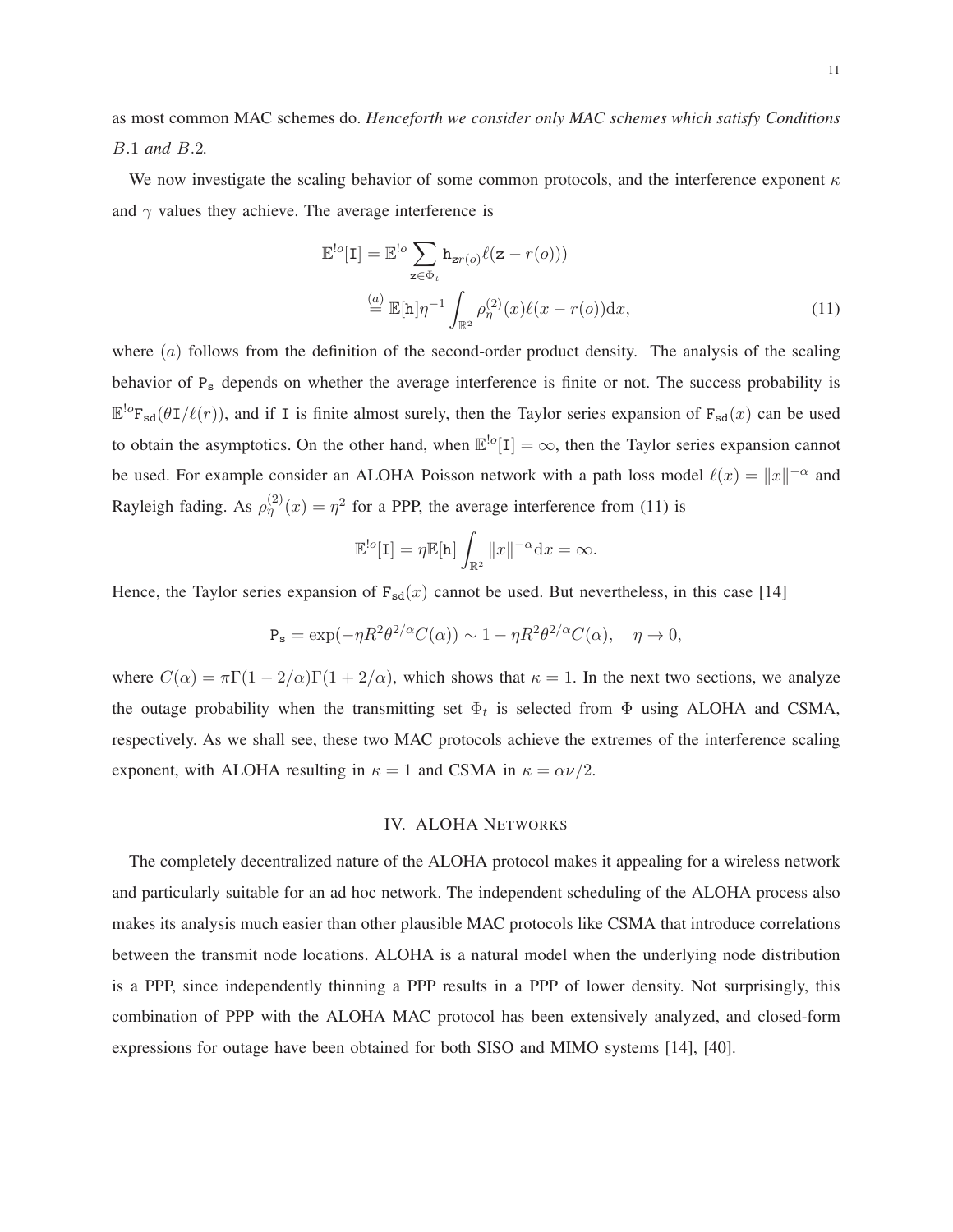#### *A. Asymptotic Success Probability*

An ALOHA network consists of a stationary point process  $\Phi$  (need not be a PPP) of unit density, where each node decides to transmit independently of every other node with probability  $\eta$ . The resulting transmitter set  $\Phi_t$  is a stationary point process of density  $\eta$ , and the interference is

$$
\mathbf{I} = \sum_{\mathbf{x} \in \Phi} \mathbf{h}_{\mathbf{x}r(o)} \ell(\mathbf{x} - r(o)) \mathbf{1}(\mathbf{x} \in \Phi_t),
$$

where  $1(x \in \Phi_t) = 1$  when the node x is selected by the ALOHA MAC protocol to transmit.

First, as an example, consider a point process  $\Phi = {\mathbf{x}_1, \mathbf{x}_2}$  composed of only two points (which is a non-stationary network but suitable to illustrate our key idea). Let  $Y_x = h_{xr}(o)\ell(x - r(o))$ ,  $\forall x \in \Phi$ . After thinning  $\Phi$  with ALOHA, the interference is

$$
\mathbf{I} = Y_1 \mathbf{1}(\mathbf{x}_1 \in \Phi_t) + Y_2 \mathbf{1}(\mathbf{x}_2 \in \Phi_t).
$$

Then, *conditioned on*  $Y_1$  *and*  $Y_2$ , by averaging  $F_{sd}(I)$  with respect to the ALOHA indicator random variables,

$$
\mathbb{E}\mathbf{F}_{\mathbf{sd}}(\mathbf{I}) = (1-\eta)^2 \mathbf{F}_{\mathbf{sd}}(0) + \eta(1-\eta) \left(\mathbf{F}_{\mathbf{sd}}(Y_1) + \mathbf{F}_{\mathbf{sd}}(Y_2)\right) + \eta^2 \mathbf{F}_{\mathbf{sd}}(Y_1 + Y_2).
$$

Since  $F_{sd}(0) = 1$ ,

$$
\mathbb{E}\mathbf{F}_{\text{sd}}(\mathbf{I}) = 1 - \eta \sum_{i=1}^{2} (1 - \mathbf{F}_{\text{sd}}(Y_i)) + o(\eta), \quad \eta \to 0.
$$

Then averaging with respect to  $Y_i$  (*i.e.*, fading and point process  $\Phi$ ), we obtain that  $\kappa = 1$  and  $\gamma =$  $\mathbb{E}^{\log} \sum_{i=1}^{2} (1 - F_{sd}(Y_i))$ . Theorem 3 formalizes the above idea and shows that the interference scaling exponent  $\kappa$  is always 1 for ALOHA.

**Theorem 3.** *When ALOHA is used as the MAC protocol, and a node from a stationary point process* Φ *is allowed to transmit with probability* η*, the success probability is*

$$
P_{s} \sim 1 - \eta \gamma_{ALOHA}, \quad \eta \to 0,
$$

*where*

$$
\gamma_{\text{ALOHA}} = \int_{\mathbb{R}^2} \left[ 1 - \mathbb{E}_{\mathbf{h}} \mathbf{F}_{\text{sd}} \left( \mathbf{h} \frac{\theta \ell(x - r(o))}{\ell(R)} \right) \right] \rho^{(2)}(x) dx,
$$

and  $\rho^{(2)}(x)$  *is the second-order product density of the initial point process*  $\Phi$ *.* 

*Proof:* See Appendix C.

The above theorem indicates that  $\kappa = 1$  irrespective of the point process  $\Phi$  and  $F_{sd}(x)$ . The initial point process Φ affects the asymptotic probability only by its second-order product density. It is also evident that the channel diversity (by using multiple antennas) does not change the exponent  $\kappa$ , but only affects the pre-constant  $\gamma_{ALOHA}$ .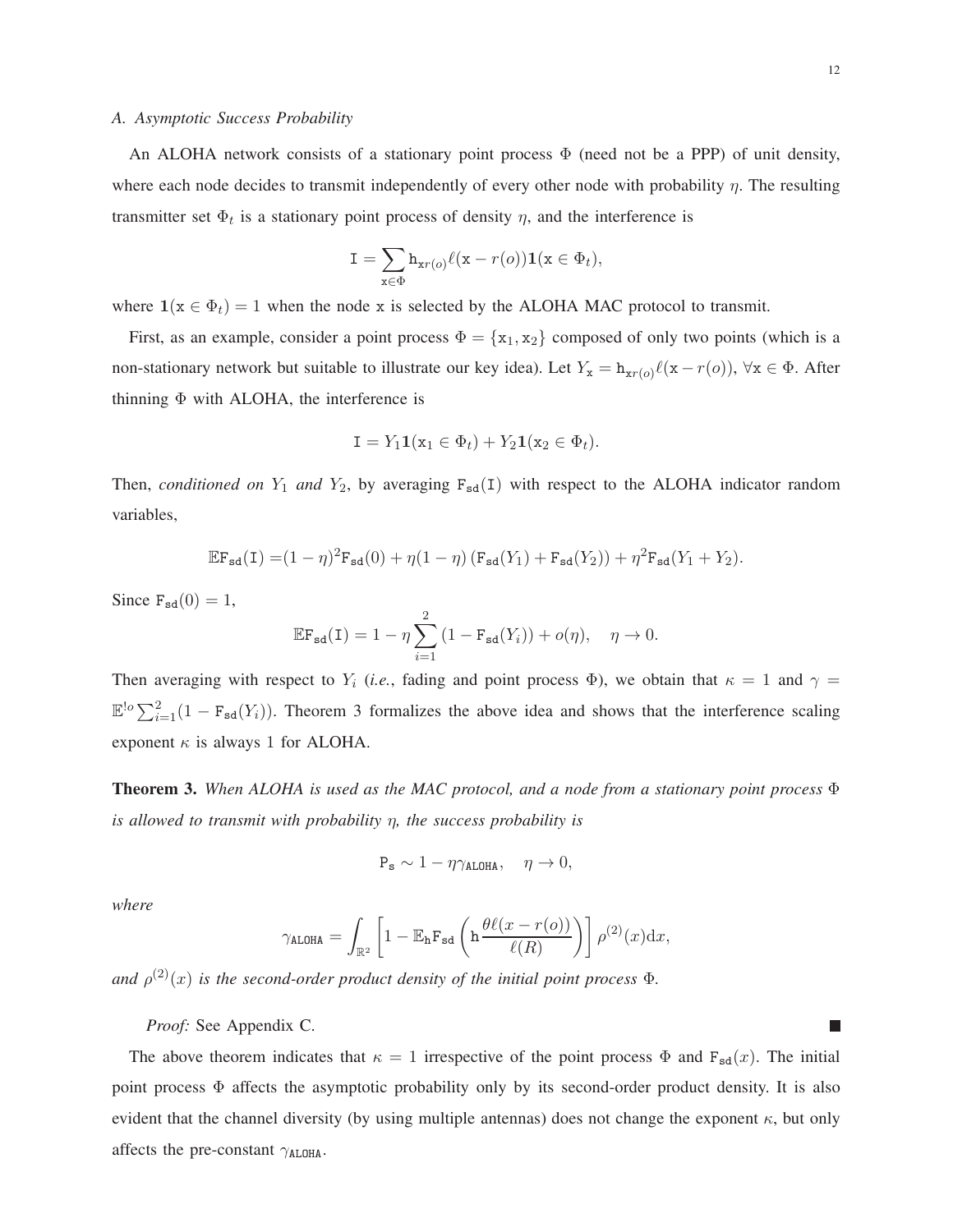*Intuition:* An independently thinned stationary point process converges weakly to a PPP as the density tends to zero [35]. Hence, as  $\eta \to 0$ , ALOHA results in a point process that closely resembles a PPP. The result follows since  $\kappa = 1$  for a PPP. From Theorem 3,

$$
1 - P_{s} \sim \eta \int_{\mathbb{R}^{2}} \left[ 1 - \mathbb{E}_{h} F_{sd} \left( h \frac{\theta \ell(x - r(o))}{\ell(R)} \right) \right] \rho^{(2)}(x) dx
$$

$$
= \mathbb{E}^{lo} \sum_{x \in \Phi_{t}} 1 - \mathbb{E}_{h} F_{sd} \left( h \frac{\theta \ell(x - r(o))}{\ell(R)} \right).
$$
(12)

Observe that  $1 - \mathbb{E}_{\mathbf{h}} \mathbf{F}_{\mathbf{s}d} \left( \mathbf{h} \frac{\theta \ell(x - r(o))}{\ell(R)} \right)$ ) is the outage caused at the receiver  $r(o)$  by a single interferer located at x. Hence, in the low-density regime, the overall outage is equal to the sum of the outages caused by each interferer. To evaluate the transmission capacity, the following lemma, which addresses the monotonicity of  $P_s$ , is required.

**Lemma 1.** *Let*  $P_s(\eta)$  *denote the success probability when the ALOHA parameter is*  $\eta$ *. Then for any stationary point process* Φ*,*

$$
\eta_1 \geq \eta_2 \Rightarrow P_{\mathbf{s}}(\eta_1) \leq P_{\mathbf{s}}(\eta_2).
$$

*Proof:* The proof follows from a standard uniform coupling argument [41] and is omitted.  $\Box$ In an ALOHA network, from the definition of  $\gamma_{\text{ALOHA}}$ , we observe that if  $\rho_1^{(2)}$  $\eta_1^{(2)}(x) < \rho_2^{(2)}(x)$ ,  $\forall x$  then  $\gamma_1$  is smaller than  $\gamma_2$ . So starting with a point process with a guaranteed minimum distance (such as the Matern hard-core process) results in a better outage performance than a Poisson network. For a Poisson cluster process of unit density  $\rho^{(2)}(x) > 1$ , and hence the  $\gamma$  for a cluster process is higher than for a PPP, resulting in a worse outage performance.

### *B. Example: Poisson ALOHA Networks*

We now provide a few examples and evaluate  $\gamma_{ALOHA}$  when the initial point process  $\Phi$  is a PPP. When  $\Phi$  is a Poisson point process of unit density, the second-order product density is equal to  $\rho^{(2)}(x) = 1$ , and the constant  $\gamma_{\text{ALOHA}}$  can be evaluated for different  $F_{sd}(x)$  using Theorem 3.

*1) Nakagami-m fading:* When the fading is Nakagami-m distributed,  $F_{sd}(x)$  is the CCDF of the gamma distribution with m-degrees of freedom, given by

$$
\mathbf{F}_{\mathbf{sd}}(x) = \frac{\Gamma(m, mx)}{\Gamma(m)}.
$$

When  $\ell(x) = ||x||^{-\alpha}$ ,

$$
\gamma_{\text{ALOHA}}(m) = \frac{\pi \theta^{2/\alpha} R^2 \Gamma(m - 2/\alpha) \Gamma(m + 2/\alpha)}{\Gamma(m)^2}, \quad m \ge 1.
$$
 (13)

This constant has also been calculated in [40]. We observe that  $\gamma_{\text{ALOHA}}(m)$  decreases to  $\pi$  as  $m \to \infty$ , which shows that the outage performance improves as the amount of fading decreases.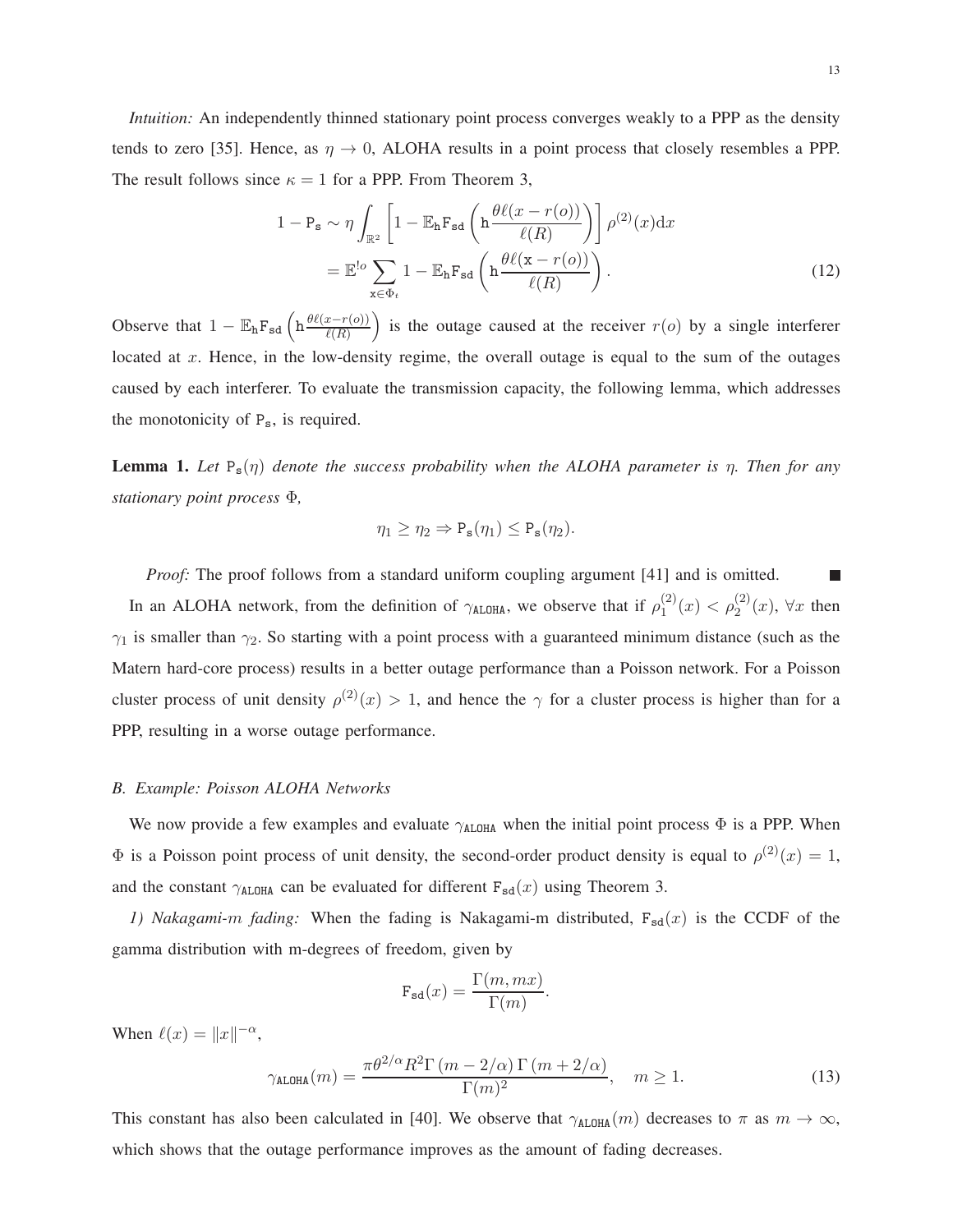$$
\mathbf{F}_{\text{sd}}(x) = \frac{\Gamma(M_r, x)}{\Gamma(M_r)}.
$$

For  $\ell(x) = ||x||^{-\alpha}$ , and Rayleigh fading

$$
\gamma_{\text{ALOHA}}(M_r) = \frac{\pi \theta^{2/\alpha} R^2 \Gamma(M_r - 2/\alpha) \Gamma(1 + 2/\alpha)}{\Gamma(M_r)}, \quad M_r \ge 1.
$$
\n(14)

Since  $\gamma_{\text{ALOHA}}(M_r) \approx \pi \theta^{2/\alpha} R^2 \Gamma(1+2/\alpha) M_r^{-2/\alpha}$ , the gain of using multiple receive antennas is  $\Theta(M_r^{-2/\alpha})$ , resulting in a lower outage probability for large  $M_r$ .

# V. CSMA NETWORKS

We now consider MAC protocols which result in transmitter point processes  $\Phi_t$  that have a minimum distance between the transmitters. In this case  $\mathbb{E}[I] < \infty$ , and we use the Taylor series expansion of  $F_{sd}(x)$  to obtain the scaling of the success probability. For the sake of illustration, consider only one interferer at a distance  $\eta^{-1}$  from  $r(o)$  and let  $F_{sd}(x) = 1 - x^2 + x^3 + o(x^3)$ ,  $x \to 0$ . Neglecting the fading of the interferers, observe that

$$
\mathbf{F}_{\mathbf{sd}}(\mathbf{I}) = 1 - \eta^{\alpha} + \eta^{3\alpha/2} = 1 - \eta^{\alpha} + o(\eta^{\alpha}),
$$

which shows that  $\kappa = \alpha$ . In this section, we formalize this procedure to obtain the asymptotic behavior. We use CSMA as a representative MAC protocol and obtain the asymptotic outage probability. For other MAC protocols that impose a minimum distance between transmitters, this proof technique can be easily adapted.

# *A. CSMA Model*

Although the spatial distribution of the transmitters that concurrently transmit in a CSMA network is difficult to determine, the transmitting set can be closely approximated by a Matern hard-core process [2], [34]. Start with a Poisson point process  $\Phi$  of unit density. To each node  $x \in \Phi$ , associate a mark  $m_x$ , a uniform random variable in [0, 1]. The contention neighborhood of a node x is the set of nodes which result in an interference power of at least P at x, *i.e.*,

$$
\bar{\mathcal{N}}(x)=\{y\in \Phi:\ell(y-x)>P\}.
$$

Observe that we are not including fading in the selection of the contention neighborhood. An alternative model has been proposed in [2] which incorporates the fading between the nodes for the selection of the contention set. A node  $x \in \Phi$  belongs to the final CSMA transmitting set if

$$
m_{\mathbf{x}} < m_{\mathbf{y}}, \quad \forall \mathbf{y} \in \bar{\mathcal{N}}(\mathbf{x}).
$$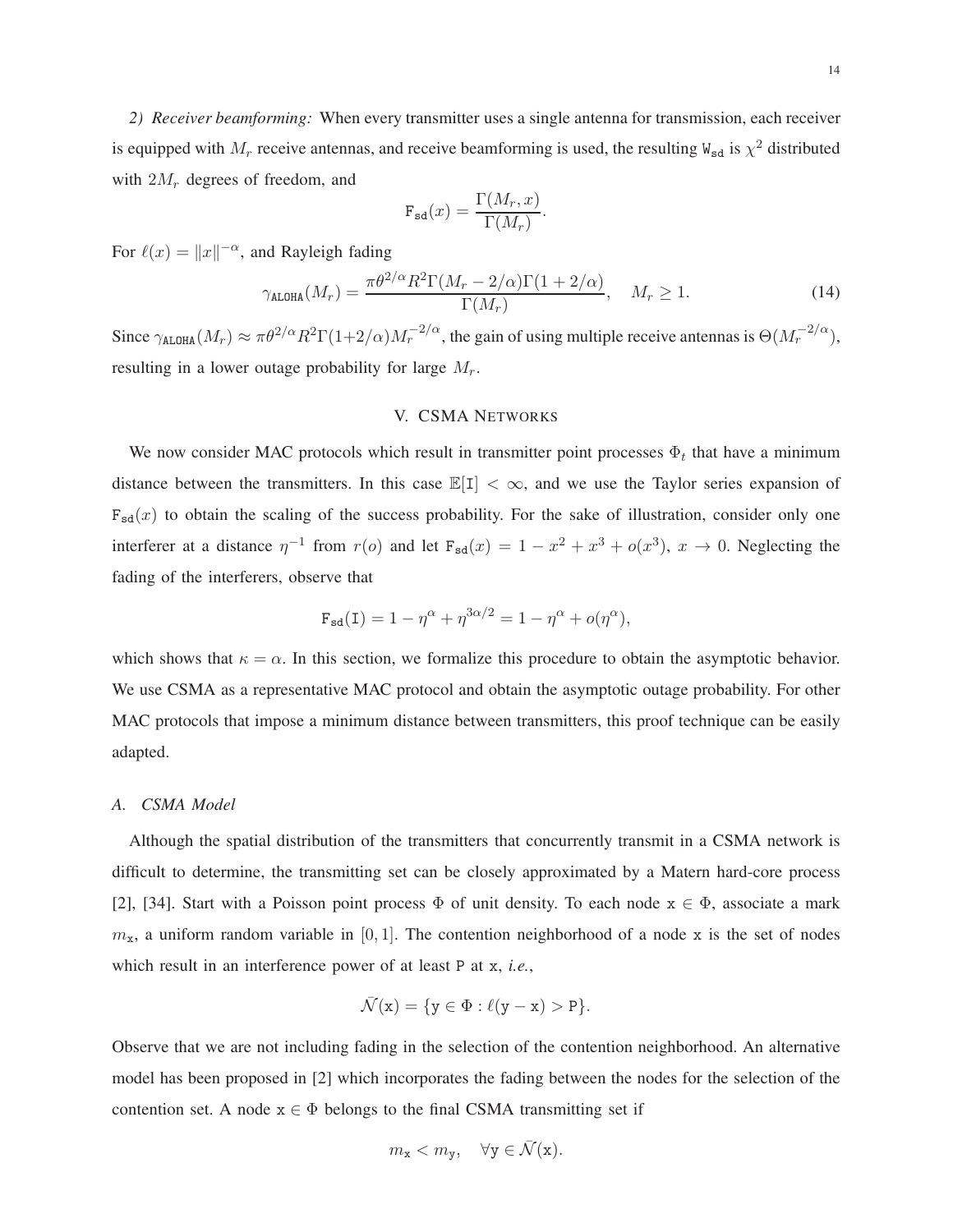

Define  $a = \ell^{-1}(P)$ . See Fig. 2 for an illustration of Matern hard-core process. The average number of

Fig. 2. Left: Matern hard-core process with  $a = 2$ . Right: Matern hard-core process with  $a = 5$ . Observe that the minimum distance between nodes increases with a.

nodes in the contention neighborhood of  $x \in \Phi$  does not depend on the location x by the stationarity of  $\Phi$  and is equal to [2]

$$
\mathcal{N} = \mathbb{E}[|\bar{\mathcal{N}}(x)|] = \pi a^2.
$$

The density of the CSMA Matern process  $\Phi_t$  is

$$
\eta = \left[\frac{1 - \exp(-\mathcal{N})}{\mathcal{N}}\right].
$$

Let  $\rho_{a}^{(k)}(x_1,\ldots x_{k-1})$  denote the k-th order product density of the Matern hard-core point process  $\Phi_t$ . Let  $V_a(x_1,...,x_n)$  denote the volume of the intersection of discs of radius a centered around  $x_i$  with the convention  $V_a(x_i) = \pi a^2$ . Let  $x_k$  denote the origin o, and for any indexing set  $J = \{a_1, \ldots, a_{|J|}\},$ and let  $V_a(J) = V_a(x_{a_1} \dots x_{a_{|J|}})$ . The following lemma characterizes the product density and its scaling behavior.

**Lemma 2.** *The* k*-th order product density satisfies*

$$
\rho_{\mathbf{a}}^{(k)}(\mathbf{a}x_1,\ldots \mathbf{a}x_{k-1}) \sim \mathbf{a}^{-2k}\tilde{\rho}^{(k)}(x_1,\ldots x_k), \quad \mathbf{a} \to \infty,
$$

*where*

$$
\tilde{\rho}^{(k)}(x_1, \dots, x_{k-1}) = k! \int_{\mathbb{R}^k} \exp\left(-\sum_{J \subset \{1, \dots, k\}} (-1)^{|J|+1} m_{\min J} \mathbf{V}_1(J)\right) \cdot \mathbf{1}(0 \le m_1 \le \dots \le m_k < \infty) \, \mathrm{d}m_1 \dots \, \mathrm{d}m_k. \tag{15}
$$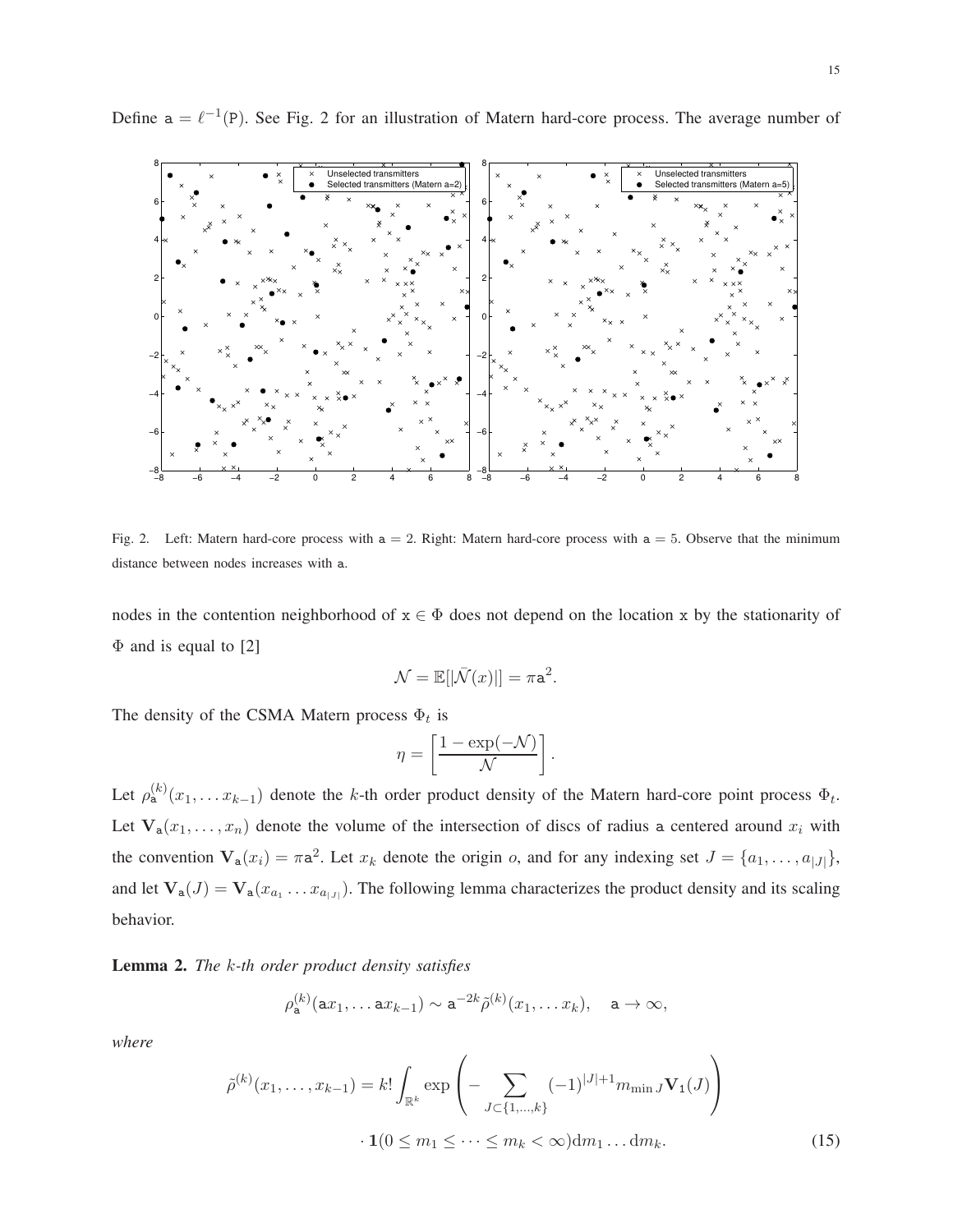*for*  $||x_i|| > 1$ ,  $1 \le i \le k - 1$ *, and* 0 *otherwise.* 

*Proof:* See Appendix D

# *B. Asymptotic Success Probability*

We now present the main result that characterizes the outage behavior of a CSMA system at low densities. Before that, we require the following notation. Let  $\mathcal{P}(n)$  denote the set of partitions of n, *i.e.*, the set of integers  $(p_1, p_2 \ldots, p_k)$ , such that  $\sum p_i = n$  and  $1 \leq p_i \leq n$ . Tuples with different ordering are not distinguished. For example  $\mathcal{P}(2) = \{(2), (1, 1)\}\$ , and  $\mathcal{P}(4) = \{(4), (1, 1, 1, 1), (1, 2, 1), (3, 1), (2, 2)\}\$ .

**Theorem 4.** *When the set of transmitters forms a Matern CSMA process of density* η *and the Conditions A.1, A.2 and A.4 are satisfied, then*

$$
P_s \sim 1 - c_0 \pi \left(\frac{\theta}{\ell(R)}\right)^{\nu} \eta^{\alpha \nu/2} A_I, \quad \eta \to 0,
$$
\n(16)

*where*  $A_I$  *is given by* 

$$
\sum_{(p_1,\ldots,p_k)\in\mathcal{P}(\nu)}\int_{\mathbb{R}^{2k}}\tilde{\rho}^{(k+1)}(x_1,\ldots,x_k)\prod_{i=1}^k\|x_i\|^{-\alpha p_i}\mathbb{E}[\mathbf{h}^{p_i}]\mathrm{d}x_i,
$$
\n(17)

where  $\tilde{\rho}^{(k+1)}(x_1,\ldots,x_k)$ ,  $1 \leq k \leq \nu$ , is given in Lemma 2.

*Proof:* The proof is presented in Appendix E.

From (17), we observe that the outage probability  $1 - P_s$  at low density can be decomposed into three parts:

- 1)  $c_0$  stems from the source-destination distribution CCDF  $F_{sd}(x)$ .
- 2) The interference-scaling exponent  $\kappa = \alpha \nu/2$  depends on the CCDF  $F_{sd}(x)$ .
- 3)  $A_I$  depends on the point process and the fading between the destination  $r(o)$  and the interferers, specifically on the  $\nu$  moments of fading  $\mathbb{E}[h^p]$ ,  $1 \leq p \leq \nu$ .

So from a system design perspective, one has to reduce  $c_0$  and  $A_I$  for a better outage performance. For a given  $\nu$ , reducing  $A_I$  would result from reducing  $\mathbb{E}[\mathbf{h}^p]$ ,  $1 \le p \le \nu$ . The following Lemma proves the monotonicity of success probability in a CSMA network with respect to the exclusion radius.

**Lemma 3.** *Let* Ps(a) *denote the probability of success in a Matern hard-core process when the exclusion radius is* a*. For a given initial Poisson point process* Φ*, applying the Matern hard-core process with radii*  $a_1$  *and*  $a_2$ *, such that*  $a_1 > a_2$ *, implies* 

$$
P_{\mathbf{s}}(a_1) > P_{\mathbf{s}}(a_2).
$$

П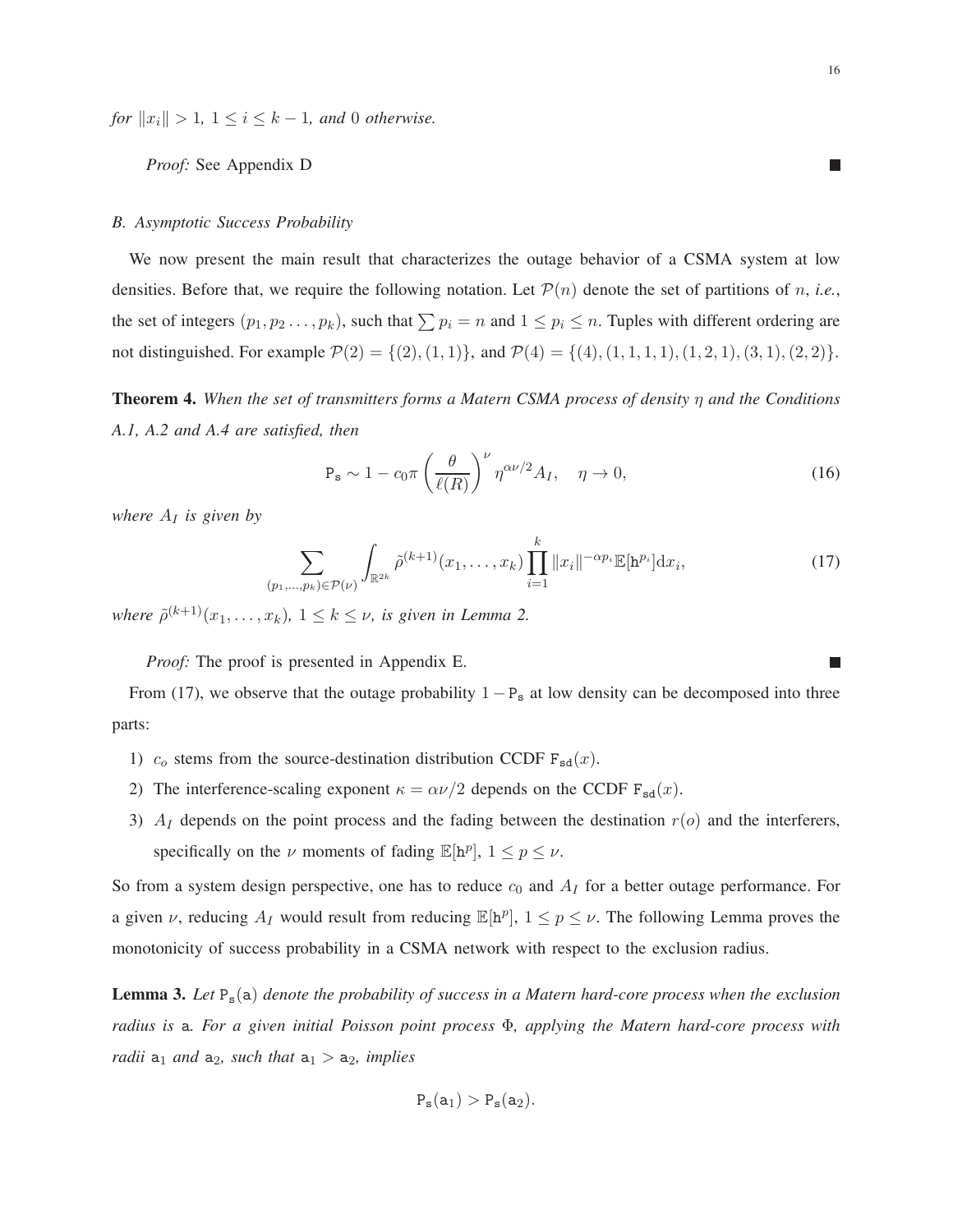*Proof:* Fix the marks of  $\Phi$  uniformly distributed in [0, 1]. It is then obvious that the Matern process generated with  $a_1$  as the exclusion radius is a subset of the Matern process generated with an exclusion radius  $a_2$ .  $\mathcal{L}_{\mathcal{A}}$ 

The proof of Theorem 4 can be easily adapted to any MAC protocol that results in a transmitter set where the product densities satisfy

$$
\int_{\mathbb{R}^{2k}} \rho_{\eta}^{(k+1)}(x_1,\ldots,x_k) \prod_{i=1}^k \|x_i\|^{-\alpha p_i} dx_i \langle C_4^k \eta^{\frac{1}{2}\alpha \sum_{i=1}^k p_i} \tag{18}
$$

for some  $C_4 > 0$ ,  $\forall k \ge 1$ , and for all integers  $p_i \ge 1$ . We require bounds on all the product densities in (18) because we are considering arbitrary  $F_{sd}(x)$ . If the function  $F_{sd}(x)$  has bounds of the type

$$
1 - c_0 x^{\nu} \le \mathbf{F}_{\mathbf{sd}}(x) \le 1 - c_0 x^{\nu} + c_1 x^{\nu+1},
$$

then the asymptotic theorem can be proved by just considering  $\nu + 2$  product densities. In this case it suffices to prove that  $\mathbb{E}^{\lfloor o}[\mathbf{I}^{\nu+1}] = o(\mathbb{E}^{\lfloor o}[\mathbf{I}^{\nu}])$  as  $\eta \to 0$ . For example, when  $F_{sd}(x) = \exp(-x)$  we have

$$
1 - x \le F_{sd}(x) \le 1 - x + x^2, \quad x > 0,
$$

and hence the second and the third order product densities are sufficient to evaluate the asymptotics.

# VI. EFFECT OF NOISE

In the previous sections, we have neglected noise in the asymptotic outage analysis. We now discuss how noise changes the value of  $\gamma$  and  $\kappa$ . With thermal noise, the success probability is

$$
\mathbf{P}_{\mathbf{s}} = \mathbb{P}^{!o}\left(\frac{\mathbf{W}_{\mathbf{sd}}\ell(R)}{\mathbf{I} + \frac{\sigma^2}{P}} > \theta\right),\,
$$

where  $\sigma^2$  is the noise power, and P is the common transmit power. Using the CCDF of  $W_{sd}$  we obtain

$$
\mathbf{P}_{\mathbf{s}} = \mathbb{E}^{!o} \mathbf{F}_{\mathbf{sd}} \left( \frac{\theta \mathbf{I}}{\ell(R)} + \mathbf{N} \right),
$$

where  $N = \frac{\sigma^2 \theta}{P \ell E}$  $\frac{\sigma^2 \theta}{P(\ell R)}$ . So when the density of transmitters  $\eta \to 0$ , we no longer have P<sub>0</sub> equal to 1, where

$$
P_{0}\triangleq\lim_{\eta\rightarrow0}P_{\mathtt{s}}=F_{\mathtt{sd}}\left(N\right).
$$

Hence for small  $\eta$ , the success probability can be represented as

$$
P_s \sim P_0 - \gamma \eta^{\kappa}, \quad \eta \to 0. \tag{19}
$$

Consider the Taylor series expansion of  $F_{sd}(x)$  around N

$$
\mathbf{F}_{sd}(x + N) = 1 - c_o(N)x^{\nu} + \sum_{k=1}^{\infty} \frac{c_k(N)}{k!} x^{k+\nu}, \quad c_o(N) \neq 0.
$$
 (20)

Since  $1 - F_{sd}(y)$  is the CDF, the derivative of  $1 - F_{sd}(y)$  corresponds to the PDF. For any unimodal distribution, the PDF is non-zero at  $y \neq 0$ , and hence it follows that  $\nu = 1$  for  $N \neq 0$ . The following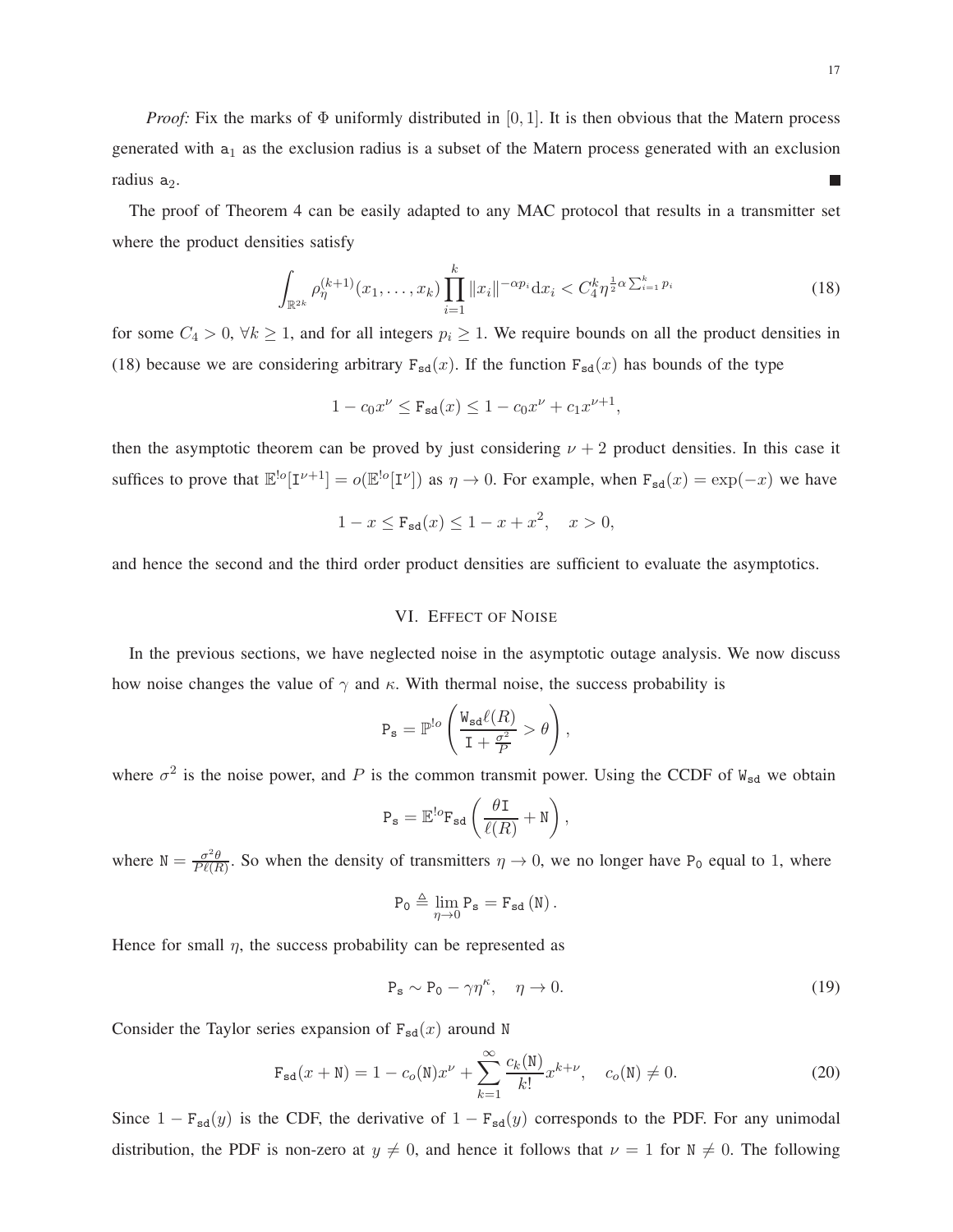observations can be made concerning the spatial contention parameter  $\gamma$  and the interference scaling exponent  $\kappa$  when noise is present.

- 1) Since  $\nu = 1$ , the interference scaling exponent  $1 \le \kappa \le \alpha/2$ . So unlike the noiseless case, the upper bound on  $\kappa$  depends only on the path loss exponent.
- 2) With ALOHA, the interference scaling exponent  $\kappa = 1$ , while the spatial contention parameter is

$$
\gamma = \int_{\mathbb{R}^2} \left[ \mathbf{F}_{\mathbf{sd}}(\mathbf{N}) - \mathbb{E}_{\mathbf{h}} \mathbf{F}_{\mathbf{sd}} \left( \mathbf{h} \frac{\theta \ell(x - r(o))}{\ell(R)} + \mathbf{N} \right) \right] \rho^{(2)}(x) dx.
$$
 (21)

This can be obtained using techniques similar to the proof of Theorem 3.

3) When CSMA is used as the MAC protocol,  $\kappa = \alpha/2$ , and the spatial contention parameter is

$$
\gamma = \frac{\theta c_0(\mathbf{N}) \pi \mathbb{E}[\mathbf{h}]}{\ell(R)} \int_{\mathbb{R}^2} \tilde{\rho}^{(2)}(x) \|x\|^{-\alpha} \mathrm{d}x,\tag{22}
$$

where  $\tilde{\rho}^{(2)}(x)$  is given by (15). This result can be obtained from the proof of Theorem 4, by setting  $\nu = 1$ .

Analyzing outage with noise is particularly simple when  $F_{sd}(x) = \exp(-x)$ , *i.e.*, Rayleigh fading. The success probability is

$$
P_{s} = \exp\left(-\frac{\theta I}{\ell(R)}\right) \exp(-N).
$$

Observe that the success probability factorizes into two terms, one that depends only on interference and the other only on noise [14]. Using this factorization, and Theorem 3 it follows that

$$
\gamma = \exp(-\mathsf{N}) \int_{\mathbb{R}^2} \left[ 1 - \mathbb{E}_{\mathbf{h}} \mathbf{F}_{\mathbf{sd}} \left( \mathbf{h} \frac{\theta \ell(x - r(o))}{\ell(R)} \right) \right] \rho^{(2)}(x) dx,
$$

which agrees with (21). Similarly it can be verified that  $c_0(N) = \exp(-N)$  in (22).

# VII. TRANSMISSION CAPACITY

The transmission capacity (TC) metric captures the global effect of interference on the network throughput. It depends on the spatial distribution of transmitters, includes the MAC protocol, the physical layer technologies used, the path loss function, and the target SIR and outage probability. In short, the TC captures many of the most important features of a wireless network. Since for many MAC protocols, spatial distribution of nodes, and fading distributions, the outage probability itself is not known, finding the exact TC is not feasible. Therefore, we analyze the TC in the asymptotic regime when  $\epsilon \to 0$ . More precisely, we try to find an easily computable function  $TC_1(\epsilon)$  such that

$$
TC(\epsilon) = TC_1(\epsilon) + o(TC_1(\epsilon)), \quad \epsilon \to 0.
$$
 (23)

In the previous sections, we have obtained an asymptotically tight approximation of the success probability of the form

$$
\mathbf{P_s} = 1 - \gamma \eta^{\kappa}, \quad \eta \to 0.
$$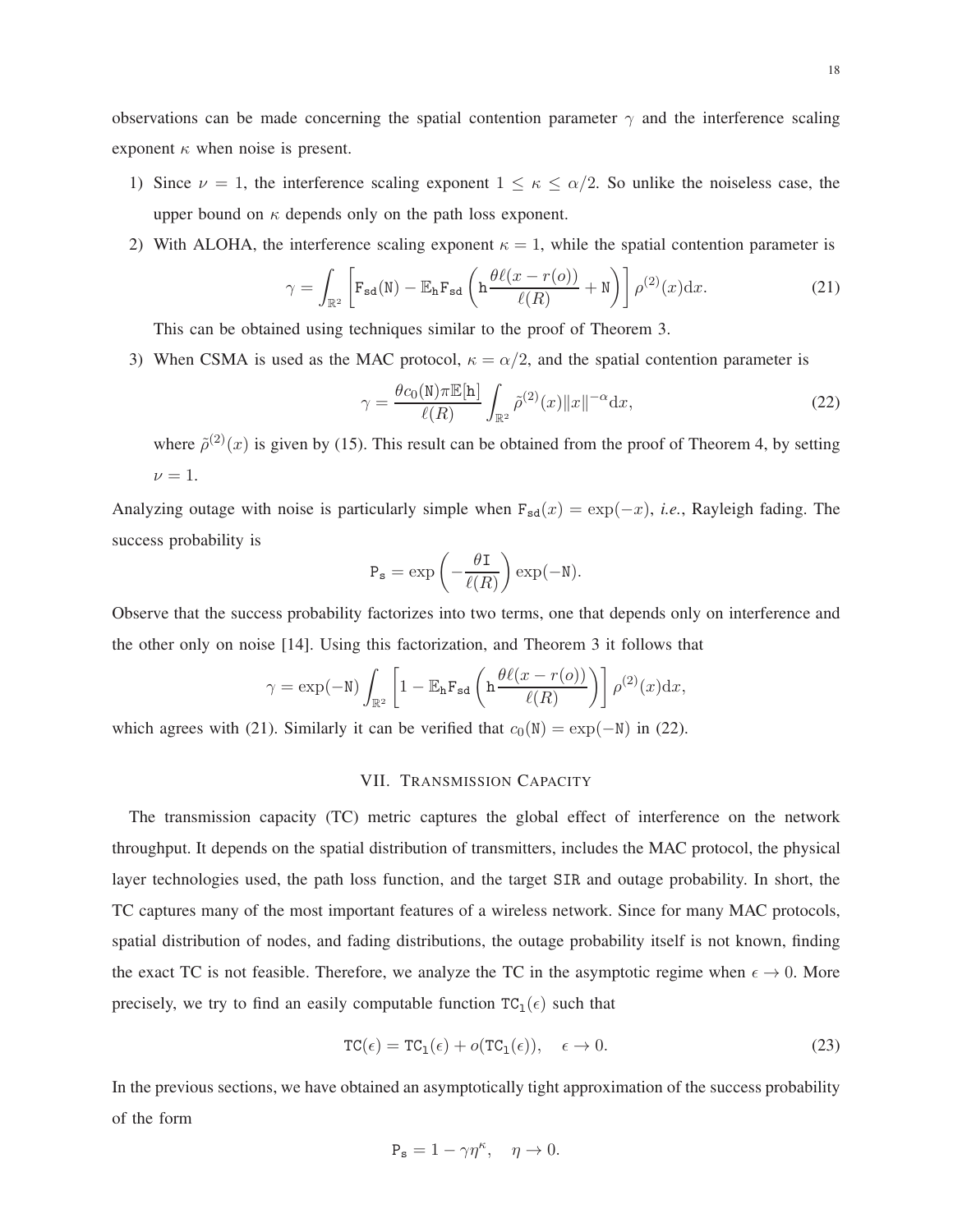It is intuitive to expect that the TC can be obtained by inverting the asymptotic of  $P_s$ , to solve for the density  $\eta$  corresponding to P<sub>s</sub> = 1 –  $\epsilon$ . The following lemma formalizes this asymptotic inversion and will be used to characterize the TC.

**Lemma 4.** Let  $f(x)$  and  $f_1(x)$  be continuous, positive, strictly increasing functions with  $f(0) = f_1(0)$ 0*. Furthermore let*  $f_1(x)$  *be locally convex at* 0*, and* 

$$
f(x) = f_1(x) + o(f_1(x)), \quad x \to 0.
$$
 (24)

Define  $f^*(\epsilon) = \sup\{x : f(x) < \epsilon\}$ *, and*  $f_1^*(\epsilon)$  *similarly. Then* 

$$
f^*(\epsilon) = f_1^*(\epsilon) + o(f_1^*(\epsilon)), \quad \epsilon \to 0.
$$

*Proof:* See Appendix F.

We will now use this Lemma to obtain the asymptotic TC in ALOHA and CSMA networks.

# *A. TC of ALOHA Networks*

For an ALOHA network  $\kappa = 1$ , and hence the approximation  $\gamma \eta$  is linear. The monotonicity of P<sub>s</sub> for ALOHA follows from Lemma 1. Hence all the necessary conditions of Lemma 4 are satisfied in the case of ALOHA networks. Defining  $f(\eta) = 1 - P_s$ , and using the asymptotic approximation of P<sub>s</sub>, we can obtain the TC for ALOHA networks from Lemma 4.

**Theorem 5.** *When ALOHA is used as the MAC protocol on a node set distributed as a stationary point process*  $\Phi$  *with second-order product density*  $\rho^{(2)}(x)$ *,* 

$$
TC(\epsilon) = \frac{\epsilon}{\int_{\mathbb{R}^2} \left[1 - \mathbb{E}F_{sd} \left(h \frac{\theta \ell(x - r(o))}{\ell(R)}\right)\right] \rho^{(2)}(x) dx} + o(\epsilon)
$$
(25)

*Proof:* Follows from Lemmas 1 and 4 and Theorem 3.

Using Theorem 5, the asymptotic TC of PPP ALOHA networks, when  $W_{sd}$  and h are Nakagami-m distributed or  $\chi^2$  distributed, can be obtained in closed form.

**Corollary 3** (Nakagami-m fading)**.** *When* Wsd *and* h *are Nakagami-m distributed, from Theorem 5 the transmission capacity is*

$$
\mathrm{TC}(\epsilon) = \frac{\epsilon}{\gamma_{\mathrm{ALOHA}}(m)} + o(\epsilon),
$$

*where*  $\gamma_{\text{ALOHA}}(m)$  *is given in* (13).

П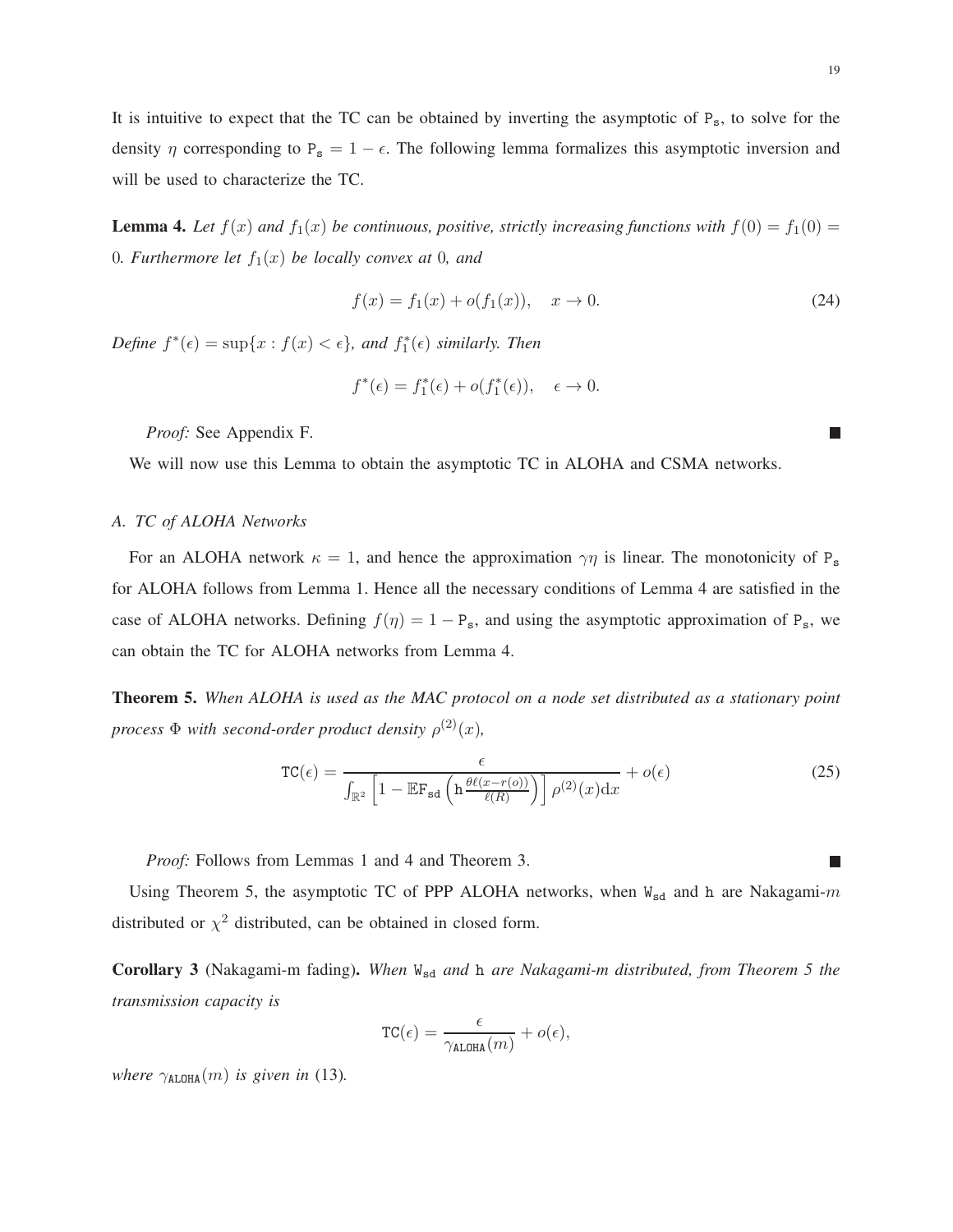Corollary 4 (SIMO system with beamforming). When receiver beamforming with  $M_r$  antennas is used, *the TC is*

$$
\mathrm{TC}(\epsilon) = \frac{\epsilon}{\gamma_{\mathrm{ALOHA}}(M_r)} + o(\epsilon),
$$

*where*  $\gamma_{\text{ALOHA}}(M_r)$  *is given in* (14).

This asymptotic TC obtained in both these cases can be verified by comparing them with the results in [40], wherein the TC was obtained using different techniques.

# *B. TC of CSMA Networks*

Similar to ALOHA networks, the following theorem characterizes the asymptotic TC of CSMA networks.

**Theorem 6.** *When the transmitting set of nodes results from the CSMA MAC protocol described in Section V, the TC is*

$$
TC(\epsilon) = \frac{\epsilon^{\frac{2}{\alpha\nu}}}{\left(\pi c_o A_I \left(\frac{\theta}{\ell(R)}\right)^{\nu}\right)^{\frac{2}{\alpha\nu}}} + o(\epsilon^{\frac{2}{\alpha\nu}}),\tag{26}
$$

*where*  $A_I$  *is defined in Theorem 4.* 

*Proof:* Follows from Lemmas 3, 4, and Theorem 4.

We note that the TC achieved by the CSMA protocol is  $\Theta(\epsilon^{\frac{2}{\alpha \nu}})$  compared to  $\Theta(\epsilon)$  for ALOHA. We also observe that the TC of CSMA changes by an exponent for MIMO compared to SISO, while such gain is not registered by ALOHA. We have the following simplification in the case of Rayleigh fading.

**Corollary 5.** *For CSMA with Rayleigh fading,* i.e.,  $F_{sd}(x) = \exp(-x)$ *,* 

$$
TC(\epsilon) = \left(\frac{\epsilon}{\gamma_{\text{CSMA}}}\right)^{2/\alpha} + o(\epsilon),
$$

*where*

$$
\gamma_{\text{CSMA}} = \frac{R^{\alpha} \theta \pi^{\alpha/2} 2^{3-\alpha}}{\alpha - 2} + 4\theta R^{\alpha} \pi^2 \int_{1/\sqrt{\pi}}^{2/\sqrt{\pi}} \frac{r^{1-\alpha}}{g(r)} dr, \qquad (27)
$$

*and*

$$
g(r) = 2\pi - 2\arccos\left(\frac{\sqrt{\pi}}{2}r\right) + \frac{r\sqrt{\pi}}{2}\sqrt{4 - \pi r^2}.
$$

# *C. TC of General Networks with Rayleigh Fading*

In this subsection, we consider a network with a general distribution of nodes, but restrict the CCDF  $F_{sd}(x)$  to be exponential, and obtain the TC. The distribution of fading between the interferers and the tagged receiver h can be arbitrary. The results in this subsection are extensions of Theorem 5 and Theorem 6 to general node distributions with exponential distribution for  $W_{sd}$ .

T.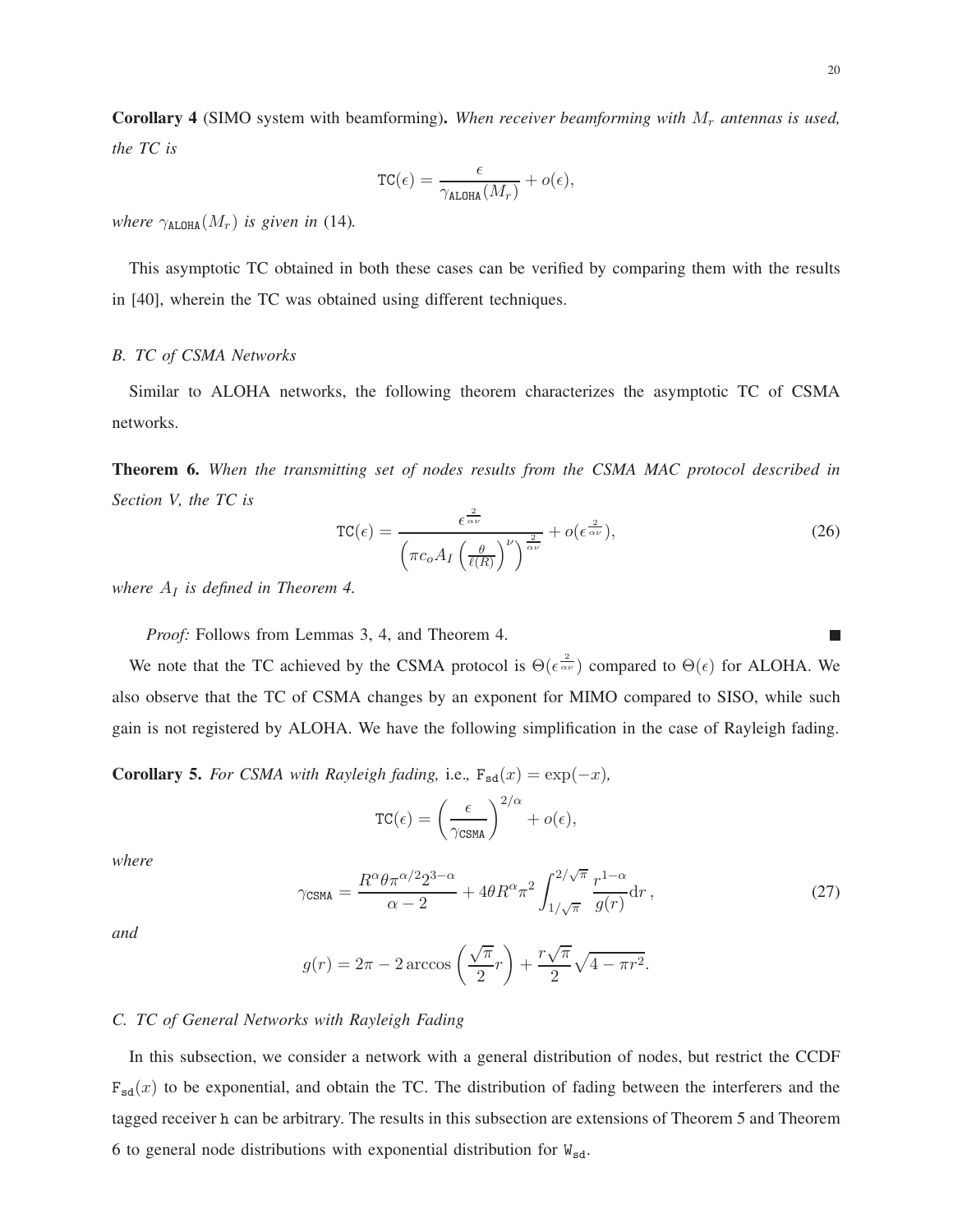Define

$$
\Delta(x) \triangleq 1 - \mathcal{L}_{\mathbf{h}} \left( \frac{\theta}{\ell(R)} \ell(x - r(o)) \right),
$$
  
\n
$$
\mu_{\eta} \triangleq \eta^{-1} \int_{\mathbb{R}^2} \rho_{\eta}^{(2)}(x) \Delta(x) dx,
$$
  
\n
$$
\sigma_{\eta} \triangleq \eta^{-1} \int_{\mathbb{R}^2 \times \mathbb{R}^2} \rho_{\eta}^{(3)}(x, y) \Delta(x) \Delta(y) dx dy,
$$

where  $\mathcal{L}_{h}(x) = \mathbb{E}[e^{-hx}]$  is the Laplace transform of the random variable h. Since  $W_{sd}$  is exponential,

$$
\Delta(x) = 1 - \mathbb{P}\left(\mathbf{W}_{\mathbf{sd}} > \frac{\mathbf{h}\theta\ell(x - r(o))}{\ell(R)}\right).
$$

Hence,  $\Delta(x)$  can be interpreted as the outage caused by a single interferer located at x. Obviously  $0 \leq \Delta(x) \leq 1$ , and when h is gamma distributed with unit mean (Nakagami-m fading),

$$
\Delta(x) = 1 - \left(1 + \frac{\theta \ell(x - r(o))}{m\ell(R)}\right)^{-m}
$$

The expectation of  $\sum_{x \in \Phi_{\eta}} \Delta(x)$  is given by  $\mu_{\eta}$ , and  $\sigma_{\eta}$  denotes the average of  $\sum_{x,y \in \Phi_{\eta}, x \neq y} \Delta(x)\Delta(y)$ . We now provide bounds on the success probability P<sub>s</sub> which we later show to be asymptotically tight.

**Lemma 5.** When  $F_{sd}(x) = \exp(-x)$ *, the probability of success is bounded for all*  $0 \le \eta \le 1$ *,* 

$$
1 - \mu_{\eta} \le P_{\mathbf{s}} \le \min\{1 - \mu_{\eta} + \frac{\sigma_{\eta}}{2}, \mathcal{G}[\exp(-\Delta(x))]\},\tag{28}
$$

.

*where*  $G$  *is the probability generating functional of*  $\Phi_t$  *with respect to its reduced Palm measure.* 

*Proof:* The success probability is

$$
P_{s} = \mathbb{P}^{!o} \left( W_{sd} \ge \theta \ell(R)^{-1} \sum_{x \in \Phi_{t}} h_{xr(o)} \ell(x - r(o)) \right)
$$
  
\n
$$
\stackrel{(a)}{=} \mathbb{E}^{!o} \exp(-\theta \ell(R)^{-1} \sum_{x \in \Phi_{t}} h_{xr(o)} \ell(x - r(o))),
$$

where  $(a)$  follows since  $W_{sd}$  is an exponential random variable. Taking the expectation with respect to  $h_{xr}(o)$  in the interference, we obtain

$$
P_{\mathbf{s}} = \mathbb{E}^{!o}\left[\prod_{\mathbf{x}\in \Phi} 1 - \Delta(\mathbf{x})\right].
$$

We can observe that  $0 \leq \Delta(x) \leq 1$ , and hence using the inequality

$$
1 - \sum a_i \le \prod 1 - a_i \le 1 - \sum a_i + \frac{1}{2} \sum_{i \ne j} a_i a_j,
$$

and the definition of the second- and third-order product densities, we obtain the lower bound  $1-\mu$ , and the upper bound  $1 - \mu + \kappa/2$ . The other upper bound can be obtained using the inequality  $1 - \Delta(x) \le$  $\exp(-\Delta(x))$  and the definition of the probability generating functional.  $\mathcal{L}_{\mathcal{A}}$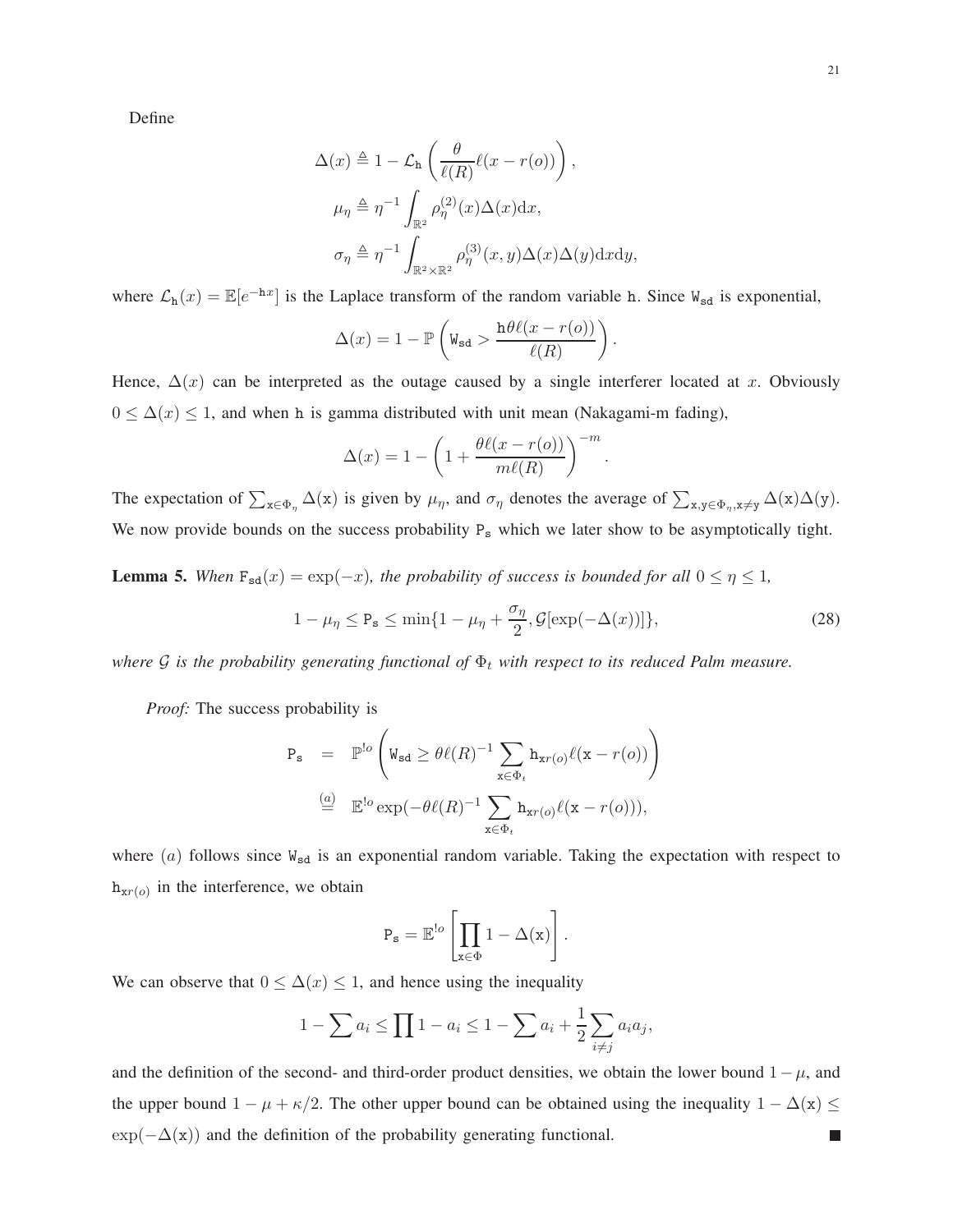Define

$$
TC_{u}(\epsilon) \triangleq (1-\epsilon) \sup \{ \eta : \min \{ 1 - \mu_{\eta} + \sigma_{\eta} / 2, \mathcal{G}[\exp(-\Delta(x))] \} \ge 1 - \epsilon \},
$$

and

$$
TC_1(\epsilon) \triangleq (1-\epsilon) \sup \{\eta : \mu_\eta \leq \epsilon\}.
$$

It can be easily verified that

$$
TC_1(\epsilon) \le TC(\epsilon) \le TC_u(\epsilon). \tag{29}
$$

We now present the main theorem of this subsection which characterizes the TC of general networks when  $W_{sd} \sim \exp(1)$ .

**Theorem 7.** *If the transmitter set*  $\Phi_t$  *satisfies Condition B.1,* 

C.1 
$$
\lim_{\eta \to 0} \frac{\eta^{-1} \int_{\mathbb{R}^2} \rho_{\eta}^{(2)}(x) \Delta^2(x) dx}{\sigma_{\eta}} > 2,
$$
  
C.2 
$$
\sigma_{\eta} = o(\mu_{\eta}),
$$

*as*  $\eta \to 0$ *, the transmission capacity when*  $F_{sd}(x) = \exp(-x)$  *is* 

$$
TC(\epsilon) = TC_1(\epsilon) + o(TC_1(\epsilon)), \quad \epsilon \to 0.
$$

*Proof:* See Appendix G.

*Remarks:*

- 1) Computing TC<sub>1</sub>( $\epsilon$ ) is much simpler than computing the actual TC, since  $\rho^{(2)}(x)$  is known for many point processes.
- 2) In the case of ALOHA networks,  $\rho_{\eta}^{(2)}(x) = \eta^2 \rho^{(2)}(x)$ , and hence

$$
TC_1(\epsilon) = \frac{\epsilon(1-\epsilon)}{\int_{\mathbb{R}^2} \rho^{(2)}(x) \Delta(x) dx},
$$

which matches Theorem 5 with  $F_{sd}(x) = \exp(-x)$ .

3) Conditions C.1 and C.2 are generally satisfied by most point processes. For example for a PPP of density  $\eta$ , the second-order product density  $\rho_{\eta}^{(2)}(z) = \eta^2$ , and hence

$$
\mu_{\eta} = \eta \int_{\mathbb{R}^2} \Delta(x) dx.
$$

Also,  $\rho^{(3)}(x,y) = \eta^3$ , and so

$$
\sigma_{\eta} = \eta^2 \int_{\mathbb{R}^2 \times \mathbb{R}^2} \Delta(x) \Delta(y) \mathrm{d}x \mathrm{d}y = \mu_{\eta}^2.
$$

Therefore it follows that  $\sigma_{\eta} = o(\mu_{\eta})$ . Also

$$
\lim_{\eta \to 0} \frac{\eta^{-1} \int_{\mathbb{R}^2} \rho_{\eta}^{(2)}(x) \Delta^2(x) dx}{\sigma_{\eta}} = \lim_{\eta \to 0} \eta^{-1} \frac{\int_{\mathbb{R}^2} \Delta^2(x) dx}{(\int_{\mathbb{R}^2} \Delta(x))^2} = \infty > 2,
$$

verifying C.2. In fact, constructing *reasonable* MAC schemes [32] that lead to a transmitter process  $\Phi_t$  for which Conditions C.1 and C.2 are violated is difficult—if not impossible.

г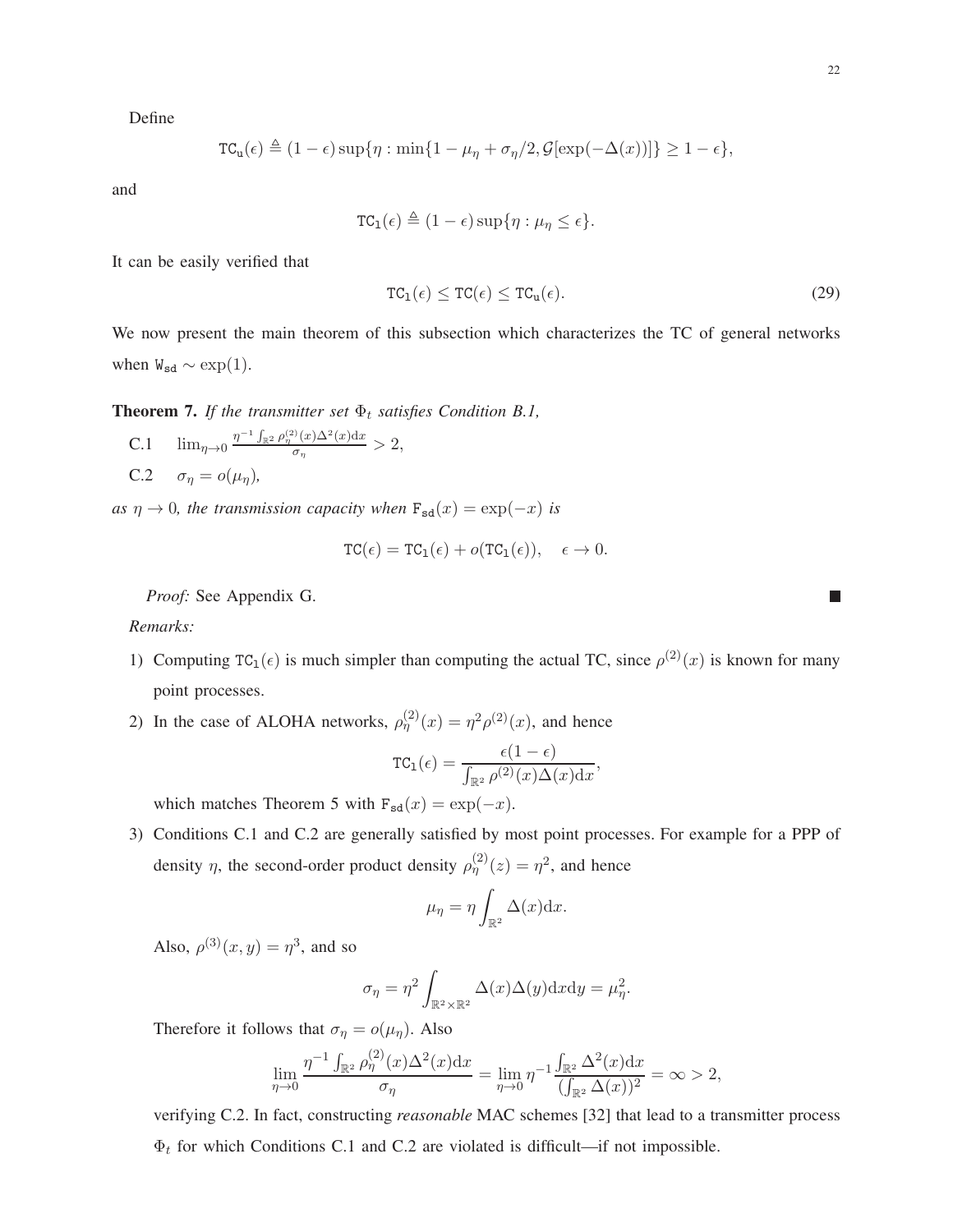#### VIII. CONCLUSIONS

A new mathematical framework to analyze outage in networks with complex MAC protocols, general spatial node distributions, and general fading is introduced. We define two constants, the interference scaling exponent  $\kappa$  and the spatial contention  $\gamma$  such that the success probability P<sub>s</sub> ~ 1 –  $\gamma\eta^{\kappa}$ ,  $\eta \to 0$ , where  $\eta$  is the density of transmitters. By the continuity of P<sub>s</sub>, this formulation characterizes the outage probability for small  $\eta$ . We also use this framework to analyze the transmission capacity. We first show that the interference scaling exponent satisfies  $1 \leq \kappa \leq \alpha \nu/2$ , where  $\alpha$  is the path loss exponent and ν depends on the distribution of the received power. For ALOHA we show that  $κ = 1$ , irrespective of the spatial node distribution we start with or the channel diversity. We also provide the constant  $\gamma$  in this case. The other extreme of the interference scaling exponent,  $\kappa = \alpha \nu/2$ , is obtained by the CSMA MAC protocol, for which we also provide the exact value of  $\gamma$ . The constant  $\gamma$  depends only on the product densities of the transmitter point process. Using this framework we also obtain the transmission capacity of ALOHA and CSMA networks for any channel gain distribution. We show that for a CSMA network the TC scales like  $\Theta(\epsilon^{\frac{2}{\alpha \nu}})$ , in contrast to an ALOHA network with a TC of  $\Theta(\epsilon)$ . When the channel gains are Rayleigh distributed, we obtain the asymptotic TC for any MAC protocol and spatial distribution of nodes. The mathematical techniques introduced in this paper can be used to analyze other relevant metrics for a low density of interferers.

# APPENDIX A

#### PROOF OF THEOREM 1

It suffices to prove that  $1 - P_s = o(\eta^{1-\epsilon})$  for any  $\epsilon > 0$ . For notational convenience, without loss of generality we assume  $\theta/\ell(R) = 1$ . The probability of success is equal to  $\mathbb{E}^{\log}F_{sd}(I)$  and hence

$$
\frac{1-P_s}{\eta} = \frac{\mathbb{E}^{!o}[1-F_{sd}(I)]}{\eta}.
$$

Since  $F_{sd}(x)$  is a Lipschitz function and also a CCDF, we have

$$
\mathbf{F}_{\mathbf{sd}}(x) - \mathbf{F}_{\mathbf{sd}}(x+y) \le \min\{1, Cy\}, \quad y \ge 0.
$$

Hence we obtain

$$
\frac{\mathbb{E}^{!o}[1-\mathbf{F}_{sd}(I)]}{\eta} \le \frac{\mathbb{E}^{!o}[\min\{1, C I\}]}{\eta} \le \frac{\max\{1, C\} \mathbb{E}^{!o}[\min\{1, I\}]}{\eta}.\tag{30}
$$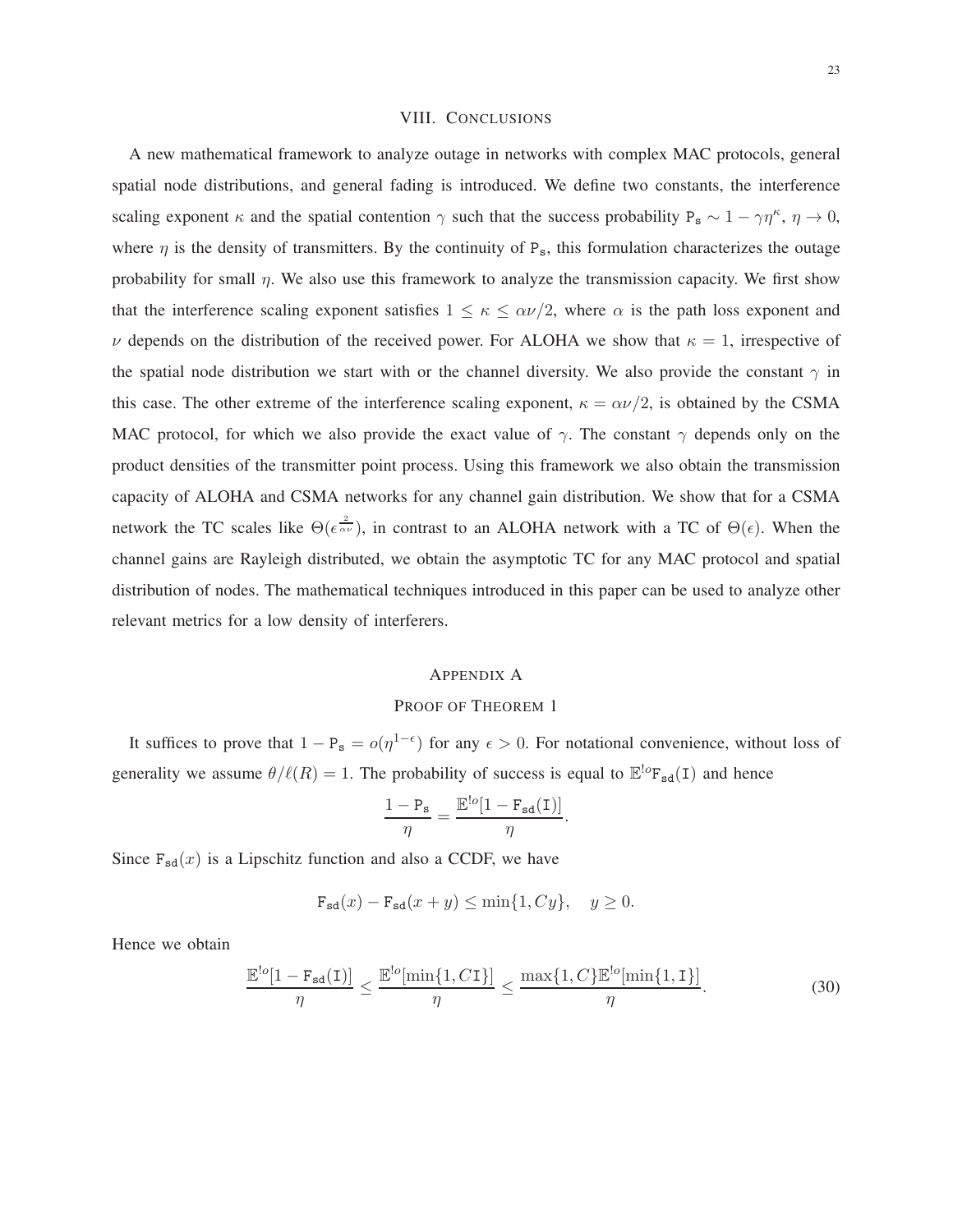Define  $b = \ell^{-1}(1)$ . Define  $\Phi_t^{\text{near}} = \{x \in \Phi_t : \ell(x - r(o)) > 1\}$ , and  $\Phi_t^{\text{far}} = \{x \in \Phi_t : \ell(x - r(o)) < 1\}$ . Then it follows that

$$
\min\{1,1\} \leq \min\left\{1,\sum_{x \in \Phi_t^{\text{near}}} h_{xr(o)}\ell(x-r(o)) + \sum_{x \in \Phi_t^{\text{far}}} h_{xr(o)}\ell(x-r(o))\right\},\
$$

$$
\leq \sum_{x \in \Phi_t^{\text{near}}} \min\left\{1,h_{xr(o)}\ell(x-r(o))\right\} + \sum_{x \in \Phi_t^{\text{far}}} h_{xr(o)}\ell(x-r(o)),
$$

$$
\leq \underbrace{\Phi_t(B(r(o),b))}_{I_1} + \sum_{x \in \Phi_t^{\text{far}}} h_{xr(o)}\ell(x-r(o)).
$$
\n(31)

To obtain (a), we have used the fact that  $\min\{1, x + y\} \leq \min\{1, x\} + \min\{1, y\}$ . Also recall that  $\Phi_t(B(r(o), b))$  denotes the number of of  $\Phi_t$  in the set  $B(r(o), b)$ . Using the definition of the secondorder product density, we obtain

$$
\eta^{-1} \mathbb{E}^{\text{!o}}[\mathbf{I}_2] = \eta^{-1} \mathbb{E}^{\text{!o}} \sum_{\mathbf{x} \in \Phi_t^{\text{far}}} \mathbf{h}_{\mathbf{x}r(o)} \ell(\mathbf{x} - r(o))
$$

$$
= \eta^{-1} \mathbb{E}[\mathbf{h}] \mathbb{E}^{\text{!o}} \sum_{\mathbf{x} \in \Phi_t^{\text{far}}} \ell(\mathbf{x} - r(o))
$$

$$
\stackrel{(a)}{=} \mathbb{E}[\mathbf{h}] \eta^{-2} \int_{\ell(x - r(o)) < 1} \rho^{(2)}(x) \ell(x - r(o)) \, dx,
$$

where (a) follows from the definition of  $\rho_{\eta}^{(2)}(x)$ . Define  $\tilde{\ell}(x) = \ell(x)$ , when  $\ell(x-r(o)) < 1$  and  $\tilde{\ell}(x) = 1$ otherwise. We then have

$$
\eta^{-2} \int_{\ell(x-r(o)) < C} \rho^{(2)}(x)\ell(x-r(o)) dx
$$
\n
$$
\leq \eta^{-2} \sum_{(k,j) \in \mathbb{Z}^2} \int_{S_{kj}} \rho^{(2)}(x)\tilde{\ell}(x-r(o)) dx,
$$

where  $S_{kj} = [k, k+1] \times [j, j+1]$ . Letting  $s_{kj} = \sup{\{\tilde{\ell}(z - r(o))\}}$ ,  $z \in S_{kj}\}$ , we obtain

$$
\eta^{-2} \int_{\ell(x-r(o)) < 1} \rho^{(2)}(x)\ell(x-r(o)) dx
$$
\n
$$
\leq \eta^{-2} \sum_{(k,j) \in \mathbb{Z}^2} s_{kj} \int_{S_{kj}} \rho^{(2)}(x) dx
$$
\n
$$
= \sum_{(k,j) \in \mathbb{Z}^2} s_{kj} \mathcal{K}_{\eta}(S_{kj})
$$
\n
$$
\stackrel{(a)}{\leq} C_{S_1} \sum_{(k,j) \in \mathbb{Z}^2} s_{kj} \stackrel{(b)}{<} \infty,
$$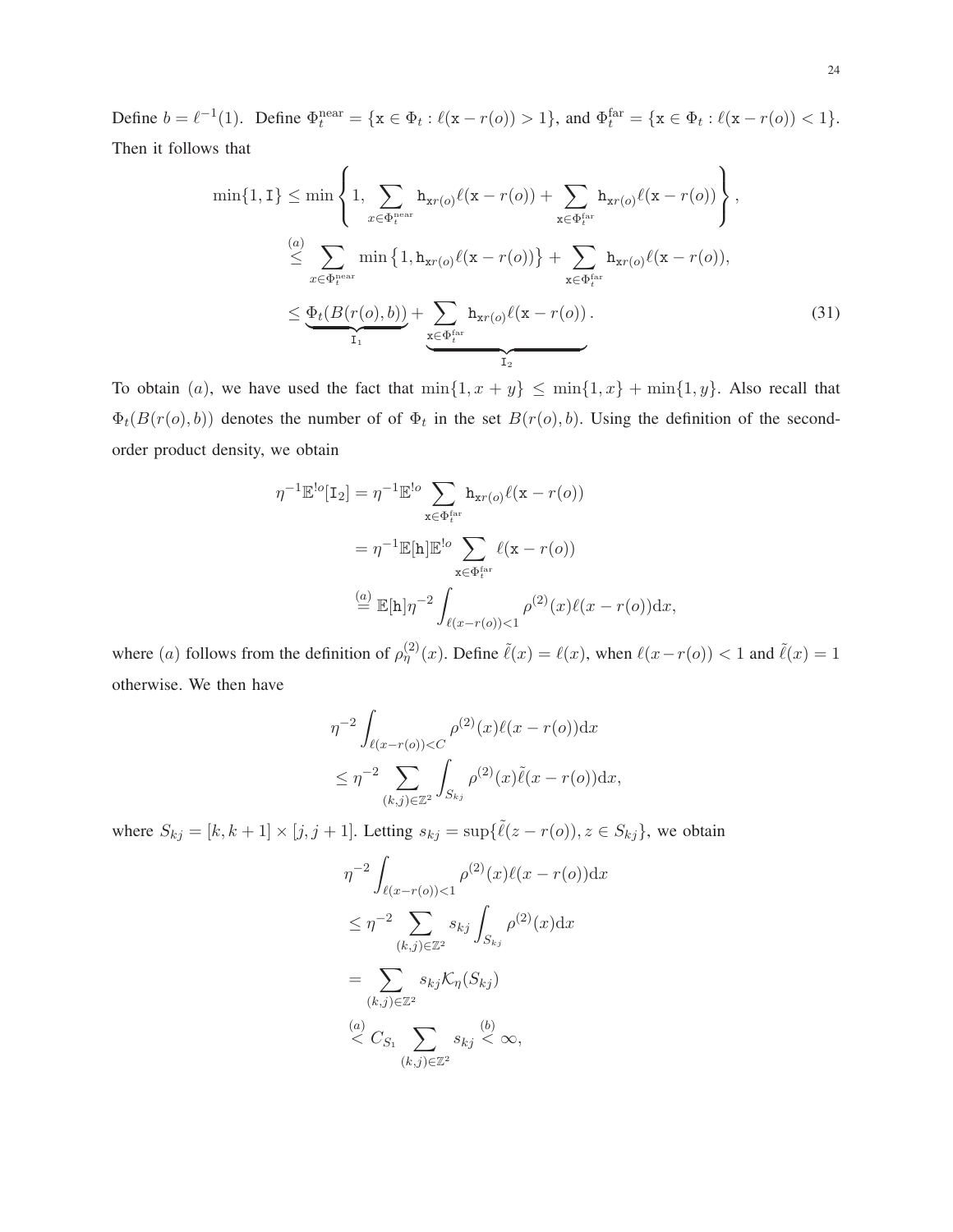where (a) follows from Assumption B.1 and (b) follows since  $s_{kj}$  decays like  $(k^2 + j^2)^{-\alpha/2}$ . Now considering the other term in (31),

$$
\eta^{-1} \mathbb{E}^{\cdot} \big[ \mathbf{I}_1 \big] = \eta^{-1} \mathbb{E}^{\cdot} \Phi_t(B(r(o), b))
$$

$$
\stackrel{(a)}{=} \mathcal{K}_\eta(B(r(o), b))
$$

$$
\stackrel{(b)}{<} C_{B(r(o), b)} < \infty,
$$

where  $(a)$  follows from Definition 2, and  $(b)$  follows from  $(9)$  and Assumption B.1. Hence it follows from (31) that

$$
\lim_{\eta\to 0}\frac{1-{\mathtt P}_{\mathtt s}}{\eta}<\frac{{\mathbb E}^{!o}[\min\{1,C{\mathtt I}\}]}{\eta}<\infty,
$$

proving the theorem.

# APPENDIX B

#### PROOF OF THEOREM 2

It suffices to prove that  $1 - P_s = \Omega(\eta^{\nu \alpha/2})$ . The success probability is

$$
P_s = \mathbb{P}^{lo}(W_{sd} > \frac{\theta}{\ell(R)} \sum_{z \in \Phi_t} h_{zr(o)} \ell(z - r(o)))
$$
  
\n
$$
\stackrel{(a)}{\leq} \mathbb{P}^{lo}(W_{sd} > \frac{\theta}{\ell(R)} \sum_{z \in \Phi_t \cap B(o, R_1 \eta^{-1/2})} h_{zr(o)} \ell(z - r(o)))
$$
  
\n
$$
\stackrel{(b)}{\leq} \mathbb{P}^{lo}(W_{sd} > \frac{\theta}{\ell(R)} \ell(2R_1 \eta^{-1/2})X),
$$

where  $X = \sum_{z \in \Phi_t \cap B(o, R_1 \eta^{-1/2})} h_{zr(o)}$ . (a) follows since we have truncated the interference, and (b) follows from the fact that  $B(r(o), R_1\eta^{-1/2}) \subset B(o, 2R_1\eta^{-1/2})$  for small  $\eta$ . Since  $h_{zr(o)}$  are independent random variables, X can be alternatively written as  $X = \sum_{i=1}^{n} h_i$ , where  $h_i$  are i.i.d and distributed as  $h_{zr(o)}$ , where *n* is the number of points of  $\Phi_t$  in the ball  $B(o, R_1\eta^{-1/2})$ . Hence

$$
\mathrm{P}_{\mathrm{s}} \leq \mathbb{E}^{\mathrm{lo}} \mathrm{F}_{\mathrm{sd}} \left( \frac{\theta}{\ell(R)} \ell(2R_1 \eta^{-1/2}) X \right).
$$

Since  $F_{sd}(x) < 1$ , by the dominated convergence theorem [42] and the expansion of  $F_{sd}(x)$  for small x,

$$
\lim_{\eta \to 0} \frac{1 - P_s}{\eta^{\nu \alpha/2}} \ge \lim_{\eta \to 0} \eta^{-\nu \alpha/2} \mathbb{E}^{\log} \Theta \left( \left( \ell(2R_1 \eta^{-1/2}) X \right)^{\nu} \right).
$$

Using the fact that  $y^{\nu}$ ,  $y > 0$  is a convex function for  $\nu \ge 1$ , we have

$$
\lim_{\eta \to 0} \frac{1 - P_s}{\eta^{\nu \alpha/2}} \ge \lim_{\eta \to 0} \eta^{-\nu \alpha/2} \Theta \left( \left( \ell (2R_1 \eta^{-1/2}) \mathbb{E}^{!o}[X] \right)^{\nu} \right).
$$

In the limit  $\ell(2R_1\eta^{-1/2})^{\nu}\eta^{-\nu\alpha/2}$  tends to a positive constant and hence it suffices to prove that  $\mathbb{E}^{!o}[X]^{\nu}$ 0. From the definition of X we have  $\mathbb{E}^{\lfloor o}[X] = \mathbb{E}^{\lfloor o}[n]\mathbb{E}[h]$ , and hence from Assumption B.2, we obtain

$$
\lim_{\eta \to 0} \mathbb{E}^{!o}[n] = \lim_{\eta \to 0} \eta K(R_1 \eta^{-1/2}) > 0,
$$

hence verifying our claim.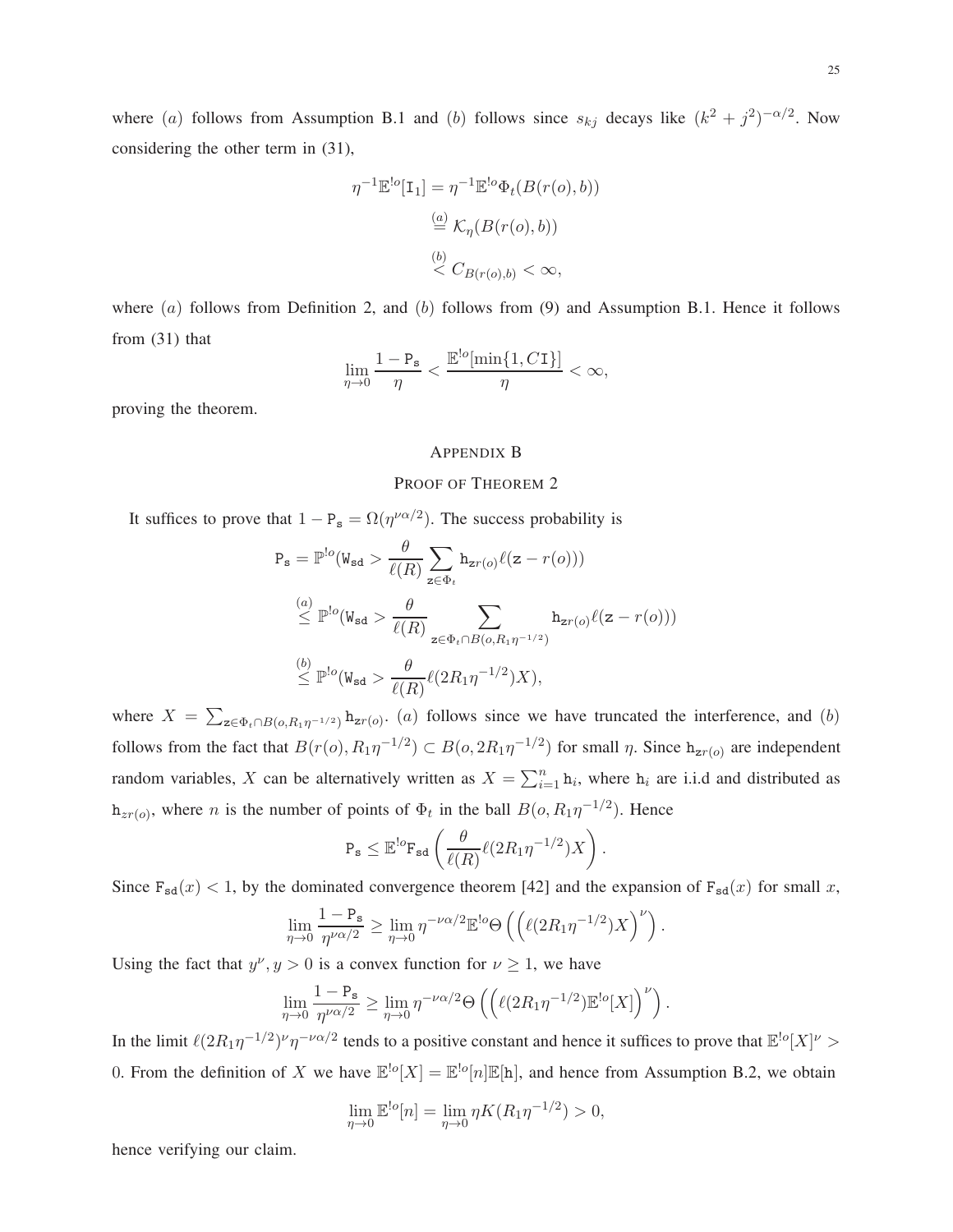# PROOF OF THEOREM 3

*Proof:* Let  $I_R \triangleq \sum_{x \in \Phi \cap B(o, R)} h_{xr(o)} \ell(x - r(o)) 1(x \in \Phi_t)$ . By the continuity of  $F_{sd}(x)$  and the dominated convergence theorem, we have

> $\mathbb{E}^{\cdot}[\mathsf{F}_{\mathsf{sd}}(\mathsf{I})] = \lim_{R \to \infty}$  $\mathbb{E}^{!o}[\mathtt{F}_{\mathtt{sd}}(\mathtt{I}_R)].$

Hence we have

$$
\lim_{\eta \to 0} \frac{1 - P_{\mathbf{s}}}{\eta} = \lim_{\eta \to 0} \lim_{R \to \infty} \frac{1 - \mathbb{E}^{\text{!}o} F_{\mathbf{s}d}(\mathbf{I}_R)}{\eta}.
$$

We now show that the limits in the above equation can be exchanged, *i.e.*,

$$
\lim_{\eta \to 0} \lim_{R \to \infty} \frac{1 - \mathbb{E}^{\text{log}} \mathbf{F}_{\text{sd}}(\mathbf{I}_R)}{\eta} = \lim_{R \to \infty} \lim_{\eta \to 0} \frac{1 - \mathbb{E}^{\text{log}} \mathbf{F}_{\text{sd}}(\mathbf{I}_R)}{\eta}.
$$

For the limits to be exchanged, we require  $1 - \mathbb{E}^{\log} F_{sd}(I_R)$  should be uniformly convergent as  $R \to \infty$ . Define  $\bar{I}_R$  by the relation  $I = I_R + \bar{I}_R$ . By the Lipschitz property of  $F_{sd}(x)$  we obtain

$$
\left|\mathbb{E}^{!o}\left[\frac{\mathbf{F}_{\mathbf{sd}}(\mathbf{I}_R)-\mathbf{F}_{\mathbf{sd}}(I)}{\eta}\right]\right| < C \frac{\mathbb{E}^{!o}[\bar{I}_R]}{\eta}.
$$

By the definition of the second order product density, we have

$$
\mathbb{E}^{!o}[\bar{I}_R] = \eta \int_{B(o,R)^c} \rho^{(2)}(x)\ell(x-r(o))\mathrm{d}x,
$$

and hence

$$
\left| \mathbb{E}^{lo} \left[ \frac{\mathbf{F}_{sd}(\mathbf{I}_R) - \mathbf{F}_{sd}(I)}{\eta} \right] \right| < C \int_{B(o,R)^c} \rho^{(2)}(x) \ell(x - r(o)) \mathrm{d}x,
$$

and we observe that the RHS tends to zero at a rate that does not depend on  $\eta$ . Hence  $(1 - \mathbb{E}^{!o}F_{sd}(I_R))/\eta$ tends uniformly to  $(1 - \mathbb{E}^{!o}F_{sd}(I))/\eta$ , and the limits can be interchanged. Since we are considering only simple point processes the cardinality  $|\Phi \cap B(o, R)| < \infty$  almost surely. Define  $M := |\Phi \cap B(o, R)|$ . Hence for a finite R,

$$
\mathbb{E}^{!o} \mathbf{F}_{sd}(\mathbf{I}_R) = \mathbb{E}^{!o} \sum_{k=0}^{M} \frac{\eta^k (1-\eta)^{M-k}}{k!}
$$

$$
\cdot \sum_{1 \le i_1, \dots, i_k \le M}^{\neq} \mathbf{F}_{sd}(Y_1 + \dots + Y_k),
$$

and thus

$$
\lim_{\eta \to o} \frac{1 - \mathbb{E}^{\text{lo}} \mathbf{F}_{\text{sd}}(\mathbf{I}_R)}{\eta} = \mathbb{E}^{\text{lo}} \sum_{i=1}^M (1 - \mathbf{F}_{\text{sd}}(Y_i)).
$$

So by the interchangeability of limits,

$$
\lim_{\eta \to 0} \frac{1 - P_s}{\eta} = \mathbb{E}^{!o} \sum_{x \in \Phi} [1 - F_{sd}(\mathbf{h}\ell(x - r(o))],
$$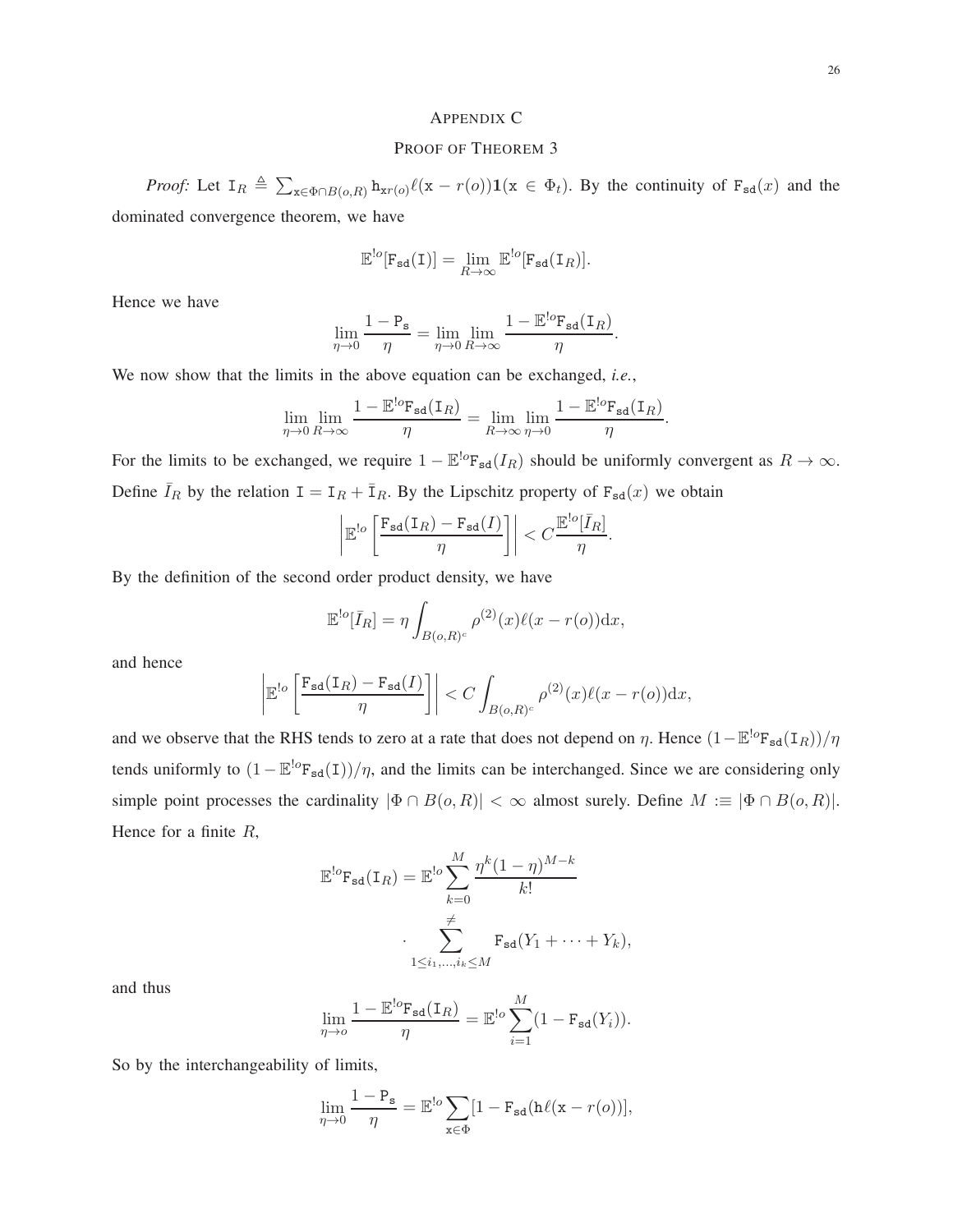$\mathcal{L}_{\mathcal{A}}$ 

which by the definition of the second-order product density is

$$
\lim_{\eta \to 0} \frac{1 - P_{\mathbf{s}}}{\eta} = \int_{\mathbb{R}^2} \left[ 1 - \mathbb{E} \mathbf{F}_{\mathbf{s} \mathbf{d}} (\mathbf{h} \ell (x - r(o))) \right] \rho^{(2)}(x) dx.
$$

# APPENDIX D

# PROOF OF LEMMA 2

*Proof:* Let  $V_a(x_1, \ldots, x_n)$  denote the volume of the intersection of discs of radius a centered around  $x_i$  with the convention  $\mathbf{V}_a(x_i) = \pi a^2$ . Let  $x_k$  denote the origin o. Let

$$
f(m_1,..., m_k) = \exp \left(-\sum_{J \subset \{1,...,k\}} (-1)^{|J|+1} m_{\min J} \mathbf{V}_a(J)\right),
$$

where  $\mathbf{V}_a(J) = \mathbf{V}_a(x_{a_1} \dots x_{a_{|J|}}), J = \{a_1, \dots, a_{|J|}\}.$  The k-th order product density is [2], [34]

$$
\rho_{\mathbf{a}}^{(k)}(x_1,\ldots,x_{k-1}) = k! \int f(m_1,\ldots,m_k) \mathbf{1}(0 \le m_1 \le \cdots \le m_k \le 1) dm_1...dm_k.
$$

We also have

$$
\mathbf{V}_a(ax_1,\ldots,ax_m)=a^2\mathbf{V}_1(x_1,\ldots,x_m),
$$

and hence

$$
\rho_{\mathbf{a}}^{(k)}(\mathbf{a}x_1, \dots, \mathbf{a}x_{k-1}) = k! \int \exp\left(-\mathbf{a}^2 \sum_{J \subset \{1, \dots, k\}} (-1)^{|J|+1} m_{\min J} \mathbf{V}_1(J)\right)
$$

$$
\cdot \mathbf{1}(0 \le m_1 \le \dots \le m_k \le 1) \mathrm{d}m_1 \dots \mathrm{d}m_k.
$$

Using the substitution  $a^2 m_i \rightarrow m_i$  we obtain

$$
\rho_{\mathbf{a}}^{(k)}(\mathbf{a}x_1, \dots, \mathbf{a}x_{k-1}) = \mathbf{a}^{-2k} k! \int \exp\left(-\sum_{J \subset \{1, \dots, k\}} (-1)^{|J|+1} m_{\min J} \mathbf{V}_1(J)\right)
$$

$$
\cdot \mathbf{1}(0 \le m_1 \le \dots \le m_k \le \mathbf{a}^2) \mathrm{d} m_1 \dots \mathrm{d} m_k.
$$

Using the dominated convergence theorem, the lemma is proved with

$$
\tilde{\rho}^{(k)}(x_1, \dots, x_{k-1}) = k! \int \exp\left(-\sum_{J \subset \{1, \dots, k\}} (-1)^{|J|+1} m_{\min J} \mathbf{V}_1(J)\right) \cdot \mathbf{1}(0 \le m_1 \le \dots \le m_k < \infty) \mathrm{d} m_1 \dots \mathrm{d} m_k. \tag{32}
$$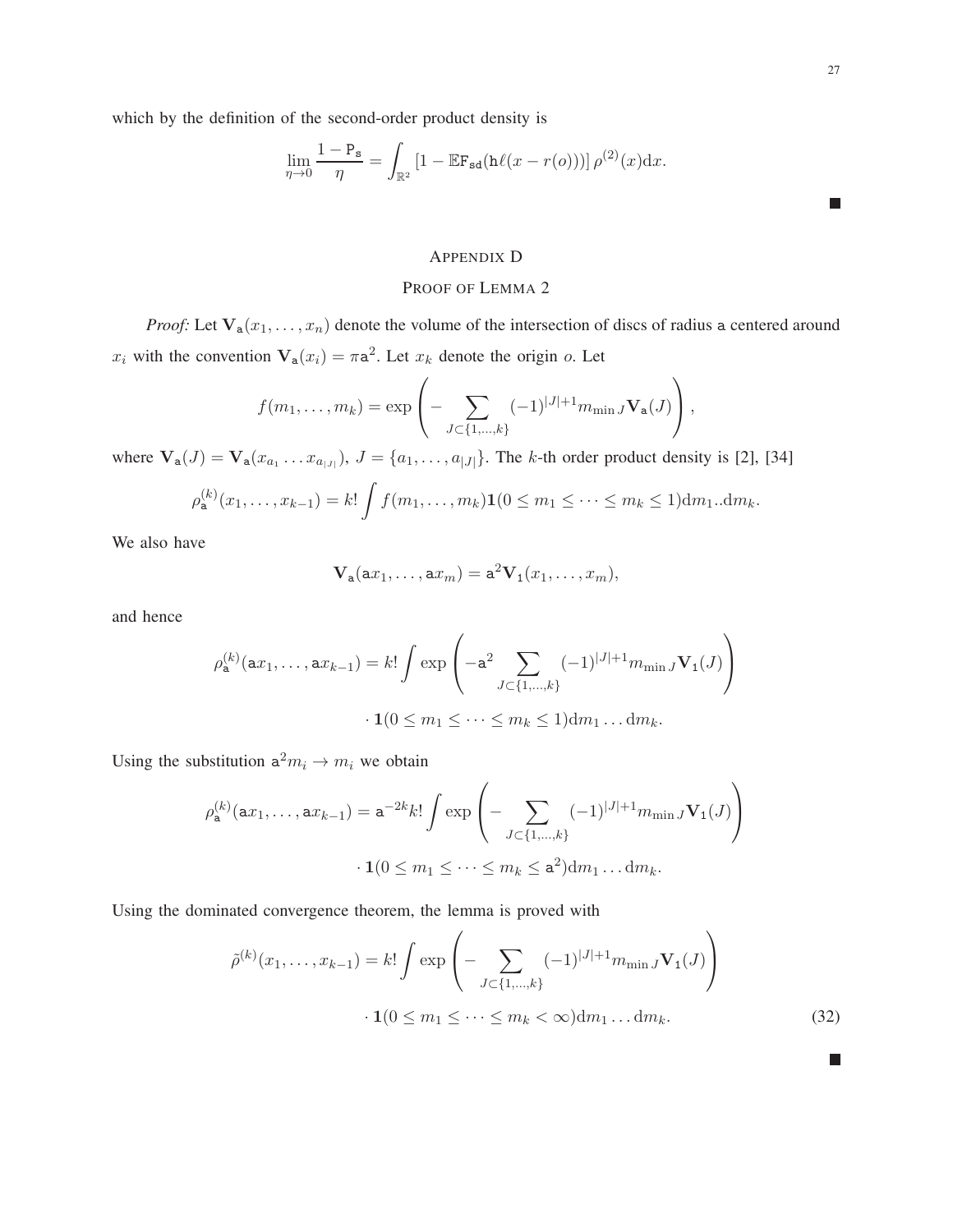# APPENDIX E

# PROOF OF THEOREM 4

*Proof:* From (7), we observe that

$$
P_{s} = \mathbb{E}^{!o} F_{sd} \left( \frac{\theta}{\ell(R)} \mathbf{I} \right)
$$
  
=  $1 - c_{0} \mathbb{E}^{!o} \left( \frac{\theta}{\ell(R)} \mathbf{I} \right)^{\nu} + \mathbb{E}^{!o} \left[ \sum_{k=1}^{\infty} \frac{c_{k}}{k!} \left( \frac{\theta}{\ell(R)} \mathbf{I} \right)^{k+\nu} \right],$ 

So it suffices to prove that

$$
\mathbb{E}^{!o} \left[ \sum_{k=1}^{\infty} \frac{c_k}{k!} \left( \frac{\theta}{\ell(R)} \mathbf{I} \right)^{k+\nu} \right] = o \left( \mathbb{E}^{!o} \left( \mathbf{I} \right)^{\nu} \right)
$$

as  $\eta \to 0$ . Without loss of generality and for notational convenience we assume  $\theta/\ell(R) = 1$ . We have

$$
\lim_{\mathbf{a}\to\infty}\frac{\mathbf{P}_{\mathbf{s}} - (1 - \mathbb{E}^{!\mathit{o}}[\mathbf{I}^{\nu}])}{\mathbf{a}^{\alpha\nu}} = \lim_{\mathbf{a}\to\infty}\sum_{k=1}^{\infty}\frac{c_k}{k!}\frac{\mathbb{E}^{!\mathit{o}}[\mathbf{I}^{k+\nu}]}{\mathbf{a}^{\alpha\nu}}
$$

We now prove that there exists some  $D_n$  such that  $\frac{\mathbb{E}^{\text{lo}}[I^{k+\nu}]}{\mathbf{a}^{\alpha\nu/2}} < D_k$ , where  $D_k$  does not depend on a and

$$
\sum |D_k c_k|/k! < \infty.
$$

Then using the dominated convergence theorem, we can exchange the limit operation and the summation. Let  $P(n)$  denote the set of partitions of n, *i.e.*, the set of integer sets  $(p_1, p_2 \ldots, p_k)$ , such that  $\sum p_i = n$ and  $1 < p_i \le n$ . Tuples with just different ordering are not distinguished. Then it can be shown that

$$
\eta \mathbb{E}^{\text{!o}}[\mathbf{I}^n] = \sum_{\substack{(p_1,\ldots,p_k)\in \mathcal{P}(n)}} \int \rho_a^{(k+1)}(x_1,\ldots,x_k)
$$

$$
\cdot \prod_{i=1}^k \ell(x_i)^{p_i} \mathbb{E}[\mathbf{h}^{p_i}] \mathrm{d}x_i.
$$
 (33)

Since  $\rho^{(k+1)}(x_1,\ldots,x_k) < \prod 1(||x_i|| > a)$  we obtain,

$$
\eta \mathbb{E}^{!o}[\mathbf{I}^n] = \sum_{(p_1,\ldots,p_k)\in \mathcal{P}(n)} \int \prod_{i=1}^k \ell(x_i)^{p_i} \mathbb{E}[\mathbf{h}^{p_i}]\mathbf{1}(\|x_i\| > \mathbf{a}) \mathrm{d}x_i,
$$

which equals

$$
\eta \mathbb{E}^{lo}[\mathbf{I}^n] = \sum_{(p_1, \dots, p_k) \in \mathcal{P}(n)} (2\pi)^k \prod_{i=1}^k \mathbb{E}[\mathbf{h}^{p_i}] \frac{\mathbf{a}^{-p_i \alpha + 2}}{p_i \alpha - 2}
$$

$$
= \sum_{\{p_1, \dots, p_k\} \in \mathcal{P}(n)} (2\pi)^k \mathbf{a}^{-n\alpha + 2k} \prod_{i=1}^k \frac{\mathbb{E}[\mathbf{h}^{p_i}]}{p_i \alpha - 2}
$$

$$
\leq \sum_{(p_1, \dots, p_k) \in \mathcal{P}(n)} \left(\frac{2\pi}{\alpha - 2}\right)^k \mathbf{a}^{-n\alpha + 2k} b^n n!,
$$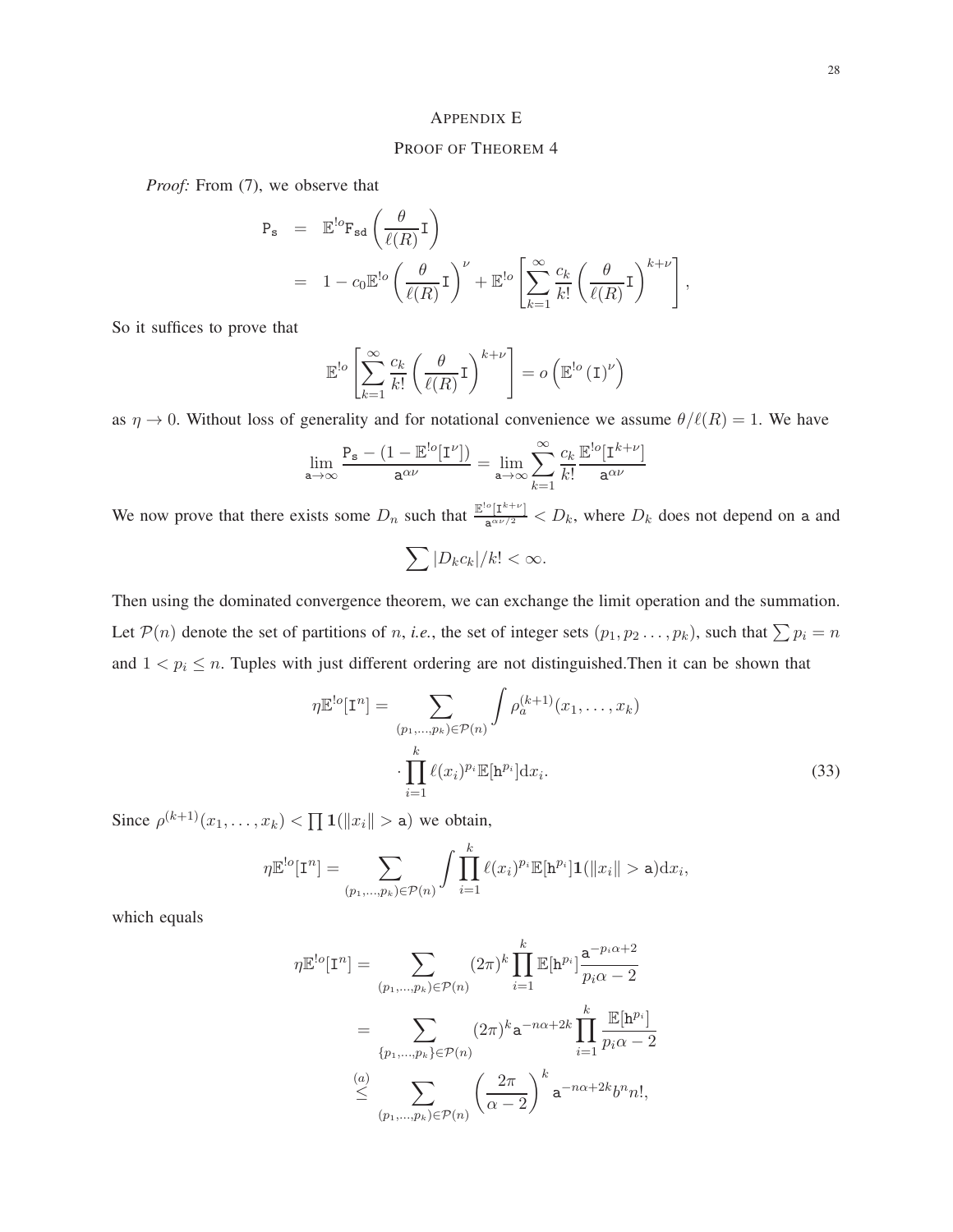where (a) follows from the inequality  $p_i\alpha-2 > p_i(\alpha-2)$ ,  $p_i \ge 1$ , Assumption A.5 and the inequality (n+ m)! > n!m!. It is a known result that the cardinality of the partitions  $|\mathcal{P}(n)| \sim \exp(\pi \sqrt{2n/3})/(4n\sqrt{3}) =$  $g_n$  for large n [43]. Hence it follows that

$$
\eta \mathbb{E}^{!o}[\mathbf{I}^n] = O\Big(g_n \max \left\{ \left(\frac{2\pi}{\alpha - 2}\right)^n, 1 \right\} \mathbf{a}^{-n\alpha + 2n} b^n n! \Big),
$$

as  $n \to \infty$ . Let  $1/\epsilon \in (0, \alpha - 2)$  and for notational convenience we assume the worst case,  $\frac{2\pi}{\alpha - 2} > 1$ . Choose  $a = e \left( \frac{2\pi b}{\alpha - 2} \right)$  $\alpha-2$  $\int_{0}^{\epsilon}$ . Then

$$
\eta \mathbb{E}^{\text{!`o}}[\mathbf{I}^n] = O\bigg(\underbrace{e^{\pi\sqrt{2n/3} - n\alpha + 2} \left(\frac{2\pi b}{\alpha - 2}\right)^{-n(\epsilon(\alpha - 2) - 1)} n!}_{D_n}\bigg),
$$

as  $n \to \infty$ . Hence from Assumption A.1 it follows that

$$
\sum |D_n c_n|/n! < \infty.
$$

Hence using dominated convergence theorem,

$$
\lim_{\mathbf{a}\to\infty} \sum_{k=1}^{\infty} \frac{c_k}{k!} \frac{\mathbb{E}^{!\circ}[\mathbf{I}^{k+\nu}]}{\mathbf{a}^{\alpha\nu}} = \sum_{k=1}^{\infty} \frac{c_k}{k!} \lim_{\mathbf{a}\to\infty} \frac{\mathbb{E}^{!\circ}[\mathbf{I}^{k+\nu}]}{\mathbf{a}^{\alpha\nu}}.
$$
(34)

From Lemma 2, it can be observed that

$$
\rho_{\mathbf{a}}^{(k+1)}(\mathbf{a}x_1,\ldots,\mathbf{a}x_k)\sim \mathbf{a}^{-2(k+1)}\tilde{\rho}^{(k+1)}(x_1,\ldots,x_k).
$$

Using the substitution  $x_i \rightarrow ax_i$  in (33), we obtain

$$
\eta \mathbb{E}^{\text{!o}}[\mathbf{I}^n] \sim \sum_{(p_1,\ldots,p_k)\in\mathcal{P}(n)} \mathbf{a}^{-2(k+1)} \int \tilde{\rho}^{(k+1)}(x_1,\ldots,x_k)
$$

$$
\cdot \prod_{i=1}^k \mathbf{a}^{-\alpha p_i + 2} \|x_i\|^{-\alpha p_i} \mathbb{E}[\mathbf{h}^{p_i}] dx_i.
$$
 (35)

Hence we obtain,

$$
\lim_{\mathbf{a}\to 0} \frac{\mathbb{E}^{!o}[\mathbf{I}^n]}{\mathbf{a}^{\alpha\nu}} \sim \lim_{\mathbf{a}\to 0} \pi \mathbf{a}^{\alpha(n-\nu)} \sum_{(p_1,\dots,p_k)\in \mathcal{P}(n)} \left( \tilde{p}^{(k+1)}(x_1,\dots,x_k) \prod_{i=1}^k ||x_i||^{-\alpha p_i} \mathbb{E}[\mathbf{h}^{p_i}] \mathrm{d}x_i, \right)
$$

which is equal to zero for  $n > \nu$ . Hence

$$
\lim_{\mathbf{a}\to\infty}\frac{\mathbb{E}^{!\mathbf{o}}[\mathrm{I}^{k+\nu}]}{\mathbf{a}^{\alpha\nu}}=0,\quad k>0.
$$

Using (34) the theorem is proved.

П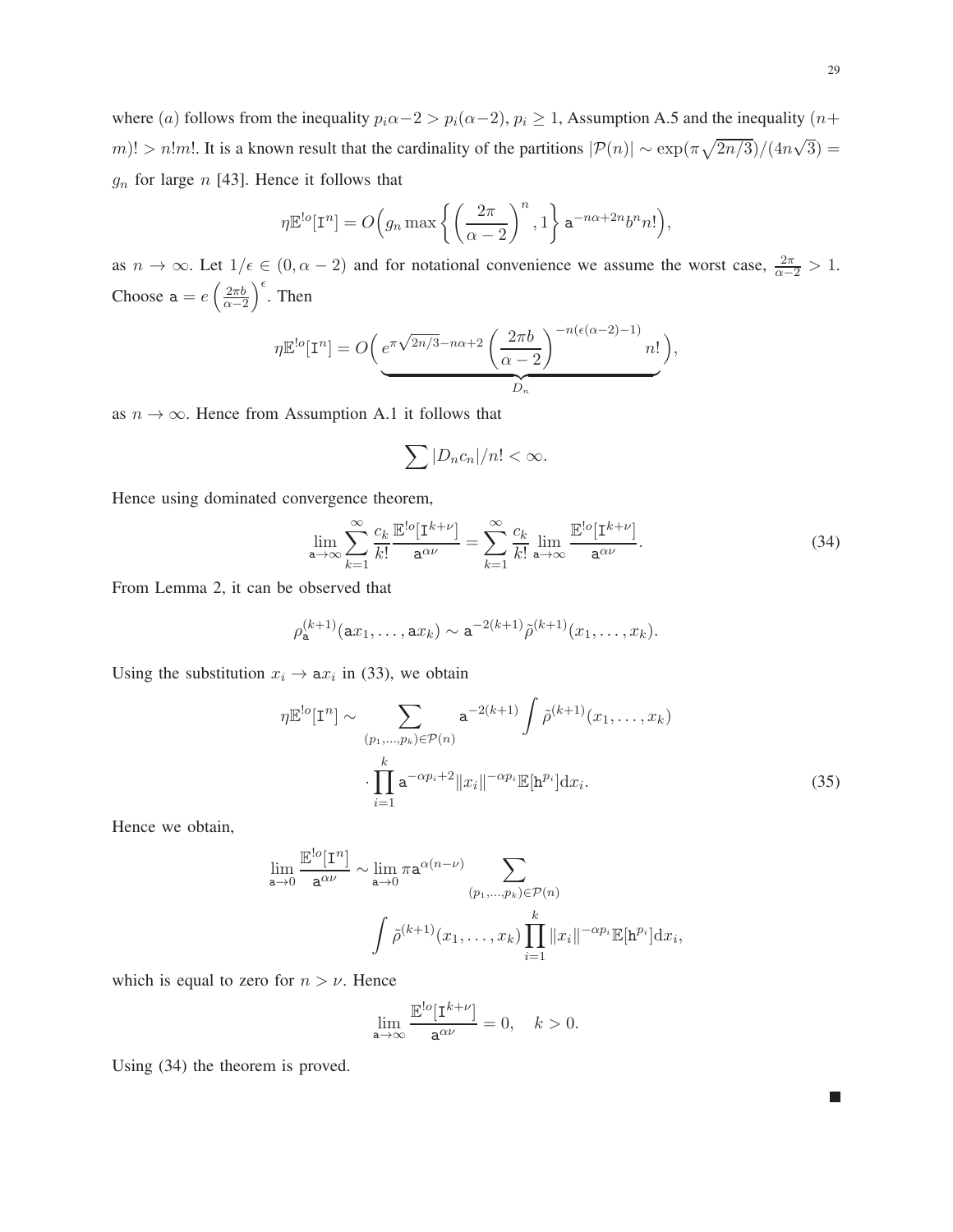### APPENDIX F

# PROOF OF LEMMA 4

*Proof:* We first observe that as  $\epsilon \to 0$ ,  $f^*(\epsilon) \to 0$ . We begin by proving the case when  $f(x) > f_1(x)$ in the neighborhood of zero. See Figure 3 for the rest of the proof. The case when  $f_1(x) > f(x)$  around



Fig. 3. By the local convexity of the function  $f_1(x)$ , it follows that  $f_1(x)$  lies below the line AD. For small x,  $y_2 = f_1(x)$ and  $y_1 = o(f_1(x))$ , *i.e.*,  $y_1/y_2 \to 0$ . We require to prove that  $(x_2 - x_3)/(x_1 + x_3) \to 0$ , which is true if  $x_2/x_1 \to 0$ . But by the congruency of triangles  $ABE$  and  $ACD$  and the congruency of the triangles  $DEF$  and  $DAC$  it is easy to show that  $y_2/y_1 = x_1/x_2$ , hence proving the claim.

 $x = 0$  can be dealt with in a similar way.

# $\mathcal{L}_{\mathcal{A}}$

# APPENDIX G

### PROOF OF THEOREM 7

In this section we begin with a few lemmas which are required to prove Theorem 7.

**Lemma 6.** For any stationary process  $\Phi_t$ , if

$$
\frac{\eta^{-1} \int_{\mathbb{R}^2} \rho_{\eta}^{(2)}(x) \Delta^2(x) \mathrm{d}x}{\sigma_{\eta}} > 2,
$$

*then*

$$
\frac{\mathcal{G}[\exp(-\Delta(x))]}{1-\mu_{\eta}+\sigma_{\eta}/2} > 1.
$$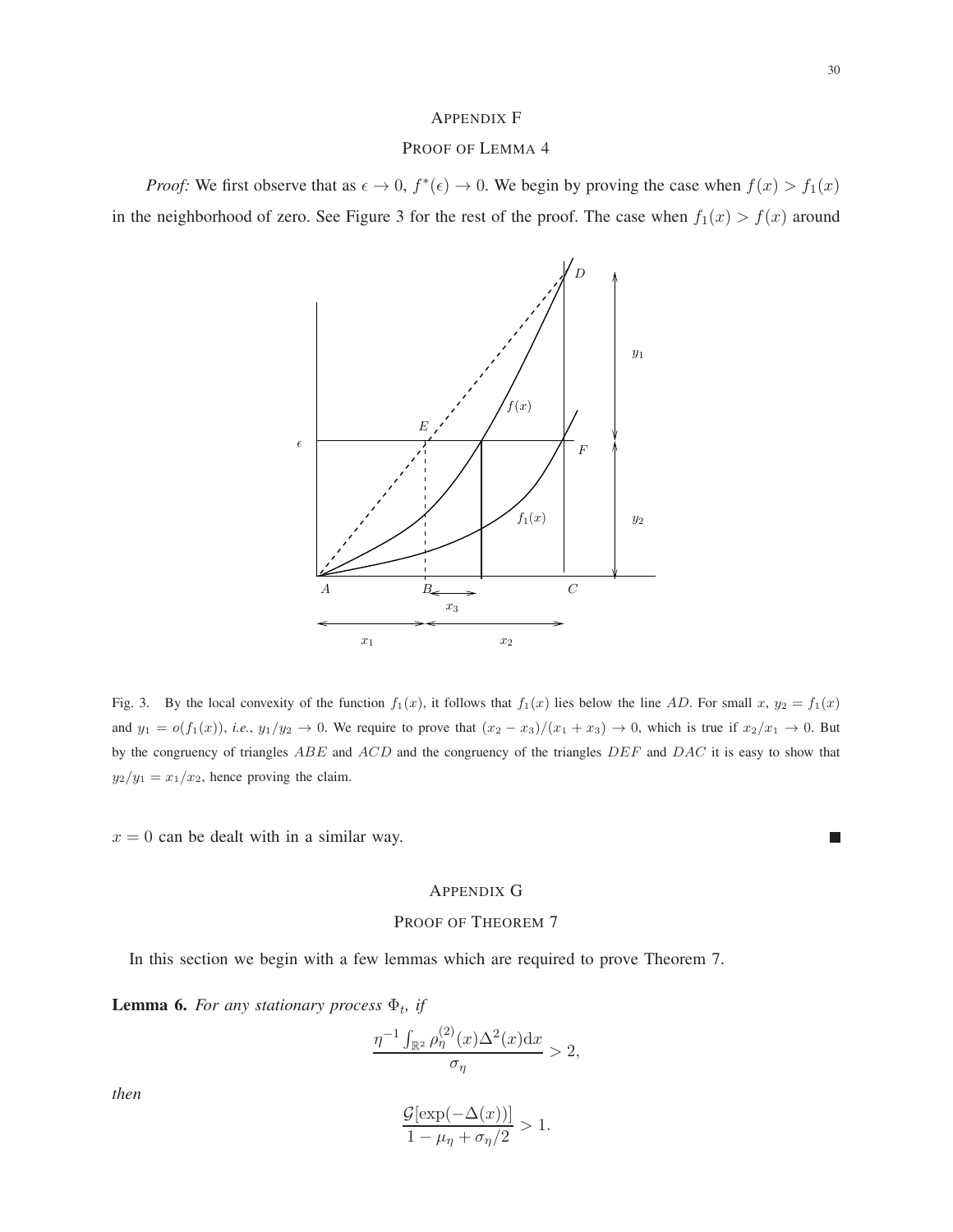T.

*Proof:* We have

$$
\mathcal{G}[\exp(-\Delta(x))] = \mathbb{E}^{!o} \left[ \prod_{\mathbf{x} \in \Phi_t} 1 - (1 - \exp(-\Delta(x))) \right]
$$
  

$$
\stackrel{(a)}{>} 1 - \mathbb{E}^{!o} \sum_{\mathbf{x} \in \Phi_t} 1 - \exp(-\Delta(\mathbf{x}))
$$
  

$$
= 1 - \eta^{-1} \int_{\mathbb{R}^2} \rho_{\eta}^{(2)}(x) (1 - \exp(-\Delta(x))) dx,
$$

where (a) follows from  $\prod 1 - a_i \geq 1 - \sum a_i$ . Using the expansion of  $\exp(-x)$ , we have  $\mathcal{G}[\exp(-\Delta(x))]$ is greater than

$$
1 - \mu_{\eta} + \sum_{m=2}^{\infty} \frac{(-1)^m \eta^{-1}}{m!} \int_{\mathbb{R}^2} \rho_{\eta}^{(2)}(x) \Delta^m(x) dx.
$$

So it is sufficient to prove that the summation is greater than  $\kappa$ . By the inequality

$$
(x-1) + \exp(-x) \ge \frac{x^2}{4}, \quad x \in [0,1],
$$

it is sufficient to show

$$
(4\eta)^{-1} \int_{\mathbb{R}^2} \rho_{\eta}^{(2)}(z) \Delta^2(z) \mathrm{d} z \ge \sigma_{\eta}/2.
$$

which follows from the assumption.

We now show that for any positive density of transmitters  $\eta > 0$ , the success probability is strictly less than one.

# **Lemma 7.**

$$
\bar{\eta} = \sup \{ \eta \ge 0 : 1 - \mathcal{G}[\exp(-\Delta(x))] < \epsilon \}
$$

*tends to zero as*  $\epsilon \to 0$ *.* 

*Proof:* From the definition of the reduced probability generating functional,

$$
\mathcal{G}[\exp(-\Delta(x))] = \mathbb{E}^{!o} \exp(-\sum_{x \in \Phi_{\eta}} \Delta(x))
$$

$$
\overset{(a)}{\geq} \exp(-\mu_{\eta})
$$

where (a) follows from Jensen's inequality. So it is sufficient to prove that  $\sup \eta$  with the constraint  $\exp(-\mu_{\eta}) > 1 - \epsilon$  tends to zero as  $\epsilon \to 0$ . But since  $\mu_{\eta}$  is the average of  $\sum_{x \in \Phi_t} \Delta(x)$  with respect to the Palm distribution and since  $\Delta(x) > 0$ , a necessary condition for  $\mu_{\eta} \to 0$  is for the density  $\eta$  to tend to zero. г

We now return to the proof of Theorem 7. From (29), it suffices to prove  $TC_u(\epsilon) = TC_1(\epsilon) + o(TC_1(\epsilon))$ . The upper bound  $TC_u(\epsilon)$  is equal to the supremum value of  $\eta$  so that

$$
\min\{1 - \mu_{\eta} + \sigma_{\eta}/2, \mathcal{G}(\exp(-\Delta(x)))\} > 1 - \epsilon.
$$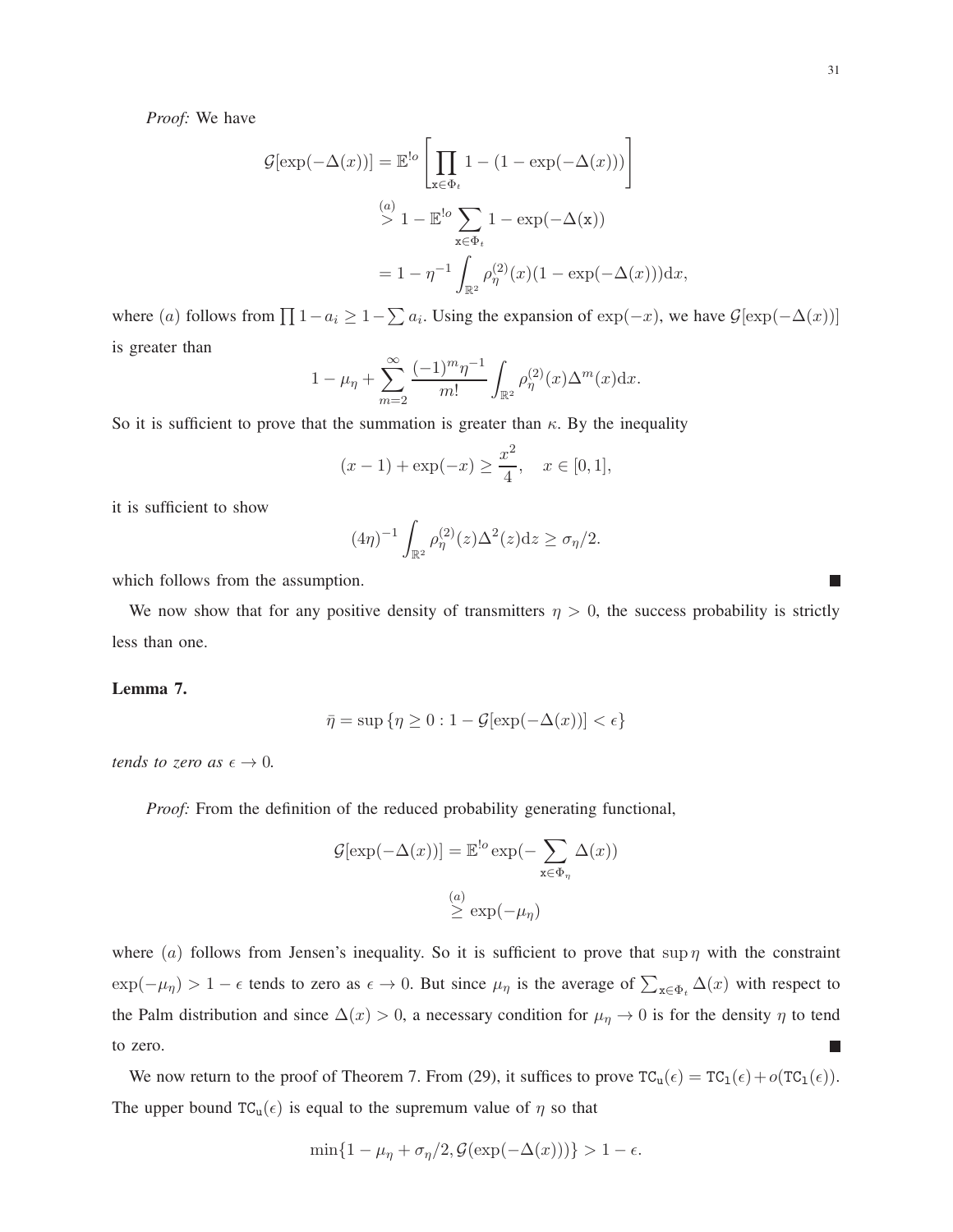

Fig. 4. Proof for Theorem 7. Observe that the triangle ABE is congruent to the triangle ACD.

This condition implies  $\eta \to 0$  as  $\epsilon \to 0$  by Lemma 7. Since  $\eta$  should be small, it follows from Lemma 6 that

$$
\min\{1-\mu_{\eta}+\sigma_{\eta}/2,\mathcal{G}(\exp(-\Delta(x)))\}=1-\mu_{\eta}+\sigma_{\eta}/2.
$$

So the upper bound translates to finding the maximum  $\eta$  such that  $\mu_{\eta} - \sigma_{\eta}/2 < \epsilon$ . Also by our Assumption A.2,  $\mu_{\eta}$  is locally convex in the neighborhood of  $\eta = 0$ . See Figure 4 where the upper and lower bounds are illustrated. It suffices to prove  $\lim_{\eta\to 0} (\lambda_2 - \Theta)/(\lambda_1 + \Theta) = 0$ . Also Assumption A.3, implies  $\lim_{\eta \to 0} C_1/(C_1 + C_2) = 0$ . Hence by the congruency of the triangles ABE and ACD, it follows that  $\lambda_2/\lambda_1$  tends to zero, which proves the theorem.

#### **REFERENCES**

- [1] M. Haenggi, J. G. Andrews, F. Baccelli, O. Dousse, and M. Franceschetti, "Stochastic geometry and random graphs for the analysis and design of wireless networks," *IEEE Journal on Sel. Areas in Communications*, vol. 27, pp. 1029 –1046, Sept. 2009.
- [2] F. Baccelli and B. Blaszczyszyn, "Stochastic geometry and wireless networks. Volume II-applications," *NOW: Foundations and Trends in Networking*, vol. 4, no. 1-2, pp. 1–312, 2009.
- [3] E. S. Sousa and J. A. Silvester, "Optimum transmission ranges in a direct-sequence spread spectrum multihop packet radio network," *IEEE Journal on Sel. Areas in Communications*, pp. 762–771, June 1990.
- [4] J. Ilow and D. Hatzinakos, "Analytic alpha-stable noise modeling in a Poisson field of interferers or scatterers," *IEEE Trans. on Signal Processing*, vol. 46, pp. 1601–1611, June 1998.
- [5] F. Baccelli and S. Zuyev, "Stochastic geometry models of mobile communication networks," in *Frontiers in queueing*, pp. 227–243, CRC Press, 1997.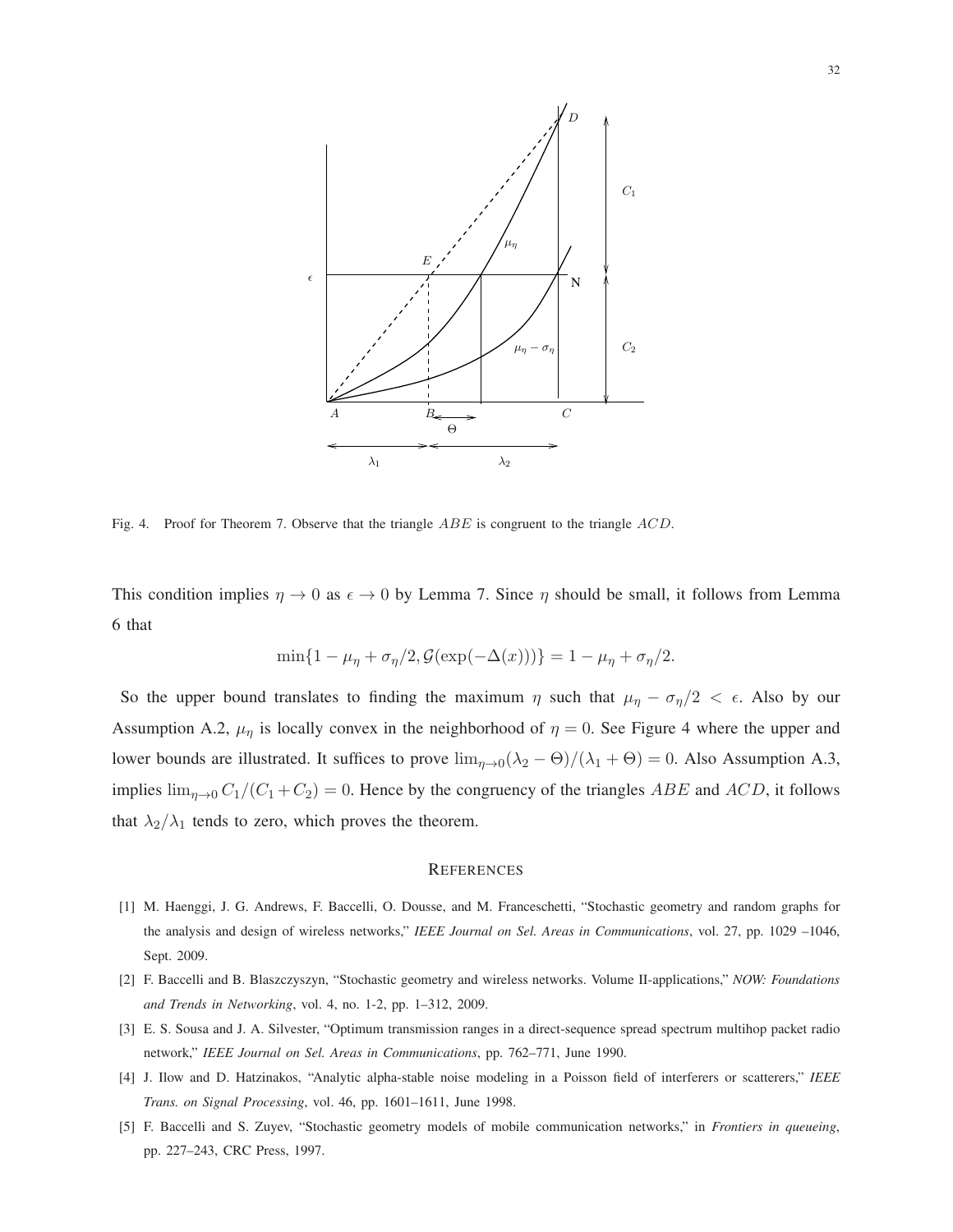- [6] F. Baccelli, M. Klein, M. Lebourges, and S. Zuyev, "Stochastic geometry and architecture of communication networks," *J. Telecommunication Systems*, vol. 7, no. 1, pp. 209–227, 1997.
- [7] M. Zorzi and S. Pupolin, "Optimum transmission ranges in multihop packet radio networks in the presence of fading," *IEEE Trans. on Communications*, vol. 43, pp. 2201–2205, July 1995.
- [8] M. Hellebrandt and R. Mathar, "Cumulated interference power and bit-error-rates in mobile packet radio," *Wireless Networks, Springer*, vol. 3, no. 3, pp. 169–172, 1997.
- [9] M. Haenggi and R. K. Ganti, "Interference in large wireless networks," *NOW: Foundations and Trends in Networking*, vol. 3, no. 2, pp. 127–248, 2009.
- [10] J. Venkataraman, M. Haenggi, and O. Collins, "Shot noise models for the dual problems of cooperative coverage and outage in random networks," in *Proc., Allerton Conf. on Comm., Control, and Computing*, (Monticello, IL), Sept. 2006.
- [11] C. C. Chan and S. V. Hanly, "Calculating the outage probability in a CDMA network with spatial Poisson traffic," *IEEE Trans. on Veh. Technology*, vol. 50, pp. 183–204, Jan. 2001.
- [12] M. Z. Win, P. C. Pinto, and L. A. Shepp, "A mathematical theory of network interference and its applications," *Proceedings of the IEEE*, vol. 97, pp. 205–230, Feb. 2009.
- [13] F. Baccelli, P. Miihlethaler, and B. Blaszczyszyn, "Stochastic analysis of spatial and opportunistic ALOHA," *IEEE Journal on Sel. Areas in Communications*, vol. 27, pp. 1105–1119, Sept. 2009.
- [14] F. Baccelli, B. Blaszczyszyn, and P. Muhlethaler, "An ALOHA protocol for multihop mobile wireless networks," *IEEE Trans. on Info. Theory*, vol. 52, Feb. 2006.
- [15] S. Weber, J. G. Andrews, and N. Jindal, "The effect of fading, channel inversion, and threshold scheduling on ad hoc networks," *IEEE Trans. on Info. Theory*, vol. 53, pp. 4127–49, Nov. 2007.
- [16] S. Weber, X. Yang, J. G. Andrews, and G. de Veciana, "Transmission capacity of wireless ad hoc networks with outage constraints," *IEEE Trans. on Info. Theory*, vol. 51, pp. 4091–4102, Dec. 2005.
- [17] S. Weber, J. G. Andrews, and N. Jindal, "An overview of the transmission capacity of wireless networks," *IEEE. Trans. on Communications*, submitted, available at: arxiv.org/abs/0809.0016.
- [18] M. Kountouris and J. G. Andrews, "Transmission capacity scaling of SDMA in wireless ad hoc networks," in *IEEE Information Theory Workshop*, (Taormina, Italy), Oct. 2009.
- [19] S. Weber, J. G. Andrews, X. Yang, and G. de Veciana, "Transmission capacity of wireless ad hoc networks with successive interference cancellation," *IEEE Trans. on Info. Theory*, vol. 53, pp. 2799–2814, Aug. 2007.
- [20] K. Huang, J. G. Andrews, R. W. Heath, D. Guo, and R. Berry, "Spatial interference cancellation for mobile ad hoc networks: Perfect CSI," in *Proc., IEEE Globecom*, pp. 1–5, Dec. 2008.
- [21] R. Vaze and R. Heath, "Transmission capacity of wireless ad-hoc networks with multiple antennas using multi-mode precoding and interference cancelation," in *Proc., IEEE Signal Proc. Adv. in Wireless Comm. (SPAWC)*, (Perugia, Italy), pp. 404 –408, June 2009.
- [22] R. K. Ganti and M. Haenggi, "Interference and outage in clustered wireless ad hoc networks," *IEEE Trans. on Info. Theory*, vol. 55, pp. 4067–4086, Sept. 2009.
- [23] M. Durvy, O. Dousse, and P. Thiran, "Self-organization properties of CSMA/CA systems and their consequences on fairness," *IEEE Trans. on Info. Theory*, vol. 55, pp. 931–943, Mar. 2009.
- [24] J. Silvester and L. Kleinrock, "On the capacity of multihop slotted ALOHA networks with regular structure," *IEEE Trans. on Communications*, vol. 31, pp. 974–982, Aug. 1983.
- [25] G. Ferrari and O. K. Tonguz, "MAC protocols and transport capacity in ad hoc wireless networks: Aloha versus PR-CSMA," in *Proc., IEEE MILCOM*, vol. 2, pp. 1311–1318, Oct. 2003.
- [26] M. Haenggi, "Outage, local throughput, and capacity of random wireless networks," *IEEE Trans. on Wireless Communications*, vol. 8, pp. 4350–4359, Aug. 2009.